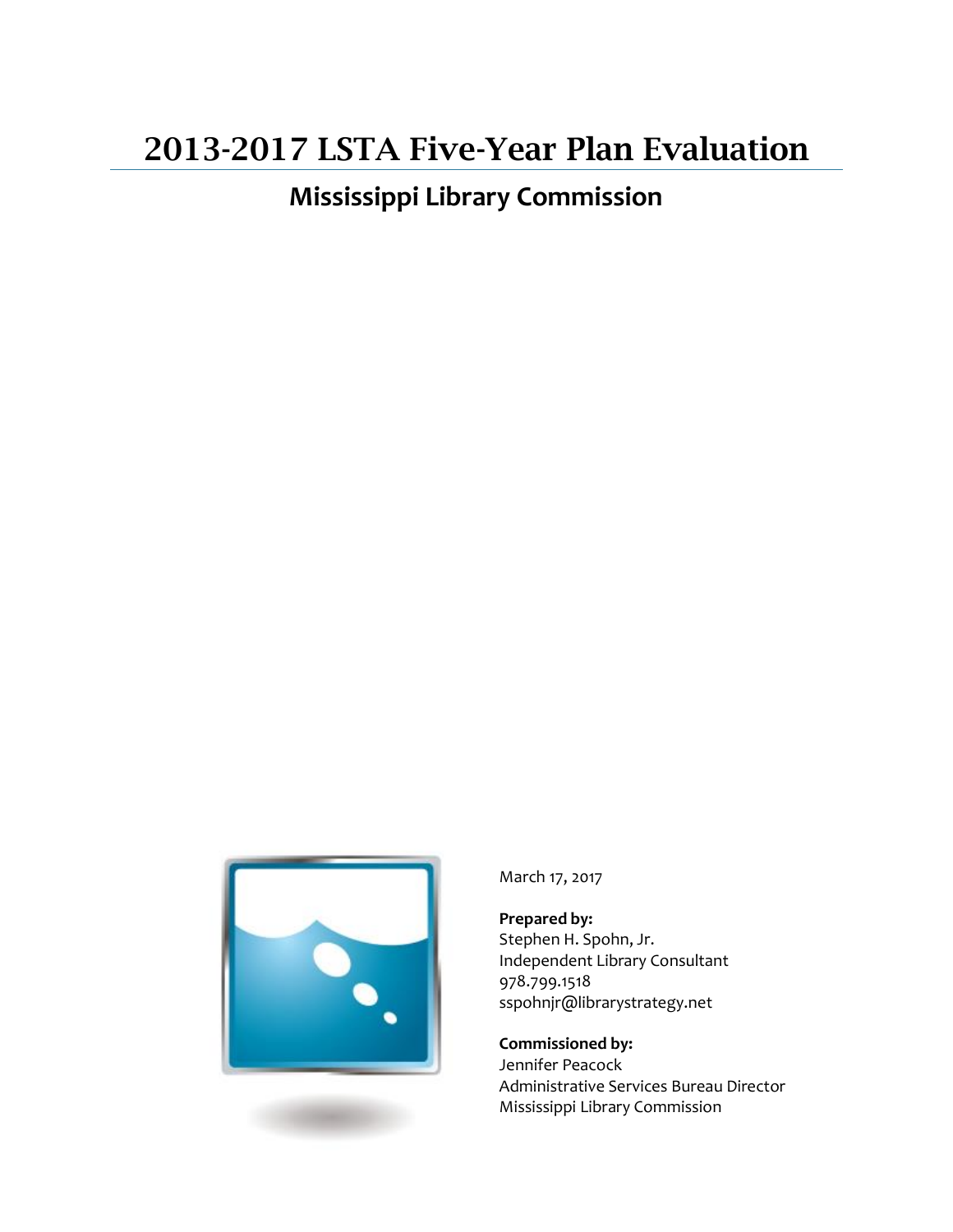# Table of Contents

| 1. To what extent did your Five-Year Plan activities make progress towards each goal?5                                                                                                         |
|------------------------------------------------------------------------------------------------------------------------------------------------------------------------------------------------|
| 2. To what extent did your Five-Year Plan activities achieve results that address national priorities<br>associated with the Measuring Success focal areas and their corresponding intents? 14 |
| 3. Did any of the following groups represent a substantial focus for your Five-Year Plan activities?                                                                                           |
|                                                                                                                                                                                                |
| 1. How have you used data from the old and new State Program Report (SPR) and elsewhere to                                                                                                     |
| 2. Specify any changes you made to the Five-Year Plan, and why this occurred 16                                                                                                                |
| 3. How and with whom have you shared data from the old and new SPR and from other                                                                                                              |
|                                                                                                                                                                                                |
|                                                                                                                                                                                                |
|                                                                                                                                                                                                |
|                                                                                                                                                                                                |
|                                                                                                                                                                                                |
|                                                                                                                                                                                                |
|                                                                                                                                                                                                |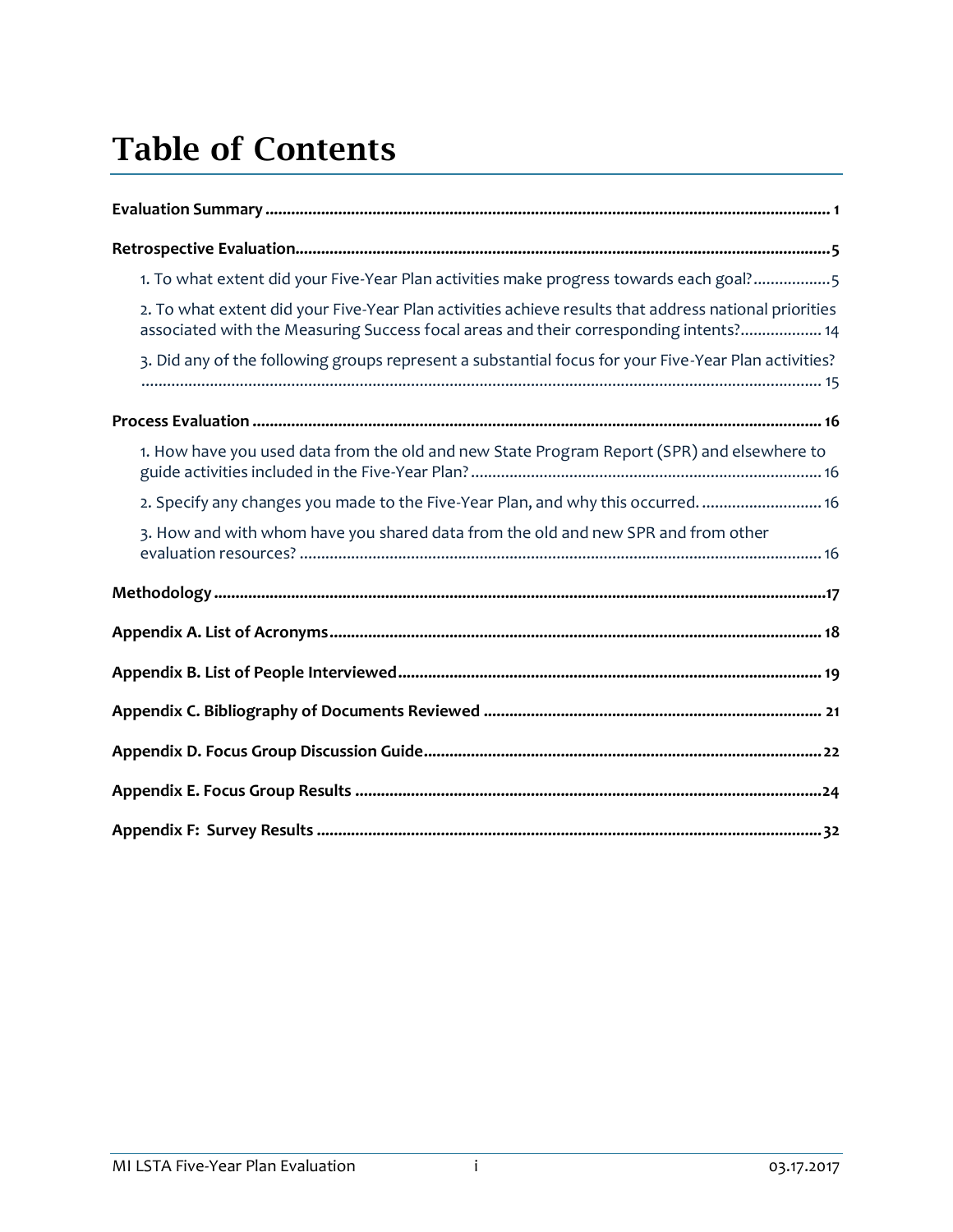# Evaluation Summary

The Mississippi Library Commission established its 2013-2017 Five-Year LSTA Plan to outline its use of federal LSTA funds and to establish desired goals and outcomes for its programs. This evaluation explores the results of the Commission's efforts in relation to the outcomes and evaluation methods set forth in the plan.

### Retrospective Evaluation

#### **1. To what extent did your Five-Year Plan activities make progress towards each goal?**

| Goal                                                                                      | <b>Status</b>   |
|-------------------------------------------------------------------------------------------|-----------------|
| <b>Building Library Capacity</b><br>Consulting, Continuing Education, Network Development | Partly Achieved |
| Serving All<br>Reading Programs, Shared Resources, Talking Books                          | Partly Achieved |
| <b>Empower Libraries</b><br>Subgrants                                                     | Partly Achieved |

**2. To what extent did your Five-Year Plan activities achieve results that address national priorities associated with the Measuring Success focal areas and their corresponding intents?**

| <b>MLC Goal / Program</b>         | <b>Measuring Success Focal Area</b>                                                                                                                             |
|-----------------------------------|-----------------------------------------------------------------------------------------------------------------------------------------------------------------|
| Goal 1. Building Library Capacity | Institutional Capacity                                                                                                                                          |
| Consulting                        | Improve library operations<br>$\bullet$                                                                                                                         |
| Continuing education              | Improve the library workforce<br>$\bullet$                                                                                                                      |
| Network development               | Improve the library's physical and<br>$\bullet$<br>technological infrastructure                                                                                 |
| Goal 2. Serving All               | Lifelong Learning, Information Access<br>and Civic Engagement                                                                                                   |
| Reading programs                  | Improve users' formal education<br>$\bullet$<br>Improve users' general knowledge and skills<br>٠<br>Improve users' ability to participate in their<br>community |
| Shared resources                  | Improve users' ability to discover<br>$\bullet$<br>information<br>Improve users' ability to obtain and/or use<br>information resources                          |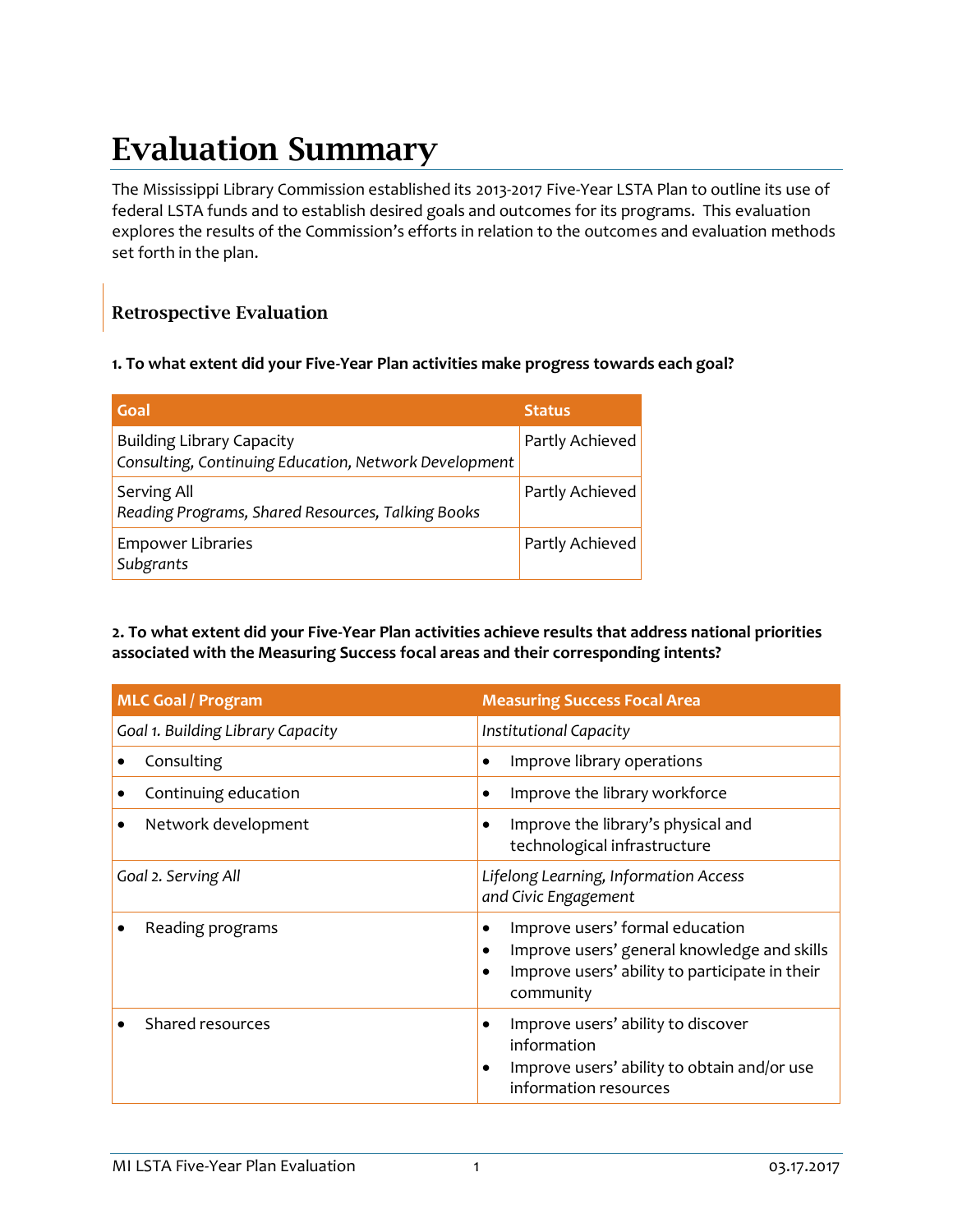| Reading program for visually and physically<br>handicapped learners | Improve users' ability to obtain and/or use<br>information resources                  |
|---------------------------------------------------------------------|---------------------------------------------------------------------------------------|
| Goal 2. Empowered Libraries                                         | Lifelong Learning, Information Access,<br>Institutional Capacity and Civic Engagement |
| Subgrants                                                           | Various                                                                               |

### **3. Did any of the following groups represent a substantial focus for your Five-Year Plan activities?**

Yes, MLC focused on the library workforce, expending roughly 15% of LSTA funds on a combination of consulting, continuing education and subgrants related to professional development.

### Process Evaluation

### **1. How have you used data from the old and new State Program Report (SPR) and elsewhere to guide activities included in the Five-Year Plan?**

While MLC does not specifically use SPR reports in its planning and decision-making, it does use the data used to create those reports and has demonstrated that it uses data to guide its activities and to adapt to changes.

### **2. Specify any changes you made to the Five-Year Plan, and why this occurred.**

The Commission has made no interim changes to its Five-Year Plan.

### **3. How and with whom have you shared data from the old and new SPR and from other evaluation resources?**

MLC relies on its annual reports to inform internal discussions and to share summary information with its Board of Commissioners. Those annual reports are based upon the same data entered into the SPR.

## Methodology

The Commission engaged with the author of this report in September 2016 to conduct the evaluation outlined by IMLS Guidelines for Five-Year Evaluation. The evaluator reviewed the SPR and annual reports, met with Commission staff and led a series of focus groups to gather input from the library community. The evaluator also administered a brief survey to gather input into the outcomes set in the five-year plan. After delivery of the final report, the evaluator will make himself available to MLC's leadership team and commissioners to address questions and explore potential follow-up to the report.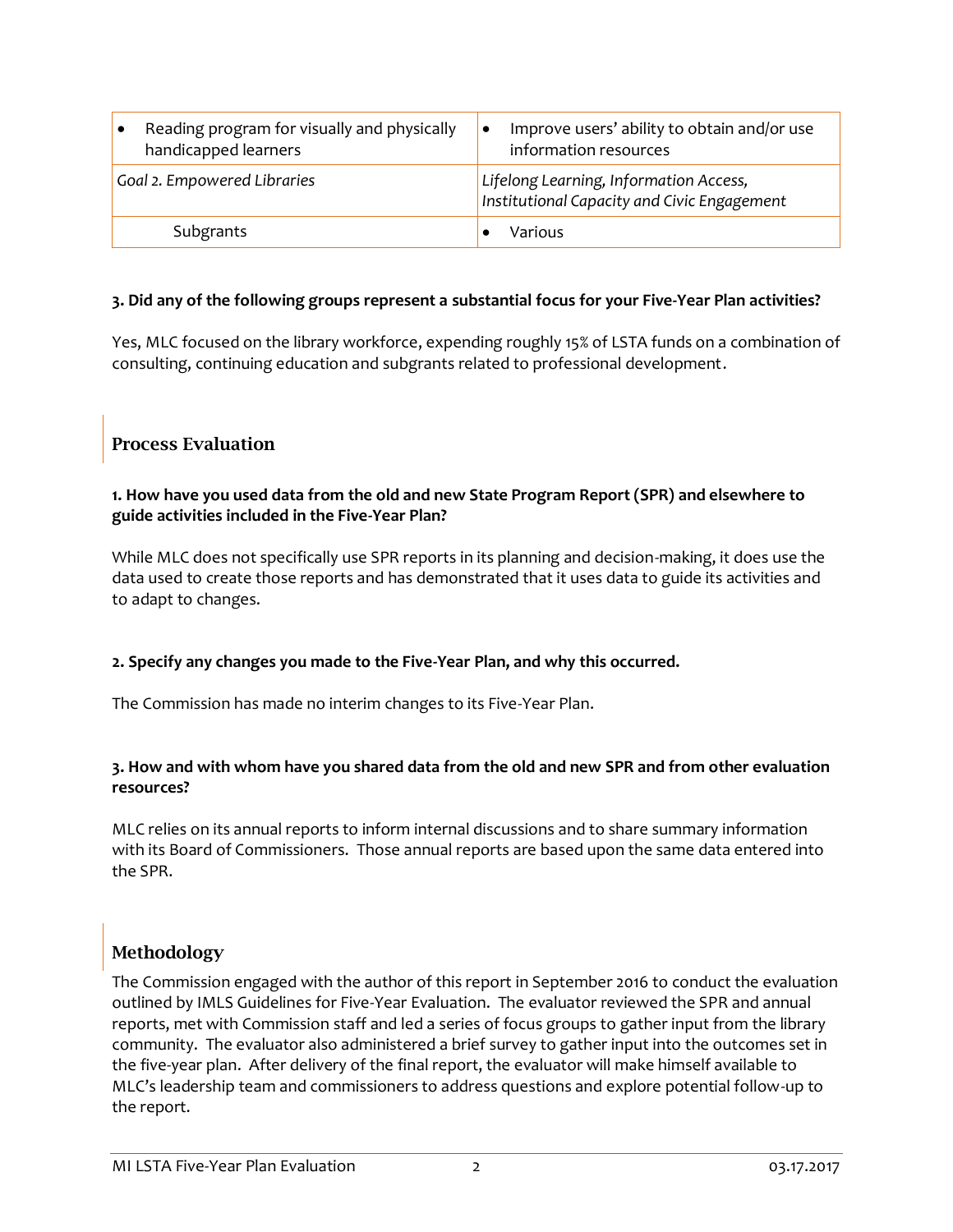### Recommendations from the 2012-2016 Evaluation

There were eight recommendations in the prior five-year plan evaluation. They are shown below along with an assessment of progress based upon findings from the current evaluation. In short, the Commission evidently responded to the prior evaluation by making needed changes.

- 1. Continue to support continuing education programs such as Librarianship 101, the Directors Symposium and the Public Librarian Scholarship subgrants. **ACHIEVED**
- 2. Continue to support resource sharing efforts such as the virtual union catalog, interlibrary loan and databases. Expand the virtual catalog to include the community colleges. **ACHIEVED**
- 3. Continue to offer consulting, continuing education and subgrants. **ACHIEVED**
- 4. Continue to offer reading programs and expand promotion and training related to the Talking Books service. **PARTIALLY ACHIEVED**
- 5. Strengthen staffing and research to support the network development program. **PARTIALLY ACHIEVED**
- 6. Strengthen evaluation by viewing evaluation as an ongoing process, improving the outputs and outcomes used in the plan and through continuing education for Mississippi librarians on outcome-based evaluation. **PARTIALLY ACHIEVED**
- 7. Consider additional subgrant areas: eBooks and collection development. **ACHIEVED**
- 8. Improve support for the subgrants program. **ACHIEVED**

## Additional Conclusions

- 1. Increase efforts to measure outputs and outcomes and to use those measures to inform ongoing efforts. This may include staff development for both MLC staff and Mississippi library staff on general statistics, survey analysis and outcomes. This should also include a regular program to gather input that may be done with annual surveys, focus groups or some other means.
- 2. Increase efforts to promote awareness of MLC programs and services to the library community including a better understanding of related staff roles and responsibilities.
- 3. Continue to offer the consulting, continuing education and network development programs. These are critical areas of support for Mississippi libraries. In addition, continue to adapt to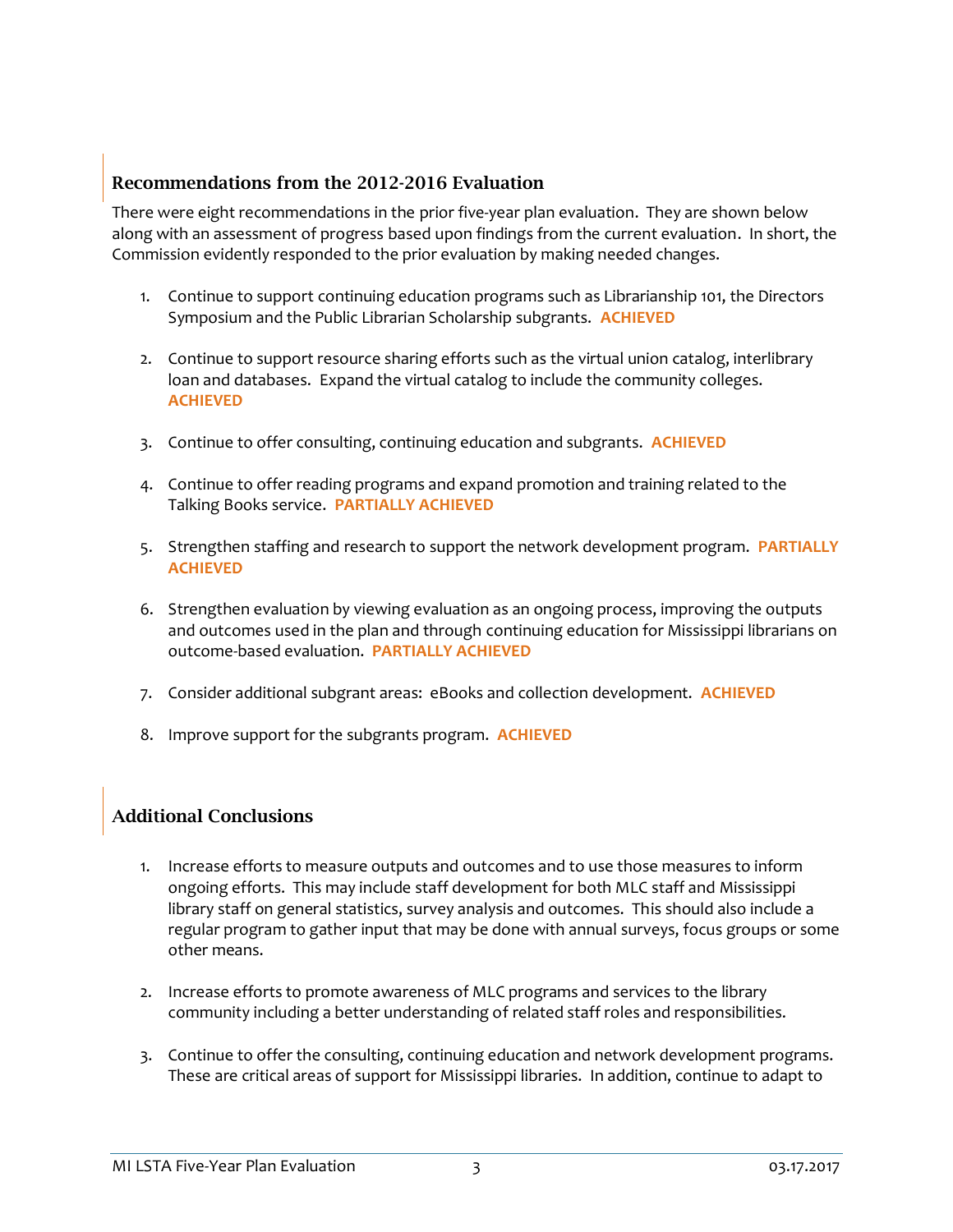changing needs and technologies in the delivery of these programs as the Commission has done during this plan.

- 4. Continue to develop and promote self-service tools such as the director's guide, policy development guide and trustees' handbook. If the Commission is forced to reduce services due to funding cuts, low-cost, self-service tools may help mitigate the reductions.
- 5. Reconsider the outputs and outcomes for the network development program. It is unclear whether these are the right measures for this program.
- 6. Continue to invest in resource sharing efforts that cost-effectively serve the needs of Mississippi residents. Create more engagement with Mississippi libraries to help identify the needs and opportunities for resource sharing that are most critical.
- 7. Reduce the complexity in the Serving All goal area to improve understanding. This could be accomplished by using a structure of sub-goals to better delineate the various components of each current program. Increase promotion and understanding for these programs in the next five-year plan.
- 8. Continue to provide subgrants to libraries along with the current support structure as funding allows.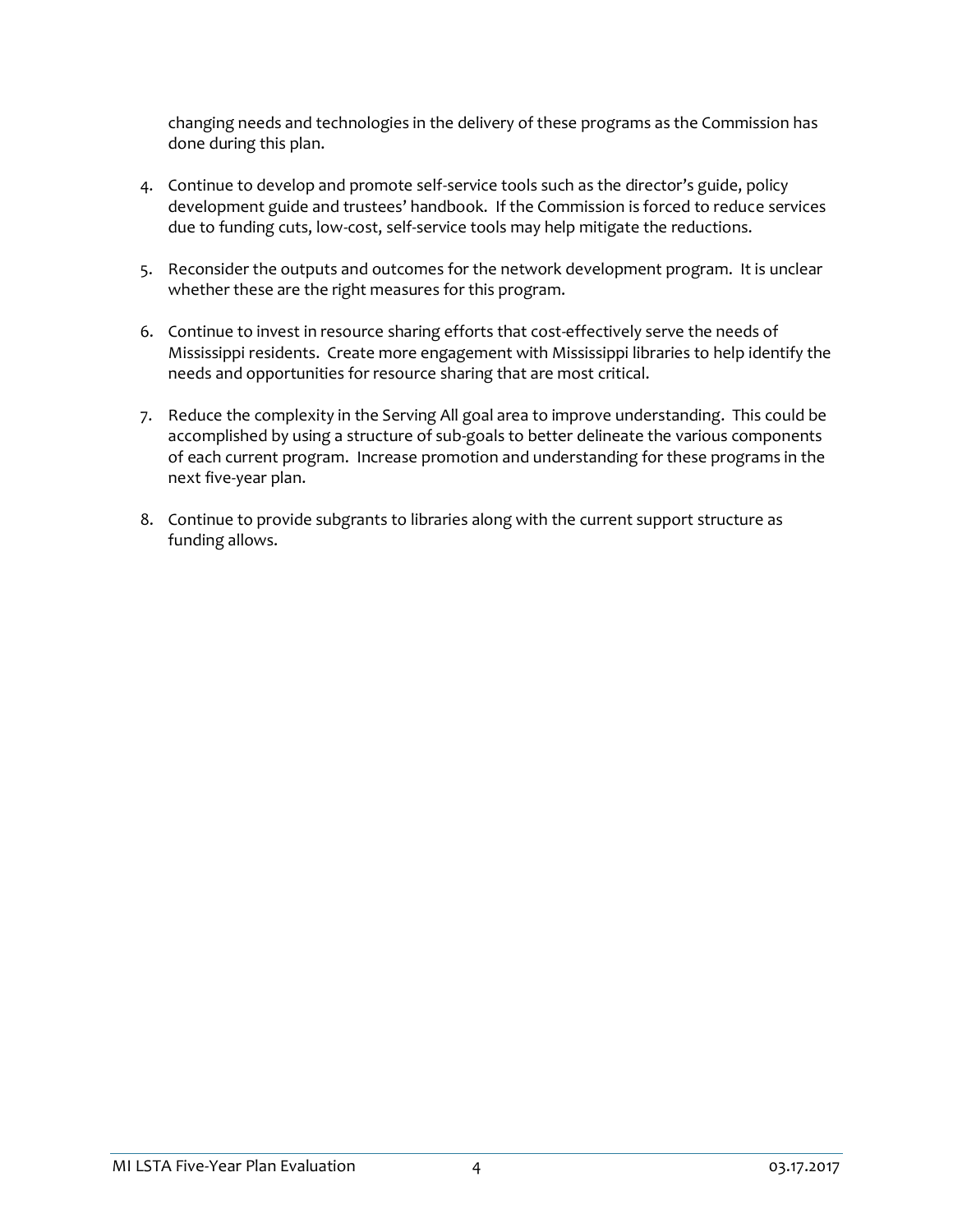# Retrospective Evaluation

## 1. To what extent did your Five-Year Plan activities make progress towards each goal?

## Goal 1 – Building Library Capacity

In its first goal, the Commission "strengthens and enhances the capacity of libraries as community anchors to support learning, civic engagement, cultural opportunities and economic vitality" through the following programs.

| Programs                      | Outputs                                                                                                                                                                        | Outcomes                                                                                     |
|-------------------------------|--------------------------------------------------------------------------------------------------------------------------------------------------------------------------------|----------------------------------------------------------------------------------------------|
| Consulting                    | Number of onsite consulting visits<br>$\bullet$<br>Number of help desk tickets resolved<br>$\bullet$<br>Number of consulting hours<br>$\bullet$<br>Survey results<br>$\bullet$ | Increased knowledge                                                                          |
| Continuing<br>Education       | Number of training sessions held<br>$\bullet$<br>Number of participants<br>$\bullet$<br>Survey results and other assessments<br>$\bullet$<br>(pre/post/annual)                 | Improved skills (public<br>library staff and trustees)                                       |
| <b>Network</b><br>Development | Number of emails sent/received<br>Number of hosted websites<br>$\bullet$<br>Number of security risks (SPAM, viruses,<br>$\bullet$<br>etc.) mitigated<br>Survey results         | Increased network<br>efficiency and access to<br>resources/services via<br>network resources |

#### **Status Description** Partly Achieved The Commission demonstrated significant progress toward its first goal – Building Library Capacity. In annual reports and SPR reports, the Commission presented evidence on nearly all outputs, and focus groups participants provided direct evidence of most outcomes. The Commission also presented additional evidence not originally included in the established outputs and outcomes. Given the missing data – surveys for consulting and network development and outcomes for network development – and anecdotal feedback provided in focus groups, this goal is deemed to be partly achieved.

## Consulting

MLC spent \$212,051 on the consulting program as reported in the SPR for years 2013, 2014 and 2015. Commission staff and external contractors provide direct guidance to Mississippi library staff, trustees and friends in the following areas:

• Collection management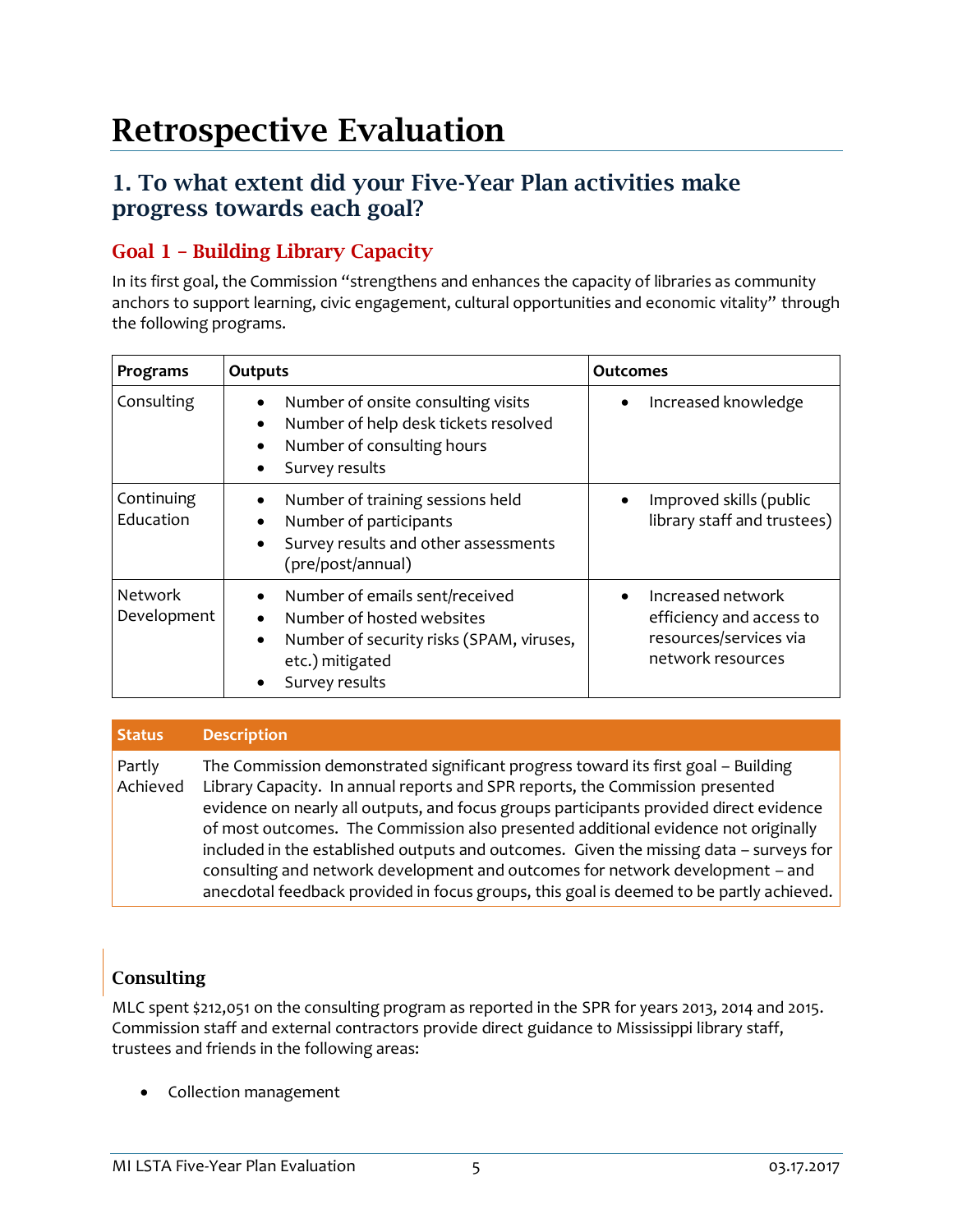- E-Rate
- Facilities and space planning
- General administration
- Grants
- Human resources
- Marketing
- Programs
- Technology

|                                      | Prior Year   FY 2013   FY 2014   FY 2015   FY 2016 |       |       |       |       |
|--------------------------------------|----------------------------------------------------|-------|-------|-------|-------|
| Site Visits                          | 100                                                | 94    | 108   | 59    | 83    |
| Number of help desk tickets resolved | 606                                                | 498   | 1105  | 1273  | 1186  |
| <b>Consulting Hours</b>              | 1,488                                              | 2,777 | 2,112 | 1,417 | 2,296 |

In the survey administered by the evaluator:

- 97% of respondents agreed or partially agreed that this program achieved its outcome.
- 86% of respondents agreed that the program has maintained or improved since 2013.

## Continuing Education

MLC spent \$319,642 on the continuing education program as reported in the SPR for years 2013, 2014 and 2015. Commission staff and external contractors provide continuing education workshops to Mississippi library staff, trustees and friends on the same areas listed under Consulting.

|                     | Prior Year   FY 2013   FY 2014   FY 2015   FY 2016 |       |       |       |       |
|---------------------|----------------------------------------------------|-------|-------|-------|-------|
| Number of Programs  | 64 I                                               | 38    | 30    | 25    | 28    |
| Number of Attendees | 1,195                                              | 760   | 929   | 762   | 658   |
| Satisfaction        | $4.4 - 5/5$                                        | 4.8/5 | 4.8/5 | 4.8/5 | 4.5/5 |

In the survey administered by the evaluator:

- 97% of respondents agreed or partially agreed that this program achieved its outcome.
- 94% of respondents agreed that the program has maintained or improved since 2013.

## Network Development

MLC spent \$412,702 on the network development program as reported in the SPR for years 2013, 2014 and 2015. Commission staff provide network and technology support to Mississippi libraries including:

- Assistance with network telecommunications
- Advice on equipment and network configurations
- Website and email hosting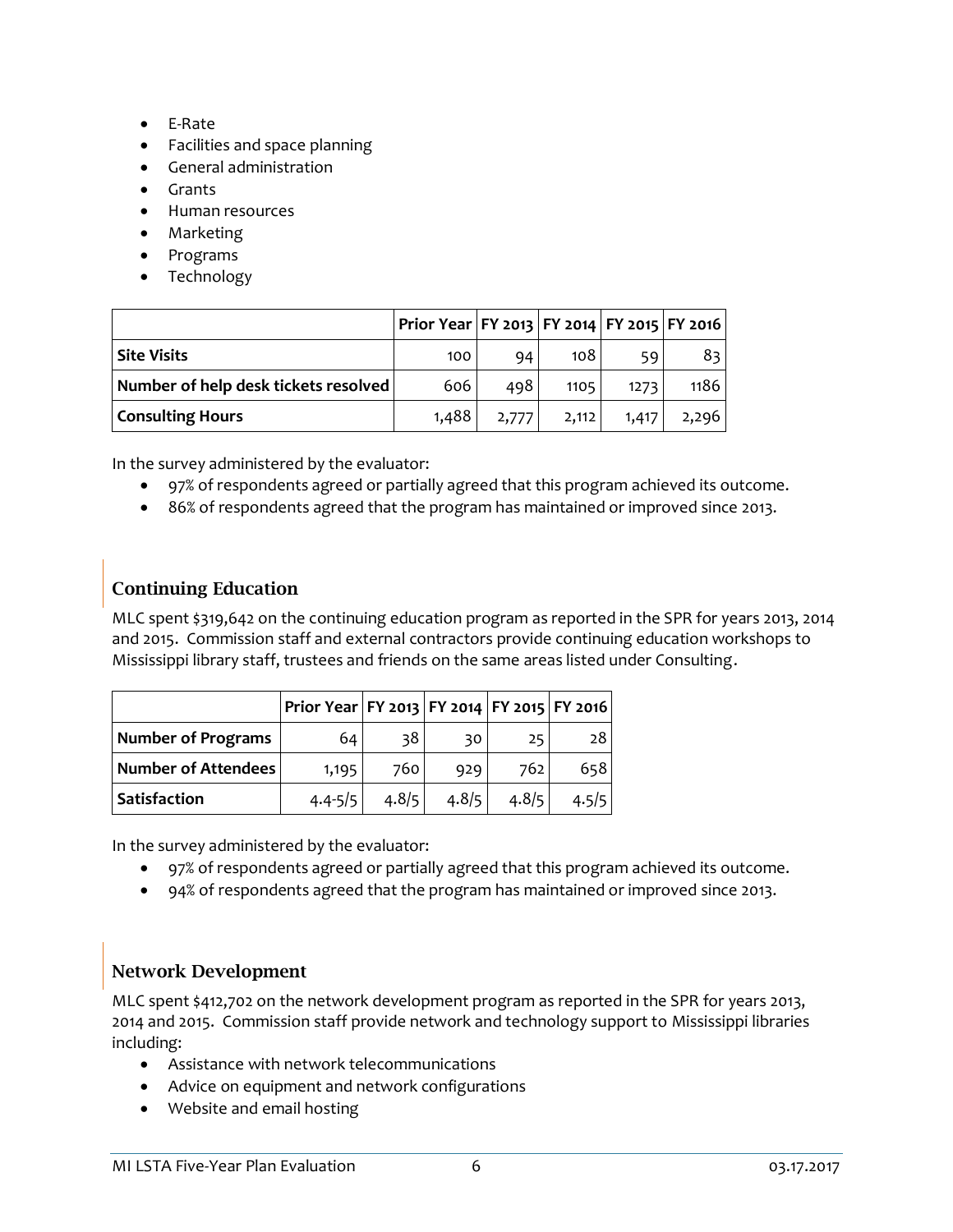- Assistance with E-rate applications
- General technology questions and support

|                                | Prior Year   FY 2013   FY 2014   FY 2015   FY 2016 |        |       |        |                                           |
|--------------------------------|----------------------------------------------------|--------|-------|--------|-------------------------------------------|
| Emails delivered daily average | 65,200                                             | 22,635 | 5,668 | 33,559 | 55,088                                    |
| <b>Websites hosted</b>         | 29                                                 | 28     | 29    | 32     | 34                                        |
| Spam blocked                   |                                                    |        |       |        | 763,000 859,046 290,355 640,573 2,187,934 |
| <b>Viruses blocked</b>         | 1,300                                              | 396    | 93    | 82     | 17,680                                    |

In addition, the Commission notes the following accomplishments that directly relate to the outcomes set in the five-year plan:

- Increased the statewide internet backbone from 500 MB to 2 GB to allow faster downloads and improved network reliability
- Upgraded the help desk ticket system to make it easier to submit and resolve tickets and to improve reporting capabilities to track recurring issues
- Replaced the spam relay server to increase the speed, capacity and security
- Replaced the mobile technology lab used by library systems for training purposes
- Initiated a multi-year plan to migrate email to the Office 365 cloud platform
- Upgraded the VPN concentrator to increase the efficiency of connectivity to the state resources
- Implemented nationally recognized remote desktop assistance software

In the survey administered by the evaluator:

- 86% of respondents agreed or partially agreed that this program achieved its outcome.
- 94% of respondents agreed that the program has maintained or improved since 2013.

## Feedback from the Library Community

In the focus groups conducted as part of this evaluation, all three programs in this goal area were among the most important programs to the participants offered by the Commission. Many participants, especially newer directors, stressed the importance of consulting and continuing education. It was not surprising to hear Librarianship 101, Directors Symposia and conference scholarships among important events as they were also mentioned in the previous LSTA Five-Year Plan evaluation.

Many participants freely offered constructive criticism and suggestions to improve all three program areas. At the same time, many also praised the Commission for changes made to the program. This suggests that MLC regularly adapts its programs – both proactively and responsively.

MLC has recently undergone a reorganization and major staffing changes in this goal area. Library staff reported a lack of understanding of roles and responsibilities at the Commission and the need for MLC to conduct more outreach. This is not surprising, and anecdotal feedback from Commission staff and focus group participants suggests that the situation is resolving.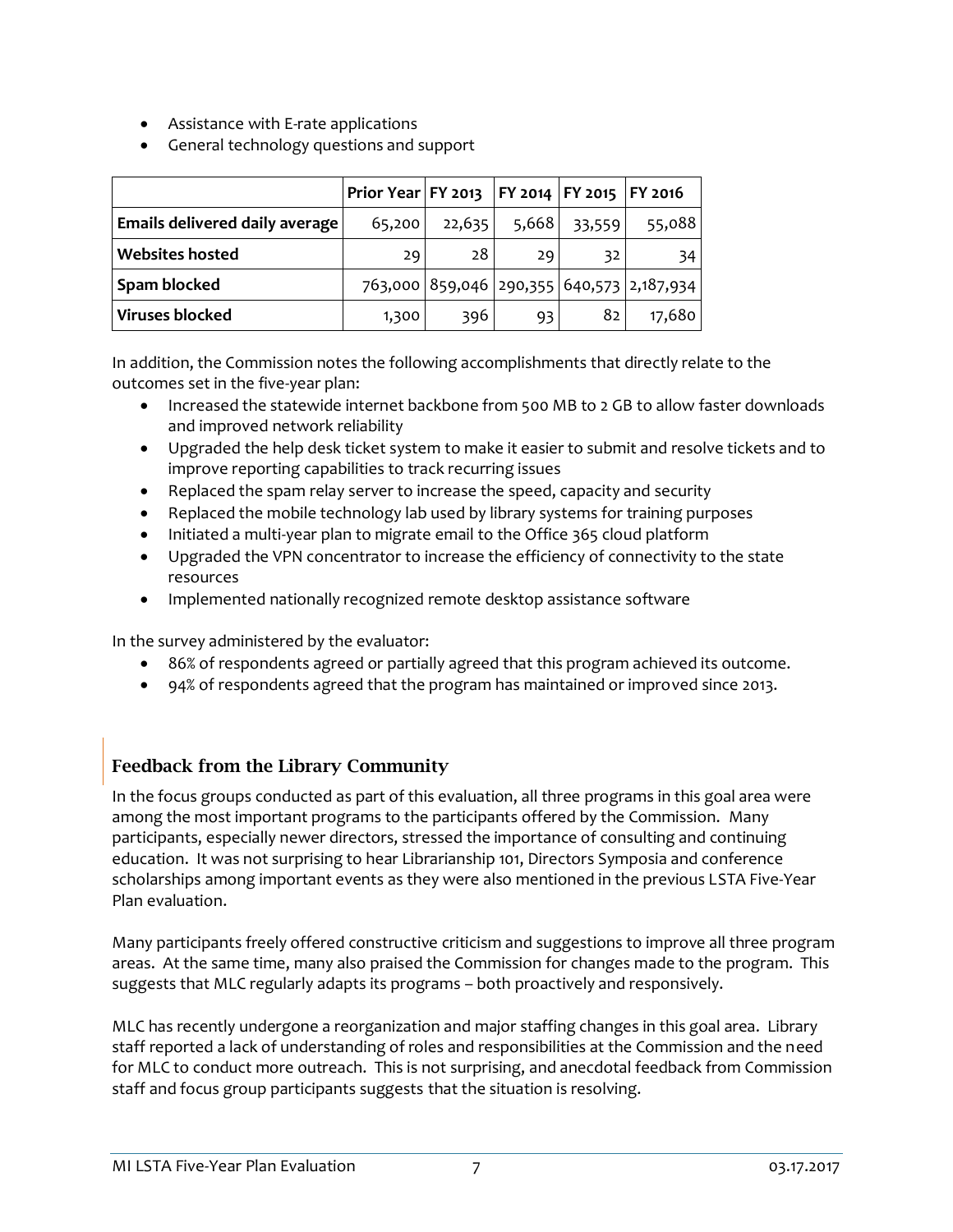## Additional Conclusions

- Continue to offer the consulting, continuing education and network development programs. These are critical areas of support for Mississippi libraries. In addition, continue to adapt to changing needs and technologies in the delivery of these programs as the Commission has done during this plan.
- Continue to develop and promote self-service tools such as the director's guide, policy development guide and trustees' handbook. If the Commission is forced to reduce services due to funding cuts, low-cost, self-service tools may help mitigate the reductions.
- Reconsider the outputs and outcomes for the network development program. It is unclear whether these are the right measures for this program.

## Goal 2 – Serving All

In its second goal, the Commission "supports the equitable delivery of accessible, high quality library resources, information and services to meet the needs and expectations of learners" through the following programs.

| Program                                   | Outputs                                                                                                    | <b>Outcomes</b>                                                                                           |
|-------------------------------------------|------------------------------------------------------------------------------------------------------------|-----------------------------------------------------------------------------------------------------------|
| Reading<br>Programs                       | Number of programs held<br>$\bullet$<br>Number of participants<br>$\bullet$<br>Survey results<br>$\bullet$ | Increased ability to engage in<br>reading programs that support<br>learning through reading               |
| <b>Shared Resource</b><br>Access Programs | Satisfaction survey results<br>$\bullet$<br>Number of resources shared<br>$\bullet$                        | Learners are satisfied with<br>resources available                                                        |
| <b>Talking Books</b>                      | Number of new learners<br>$\bullet$<br>Survey results<br>$\bullet$<br>Participation<br>$\bullet$           | Improved satisfaction by learners<br>and partners<br>Increased opportunities for<br>$\bullet$<br>learners |

| <b>Status</b>      | <b>Description</b>                                                                                                                                                                                                                                                                                                                                                                                                                                                                      |
|--------------------|-----------------------------------------------------------------------------------------------------------------------------------------------------------------------------------------------------------------------------------------------------------------------------------------------------------------------------------------------------------------------------------------------------------------------------------------------------------------------------------------|
| Partly<br>Achieved | The Commission demonstrated significant progress toward its second goal - Serving<br>All. In annual reports and SPR reports, the Commission presented evidence on nearly<br>all outputs. Outcomes were measured in the survey administered by the evaluator and<br>by some anecdotal feedback for Talking Books. Focus group results in this area were<br>mixed. Given the missing data on outcomes and mixed feedback from focus groups,<br>this goal is deemed to be partly achieved. |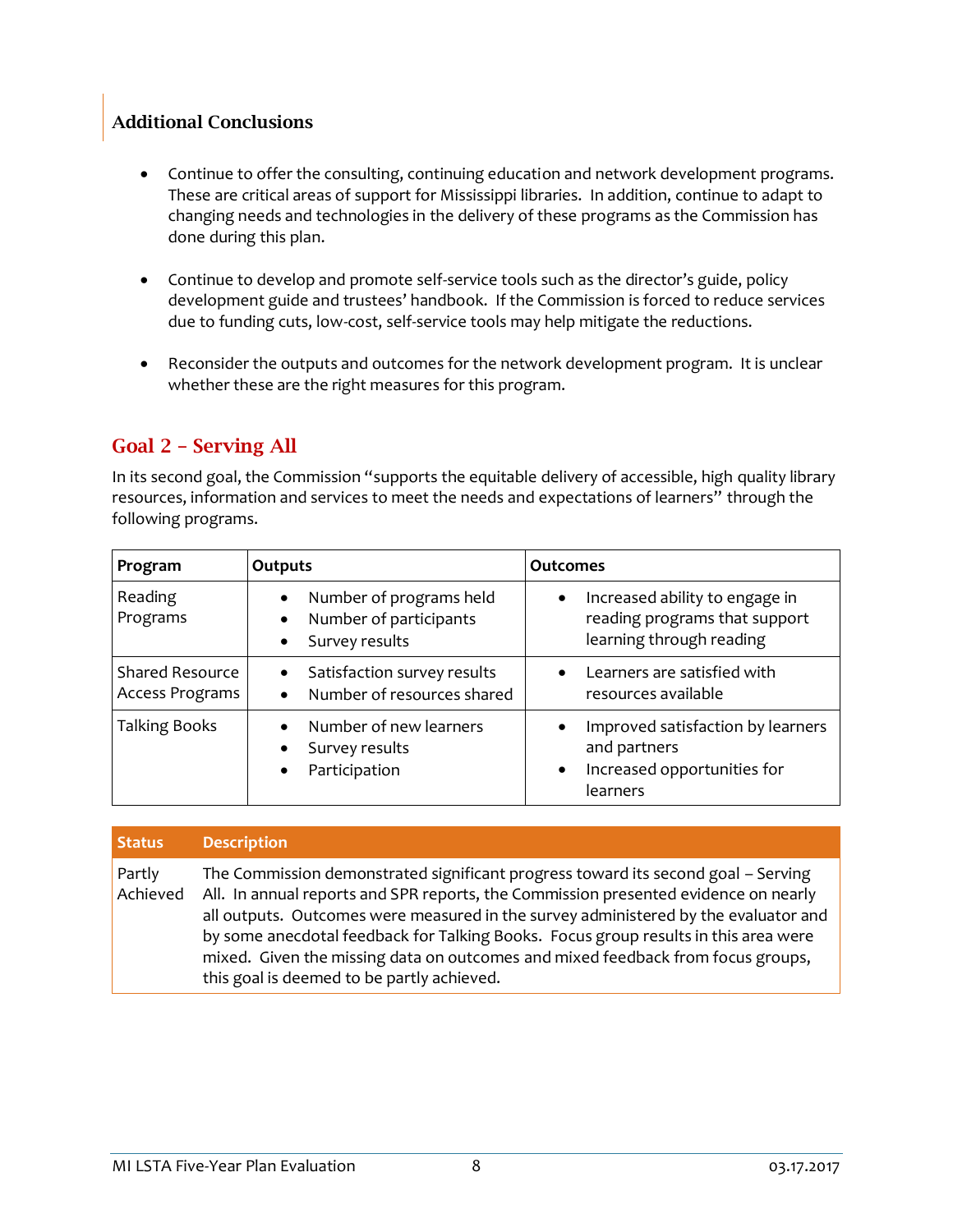### Reading Programs

MLC spent \$95,240 on reading programs as reported in the SPR for years 2013, 2014 and 2015. The Commission supports related activities from the Center for the Book and the Summer Library Program in this program area.

### **Mississippi Center for the Book**

The Mississippi Center for the Book is the state affiliate of the Library of Congress Center for the Book program. The center promotes books, reading, literacy and libraries. Through the Center for the Book, MLC launched the Mississippi Reads statewide read and the Mississippi Book Festival in 2015 in addition to the activities shown below.

|                                      |     |     |     | FY 2013   FY 2014   FY 2015   FY 2016 |
|--------------------------------------|-----|-----|-----|---------------------------------------|
| Letters about Literature submissions | 127 | 550 | 600 |                                       |
| Book Club in a Box kits circulated   | 20  | 35. | 45  |                                       |

In the survey administered by the evaluator:

- 73% of respondents agreed or partially agreed that this program achieved its outcome.
- 100% of respondents agreed that the program has maintained or improved since 2013.

### **Summer Library Program**

The Commission supports statewide summer library program efforts for (1) early literacy, (2) children, (3) teens and (4) adults. MLC provides consulting, continuing education and materials from the Collaborative Summer Library Program to support this program. Some libraries receive additional funding via competitive LSTA subgrants.

|                                           | Prior Year   FY 2013   FY 2014   FY 2015   FY 2016 |       |                         |                 |                                         |
|-------------------------------------------|----------------------------------------------------|-------|-------------------------|-----------------|-----------------------------------------|
| Number of Programs                        | 3,420                                              |       | $3,024$ $3,663$ $3,502$ |                 | 3,892                                   |
| Number of Attendees                       |                                                    |       |                         |                 | 127,020 136,383 125,880 155,536 172,917 |
| $\mid$ Satisfaction with Materials $\mid$ | 4.3/5                                              | 4.5/5 |                         | $4.5/5$ $4.1/5$ | 4.3/5                                   |

Between 2012 and 2016, the Commission noted a 36% increase in participation in related library programs. This directly relates to the outcome: *increased ability to engage in reading programs that support learning through reading*.

In the survey administered by the evaluator:

- 97% of respondents agreed or partially agreed that this program achieved its outcome.
- 94% of respondents agreed that the program has maintained or improved since 2013.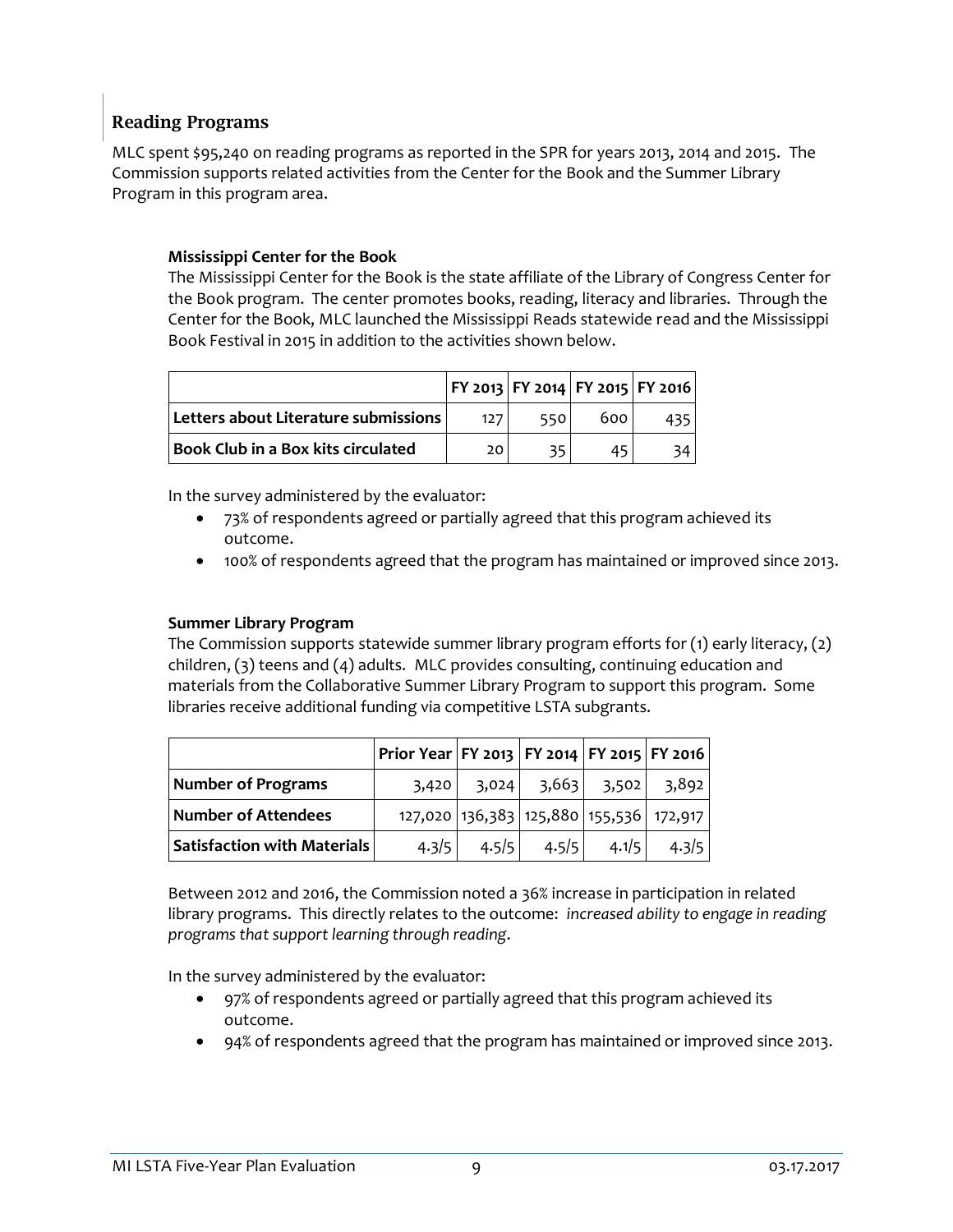### Shared Resources

MLC spent \$2,274,348 on the shared resource program as reported in the SPR for years 2013, 2014 and 2015. The shared resources program includes a wide variety of activities designed to increase access to information for all Mississippi residents including databases, interlibrary loan and access to special collections at the Commission.

### **Databases**

MLC uses LSTA funds to cover Learning Express and a suite of subscription databases that are available to MLC patrons.

|                                   |                  | Prior Year   FY 2013   FY 2014   FY 2015   FY 2016 |        |        |        |        |
|-----------------------------------|------------------|----------------------------------------------------|--------|--------|--------|--------|
| <b>Learning Express</b>           |                  |                                                    |        |        |        |        |
|                                   | <b>Sessions</b>  | 31,611                                             | 28,708 | 31,912 | 33,963 | 30,452 |
|                                   | Tests            | 25,857                                             | 28,168 | 26,882 | 20,775 | 17,900 |
|                                   | Courses          | 8,986                                              | 7,462  | 5,526  | 10,720 | 9,510  |
|                                   | eBooks           | 7,288                                              | 6,632  | 6,682  | 5,890  | 5,507  |
|                                   | <b>New Users</b> | 6,468                                              | 5,904  | 6,582  | 6,666  | 5,399  |
| <b>MLC Subscription Databases</b> |                  | 78,080                                             | 55,584 | 60,994 | 59,869 | 74,156 |

In the survey administered by the evaluator:

- 91% of respondents agreed or partially agreed that this program achieved its outcome.
- 94% of respondents agreed that the program has maintained or improved since 2013.

### **Interlibrary Loan**

49 library systems, 2 community colleges and MLC participate in the virtual union catalog to facilitate in-state resource sharing.

|                                       | Prior Year   FY 2013   FY 2014   FY 2015   FY 2016 |       |                                   |                   |        |
|---------------------------------------|----------------------------------------------------|-------|-----------------------------------|-------------------|--------|
| Virtual Union Catalog Requests Filled | 13,038                                             |       | 21,022 10,747 17,495 17,046       |                   |        |
| <b>OCLC Requests Filled</b>           | 11,148                                             | 8,598 |                                   | 8,925 8,475 7,043 |        |
| Total Requests Filled                 |                                                    |       | 24,186   29,620   19,672   25,970 |                   | 24,107 |

In a 2015 survey conducted by the Commission, 100% of respondents rated satisfaction as good or excellent.

In the survey administered by the evaluator:

- 97% of respondents agreed or partially agreed that this program achieved its outcome.
- 94% of respondents agreed that the program has maintained or improved since 2013.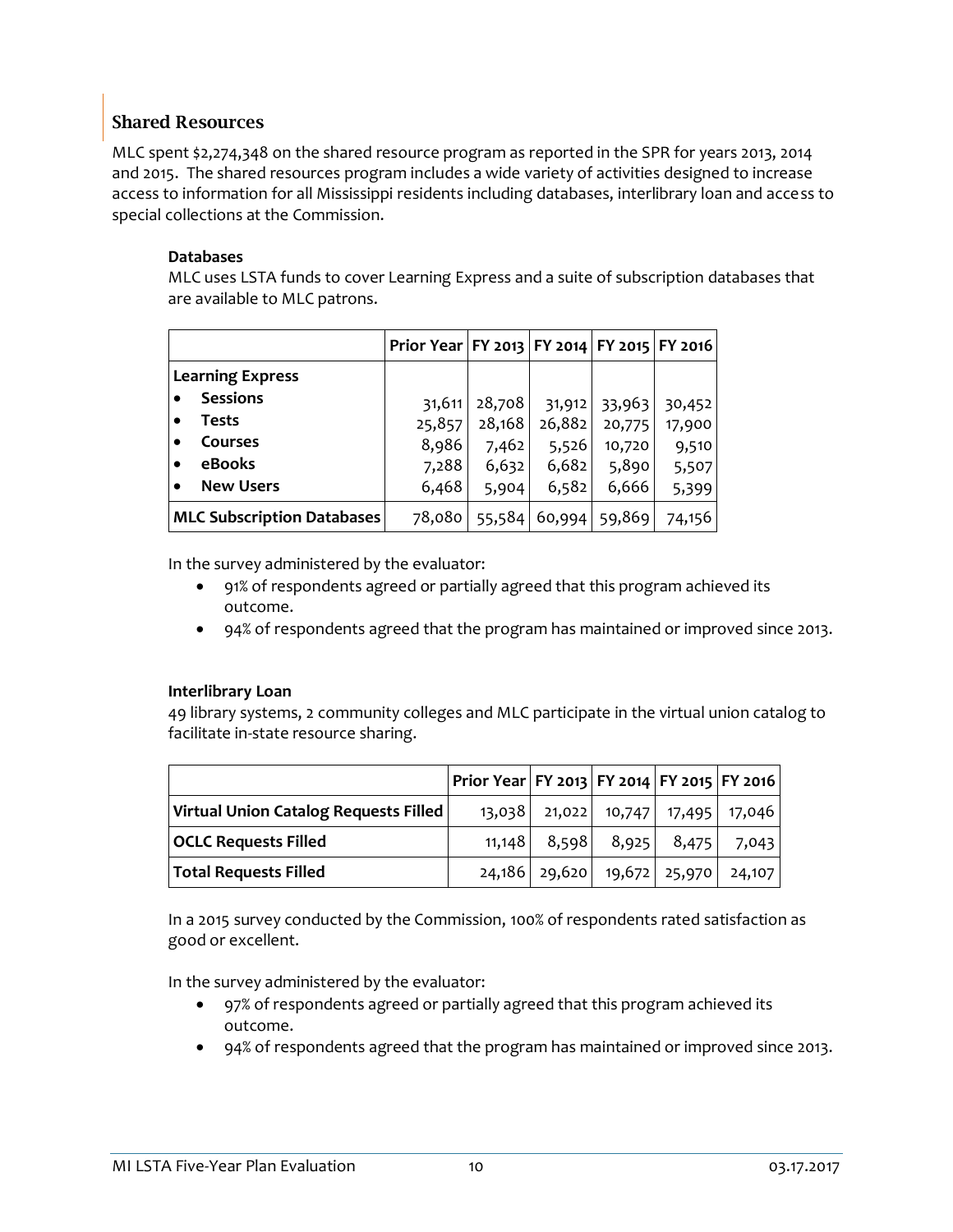### **Special Collections**

MLC maintains collections centrally that are available to all libraries via interlibrary loan. These include additional copies of high demand titles, government publications and more.

In the survey administered by the evaluator:

- 43% of respondents agreed or partially agreed that this program achieved its outcome.
- 100% of respondents agreed that the program has maintained or improved since 2013.

## Talking Book Services

MLC spent \$409,136 on the talking books program as reported in the SPR for years 2013, 2014 and 2015. This service is an affiliate of the National Library Service for the Blind and Physically Handicapped at the Library of Congress and provides access to braille, large print, audiobooks and descriptive video collections as well as technology, consulting and training.

|                                  | Prior Year   FY 2013   FY 2014   FY 2015   FY 2016 |         |         |         |         |
|----------------------------------|----------------------------------------------------|---------|---------|---------|---------|
| <b>New Patrons</b>               | 384                                                | 401     | 333     | 444     | 349     |
| <b>Active Patrons</b>            | 2,794                                              | 2,293   | 2212    | 2423    | 2,368   |
| <b>Item Use</b>                  | 177,896                                            | 144,910 | 141,278 | 142,101 | 151,311 |
| Satisfaction "good to excellent" | 98%                                                | 98%     | 98%     | 96%     | 98%     |

Anecdotal evidence from service users suggests that the program is achieving its outcomes:

- *"I haven't been able to read very well for many years, until I was told about your service from a friend. What a lifesaver!"*
- *"As a person with low vision, I am grateful to reading material that I would not have without this service. Thank you!"*

In the survey administered by the evaluator:

- 90% of respondents agreed or partially agreed that this program achieved its outcome.
- 97% of respondents agreed that the program has maintained or improved since 2013.

## Feedback from the Library Community

This is a complex suite of services, and library feedback varied considerably depending on the service in question. Summer Library Program, Interlibrary Loan and Talking Books are the three aspects of this goal that were most important to focus group participants. While feedback was mixed, it was clear that libraries rely on these services, especially smaller libraries and libraries with newer directors.

Less important to focus group attendees are the Center for the Book, Databases and Special Collections. Here, particularly, it is important to note that state library funding was a charged issue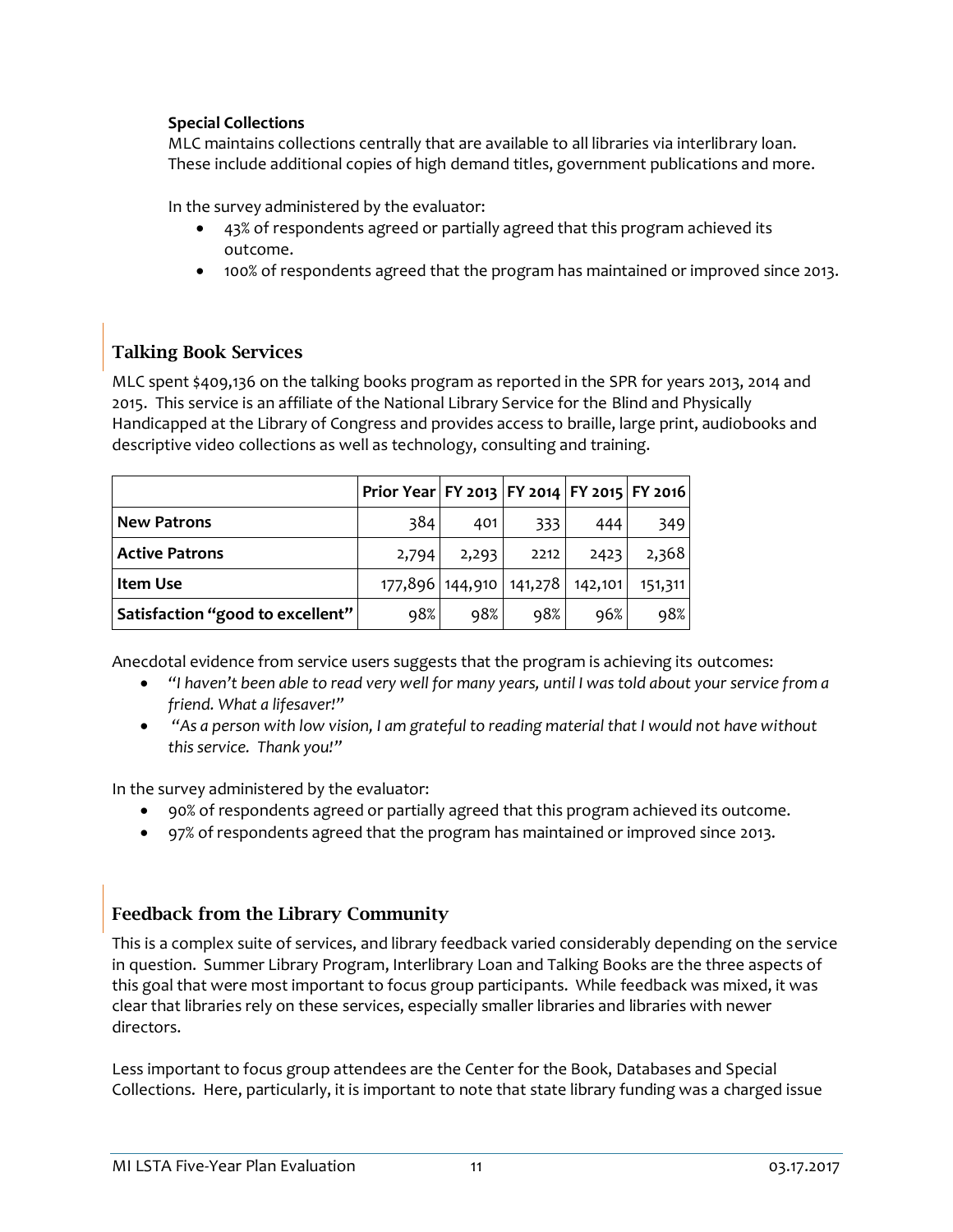at the time of the focus groups. Some attendees clearly sought ways to recover funding for cuts made in other areas, and most attendees cited the lack of context of relative costs and use to ascribe value and importance to services.

## Additional Conclusions

- Continue to invest in resource sharing efforts that cost-effectively serve the needs of Mississippi residents. Create more engagement with Mississippi libraries to help identify the needs and opportunities for resource sharing that are most critical.
- Reduce the complexity in the Serving All goal area to improve understanding. This could be accomplished by using a structure of sub-goals to better delineate the various components of each current program. Increase promotion and understanding for these programs in the next five-year plan.

## Goal 3 – Empowered Libraries

In its third and final goal, the Commission "encourages libraries and library partners to creatively and strategically strengthen/expand library management practices and services and to explore new opportunities for new collaborations and efficiencies" through the following programs.

| Program                                                                                                                                           | <b>Outputs</b>                                                                                                                            | <b>Outcomes</b>                                                                                                                                                                                                                                                                        |  |  |
|---------------------------------------------------------------------------------------------------------------------------------------------------|-------------------------------------------------------------------------------------------------------------------------------------------|----------------------------------------------------------------------------------------------------------------------------------------------------------------------------------------------------------------------------------------------------------------------------------------|--|--|
| <b>Competitive Subgrants</b>                                                                                                                      | Various                                                                                                                                   | Various                                                                                                                                                                                                                                                                                |  |  |
| Noncompetitive Subgrants                                                                                                                          | Various                                                                                                                                   | Various                                                                                                                                                                                                                                                                                |  |  |
| <b>Cooperative Agreements</b>                                                                                                                     | Various                                                                                                                                   | Various                                                                                                                                                                                                                                                                                |  |  |
| Support<br>Training on laws,<br>regulations, etc.<br>Help for subgrantees<br>Assessment<br>Outreach and<br>communications related<br>to LSTA plan | Survey results from<br>training<br>Project and report<br>$\bullet$<br>documentation<br>Number of corrections in<br>agency business system | Increased knowledge<br>$\bullet$<br>of laws and<br>regulations<br>Improved skill in<br>$\bullet$<br>developing and<br>reporting results<br>Increased ability to<br>$\bullet$<br>manage grants and<br>projects<br>Improved ability to<br>$\bullet$<br>correlate measures to<br>services |  |  |

**Status Description**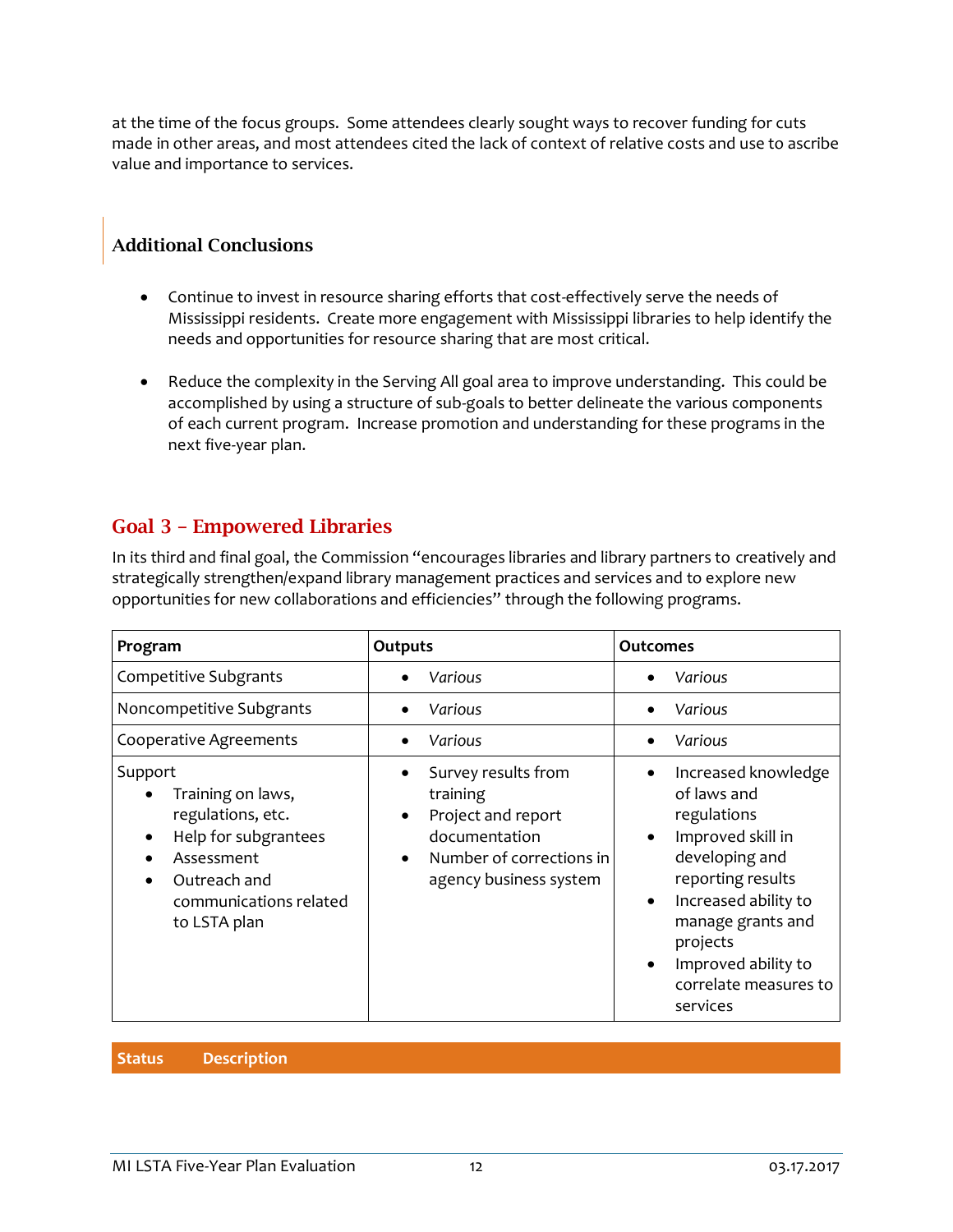Partly Achieved The Commission demonstrated significant progress toward its third goal – Empowered Libraries. In annual reports, SPR reports and meetings with staff, MLC presented evidence on outputs. There is no evidence of the outcomes. Focus group results fill in many gaps suggesting that training efforts are leading to the desired outcomes. This goal is deemed partly achieved due to some gaps in reporting both outputs and outcomes.

## **Subgrants**

In 2013, 2014 and 2015, Mississippi Library Commission funded 50 competitive subgrants for 24 library systems for a total of \$538,977. The majority of grants related to expanding access to information using funds for a combination of technology enhancements and additions to library print and online collections. Additionally, the Commission spent \$1,056,104 on noncompetitive subgrants to fund collections, technology, conference scholarships, interlibrary loan and other basic library services. The Commission did not fund any cooperative agreements.

In support of the subgrants, MLC staff provides assistance during all phases of the grant process from idea generation to reporting by grant awardees. This includes both consultative one-on-one assistance and continuing education workshops on grants that advise grant applicants about the process, related laws/regulations/policies and about outputs/outcomes.

Among recent improvements made to this service include:

- Increased collaboration between MLC grants staff and consultants
- Improved continuing education offerings related to grants
- Use of a paid external grant reviewer to remove bias and increase constructive feedback for applicants

### **Training Feedback**

|                                | FY 2014   FY 2016   FY 2017 |     |     |
|--------------------------------|-----------------------------|-----|-----|
| $\mid$ "Session was excellent" | 95%                         | 88% | 85% |
| "Addressed my needs"           | 95%                         | 84% | 79% |

In the survey administered by the evaluator:

- 100% of respondents agreed or partially agreed that this program achieved its outcome.
- 91% of respondents agreed that the program has maintained or improved since 2013.

## Feedback from the Library Community

Subgrants was the most popular program offered by the Commission. Participants appreciate the mix of competitive and noncompetitive subgrants and were generally positive about recent changes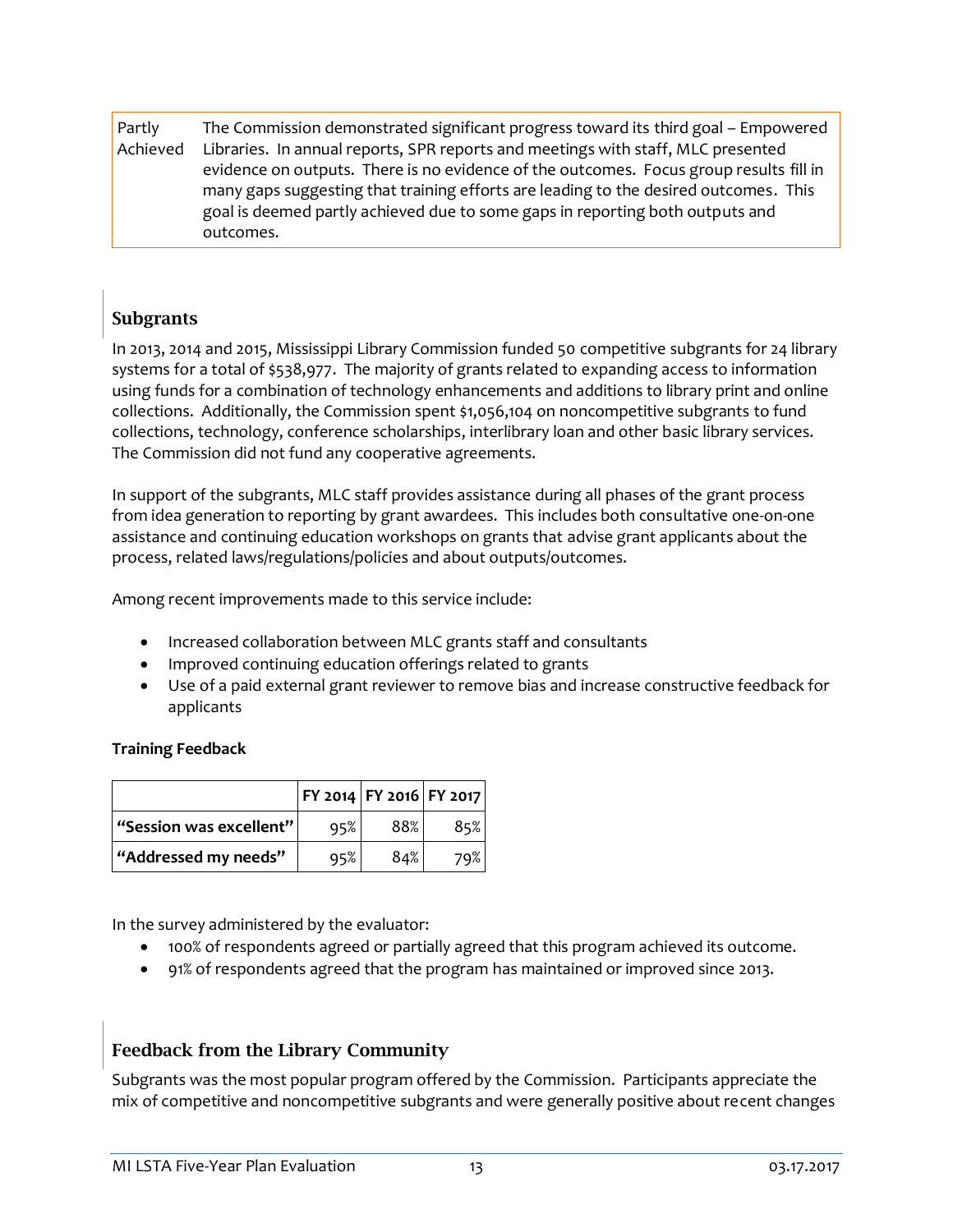at MLC in support of the program. The noncompetitive grants provide the opportunity for newer staff members to gain exposure to the grants process and increase their ability to apply for more complex grants.

## Additional Conclusions

• Continue to provide subgrants to libraries along with the current support structure as funding allows.

## 2. To what extent did your Five-Year Plan activities achieve results that address national priorities associated with the Measuring Success focal areas and their corresponding intents?

Mississippi Library Commission efforts relate to four Measuring Success Focal Areas: (1) lifelong learning, (2) information access, (3) institutional capacity and (4) civic engagement as shown below mapped to the goals in its five-year plan.

| MLC Goal / Program                                                  |           | <b>Measuring Success Focal Area</b>                                                                                                           |
|---------------------------------------------------------------------|-----------|-----------------------------------------------------------------------------------------------------------------------------------------------|
| <b>Goal 1. Building Library Capacity</b>                            |           | <b>Institutional Capacity</b>                                                                                                                 |
| Consulting                                                          | $\bullet$ | Improve library operations                                                                                                                    |
| Continuing education                                                |           | Improve the library workforce                                                                                                                 |
| Network development                                                 |           | Improve the library's physical and<br>technological infrastructure                                                                            |
| Goal 2. Serving All                                                 |           | <b>Lifelong Learning, Information Access</b><br>and Civic Engagement                                                                          |
| Reading programs                                                    |           | Improve users' formal education<br>Improve users' general knowledge and skills<br>Improve users' ability to participate in their<br>community |
| Shared resources                                                    | $\bullet$ | Improve users' ability to discover<br>information<br>Improve users' ability to obtain and/or use<br>information resources                     |
| Reading program for visually and physically<br>handicapped learners | $\bullet$ | Improve users' ability to obtain and/or use<br>information resources                                                                          |
| <b>Goal 2. Empowered Libraries</b>                                  |           | Lifelong Learning, Information Access,<br><b>Institutional Capacity and Civic Engagement</b>                                                  |
| Subgrants                                                           |           | Various                                                                                                                                       |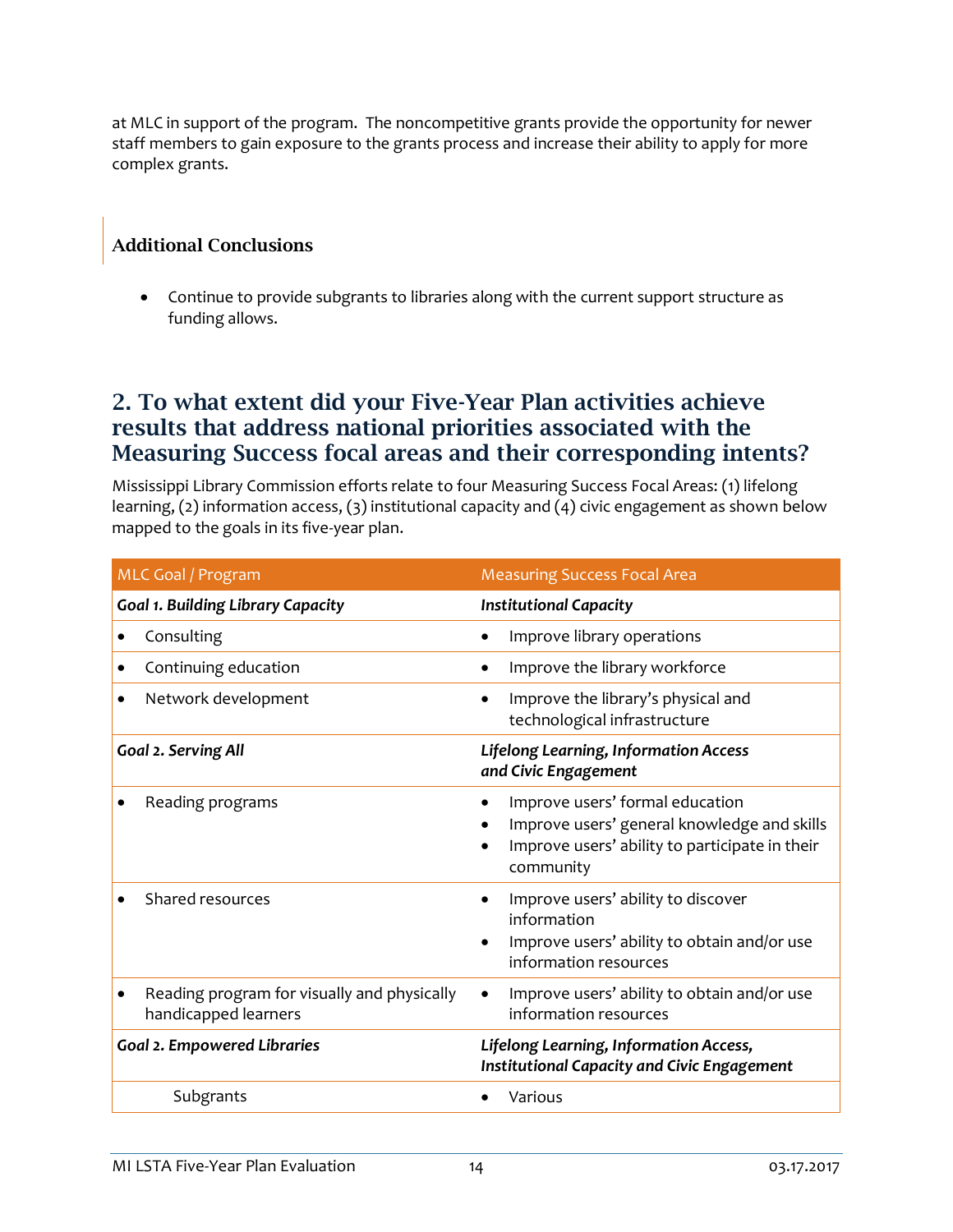## 3. Did any of the following groups represent a substantial focus for your Five-Year Plan activities?

- a. Library workforce (current and future)
- b. Individuals living below the poverty line
- c. Individuals that are unemployed/underemployed
- d. Ethnic or minority populations
- e. Immigrants/refugees
- f. Individuals with disabilities
- g. Individuals with limited functional literacy or information skills
- h. Families
- $i.$  Children  $(0-5)$
- j. School-aged youth (6-17)

Yes, the Commission placed emphasis (an average of 15% of LSTA funds) on the library workforce through:

- Continuing Education
- Consulting
- Subgrants for professional development and the state association conference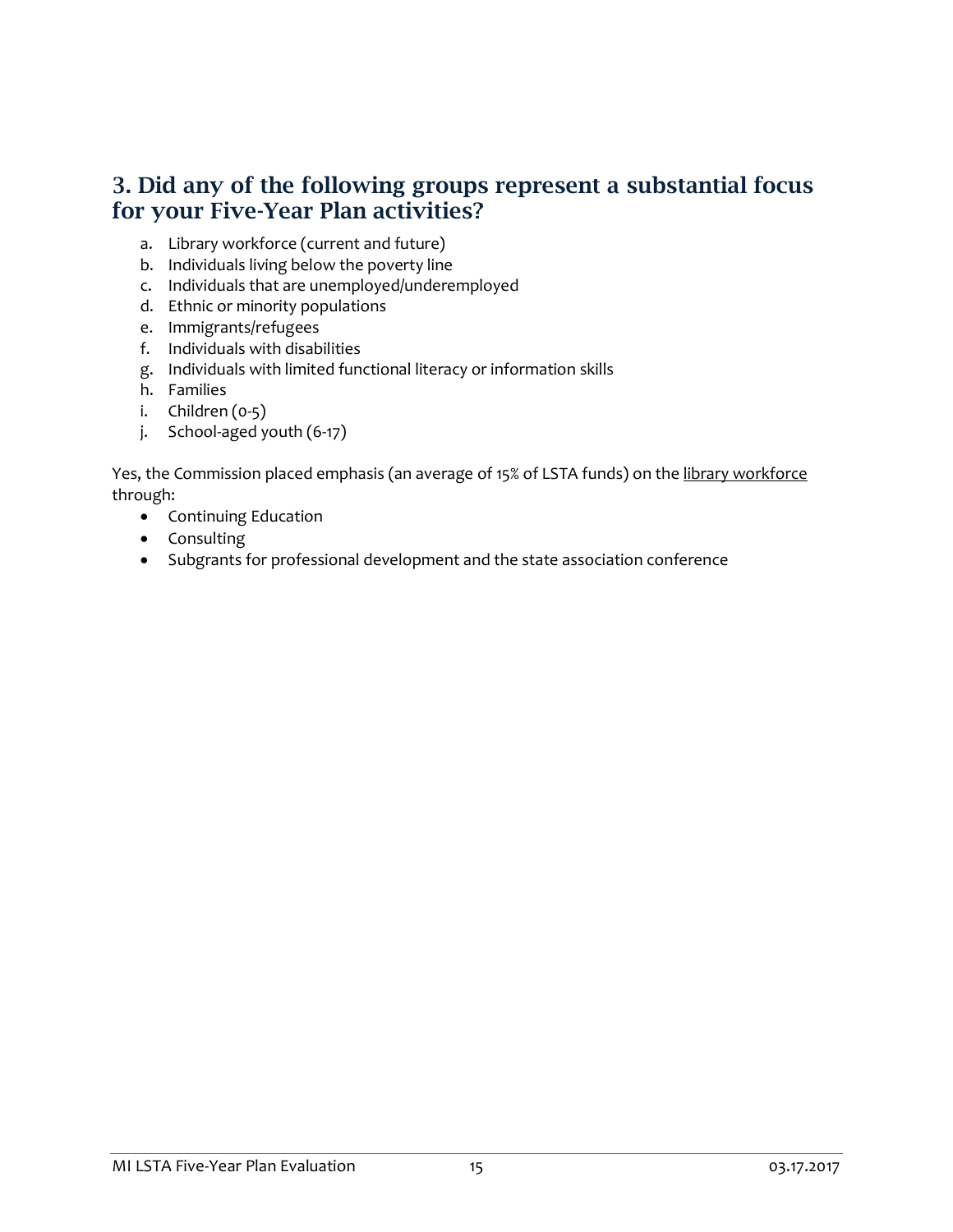# Process Evaluation

## 1. How have you used data from the old and new State Program Report (SPR) and elsewhere to guide activities included in the Five-Year Plan?

It is evident that the Commission's decisions are data-driven. While the Commission does not expressly use SPR reports to guide its decisions; the Commission does use the data that was used to create those reports to inform internal and external planning and decision-making. The separatelyprepared annual reports provide the data in form that is clear and actionable.

## 2. Specify any changes you made to the Five-Year Plan, and why this occurred.

The Commission has made no interim changes to its Five-Year Plan.

## 3. How and with whom have you shared data from the old and new SPR and from other evaluation resources?

MLC uses the same data sources to generate both annual reports and the SPR entries. MLC does not share SPR reports internally or externally except in its monitoring of subgrants. MLC instead relies on its annual reports to inform internal discussions and to share summary information with its Board of Commissioners.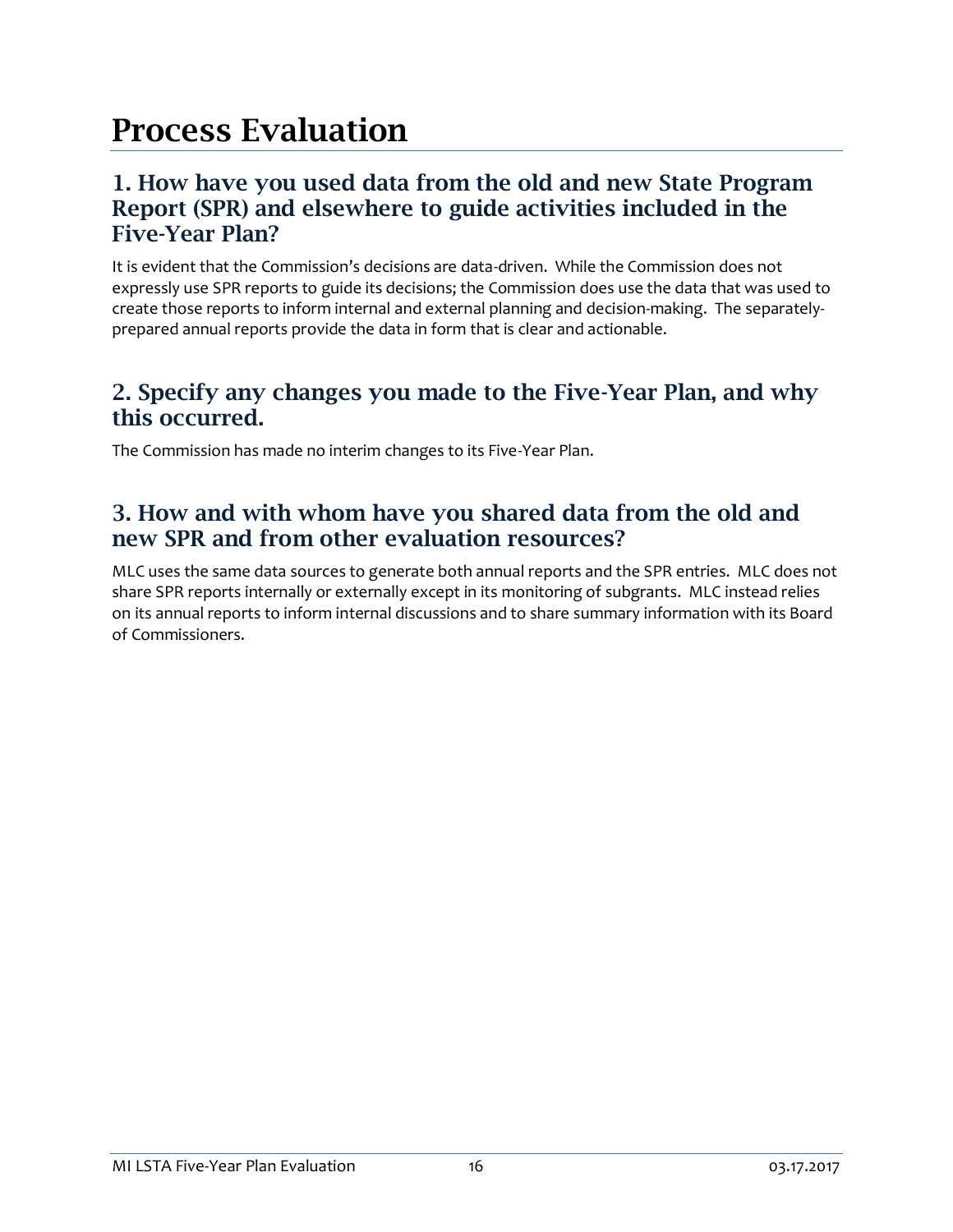# Methodology

### 1. Identify how you implemented an independent Five-Year Evaluation using the criteria described in the section of this guidance document call Selection of Evaluators.

MLC launched an RFP in July 2016 seeking to engage the services of an independent evaluator. The RFP outlined the requirements of the evaluation and the structure of the final report. The Commission failed to receive any responses to its RFP due to its timing, so it then reached out to contractors with whom MLC has a prior relationship. The Commission shared the same RFP with potential contractors and ultimately contracted with the author of this report in September 2016.

### 2. Describe the types of statistical and qualitative methods (including administrative records) used in conducting the Five-Year Evaluation. Assess their validity and reliability.

Simple counts and means were used with quantitative data from the survey, annual reports and the SPR, and qualitative analysis was applied to the focus groups. All documents reviewed are valid and reliable. Focus group participation was low; however, the results are valid. The evaluator conducted four focus groups with Mississippi library staff – mostly directors. The evaluator also conducted a survey. There was considerable agreement among the topics and sentiments expressed by the focus groups and the survey; however, there were variations and the perspectives were limited almost entirely to library directors. It has been recommended to the Commission to further engage with the library community to test the conclusions of the focus groups. Given the current charged climate, this must be done delicately to ensure that conversations are productive and useful.

### 3. Describe the stakeholders involved in the various stages of the Five-Year Evaluation and how you engaged them.

The evaluator traveled to Mississippi for one week. He met with Commission staff for one day and conducted four focus groups during the remaining days of the week. The focus groups were primarily attended by library directors.

## 4. Discuss how you will share the key findings and recommendations with others.

The evaluator will share this report with MLC's leadership team and will make himself available for follow-up conversations with the leadership team and with MLC's commissioners. The Commission will post this report on its website and will discuss with staff, commissioners and library directors.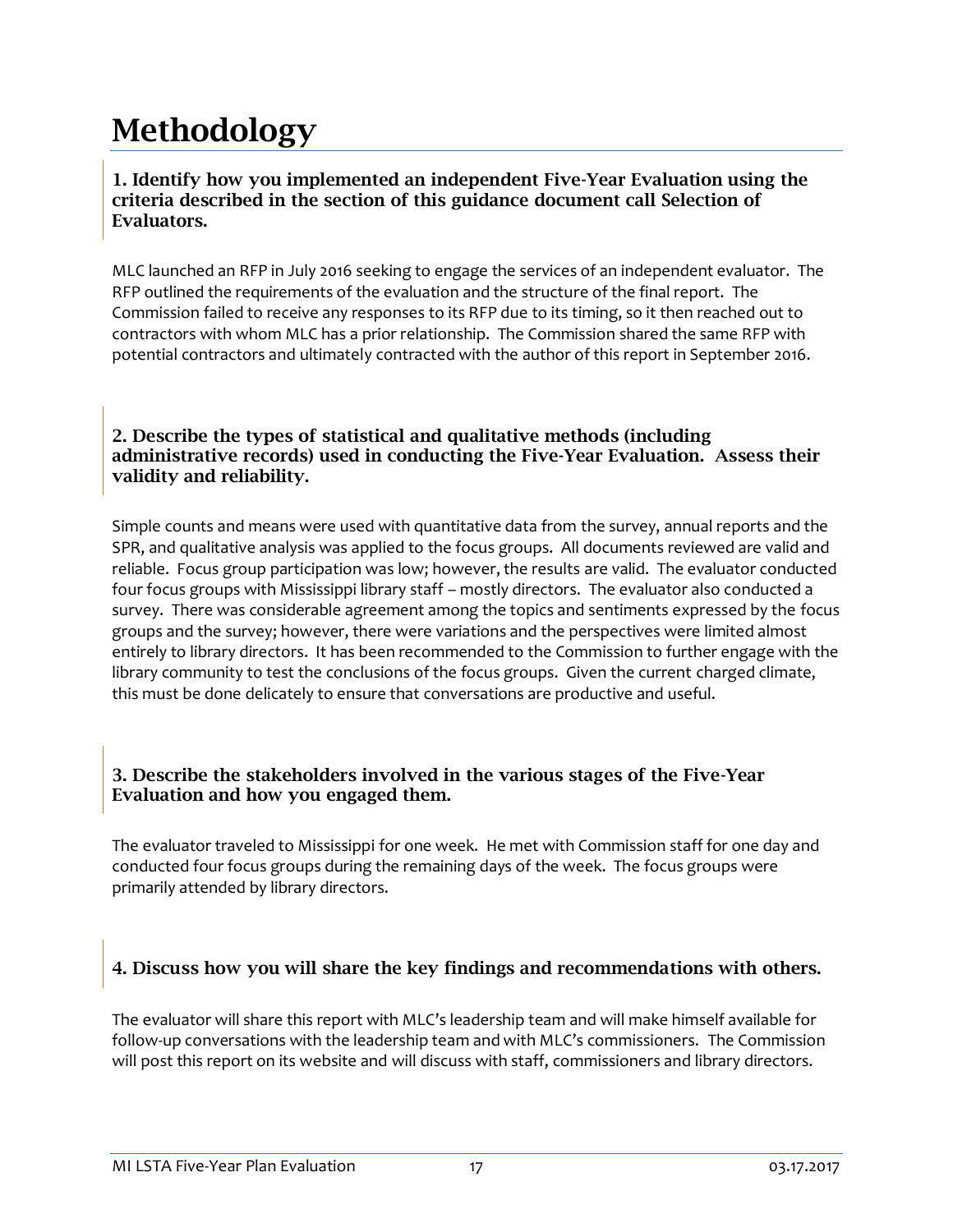# Appendix A. List of Acronyms

| Acronym | Meaning                            |
|---------|------------------------------------|
|         | Mississippi                        |
| MI C    | Mississippi Library Commission     |
|         | Interlibrary loan                  |
|         | State Program Report – old and new |
|         | Virtual union catalog "Beehive"    |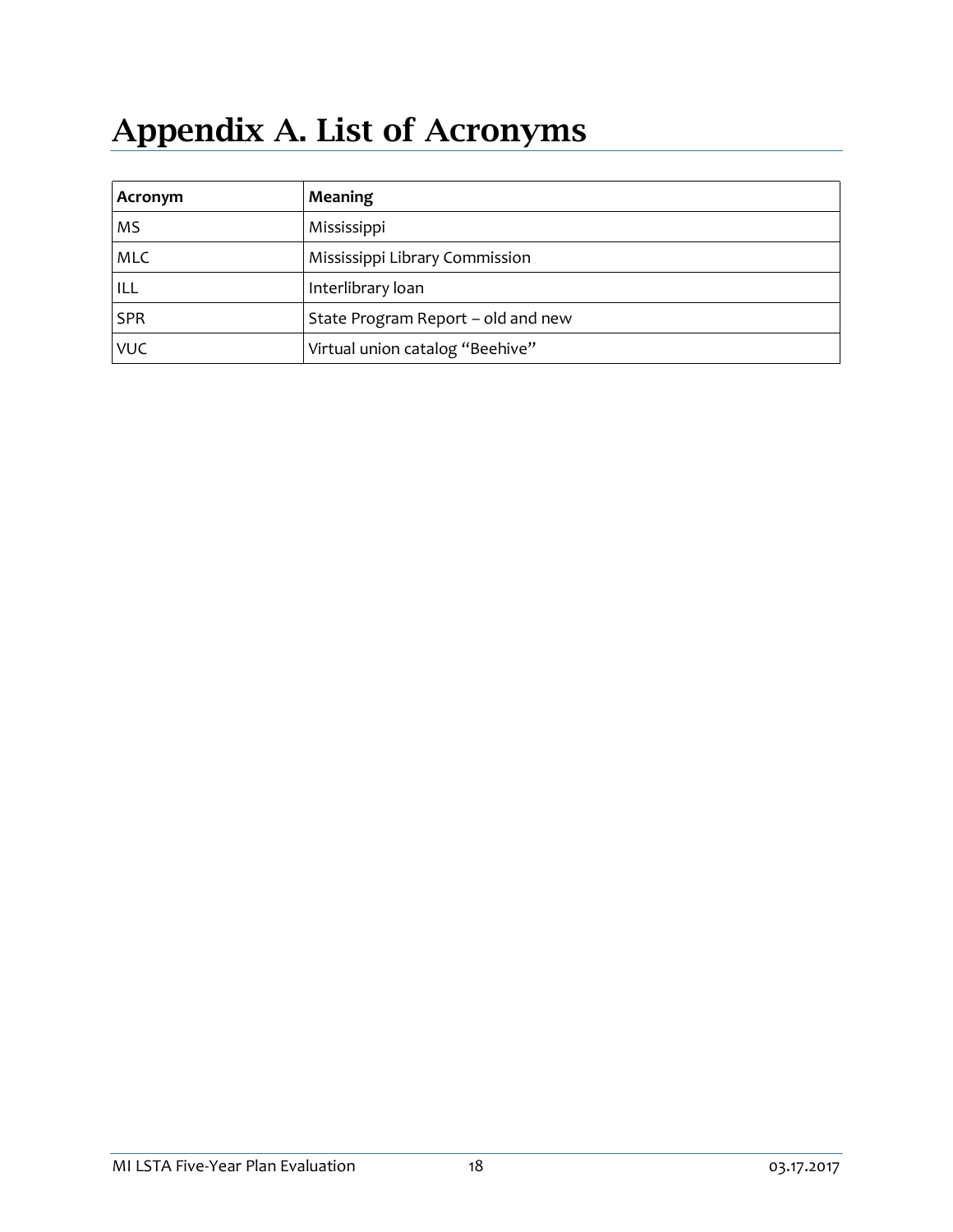# Appendix B. List of People Interviewed

| <b>Name</b>          | Title                                   |  |  |
|----------------------|-----------------------------------------|--|--|
| Ally Mellon          | <b>Information Services Director</b>    |  |  |
| Ally Watkins         | Library Consultant                      |  |  |
| David Collins        | Grant Program Director                  |  |  |
| Eahmon Jamison       | <b>Technology Services</b>              |  |  |
| James Dunaway        | <b>Technology Services Consultant</b>   |  |  |
| Jennifer Peacock     | Administrative Services Bureau Director |  |  |
| <b>Joy Garretson</b> | Library Development Director            |  |  |
| Shellie Zeigler      | Talking Books Services Director         |  |  |
| Susan Cassagne       | Executive Director                      |  |  |
| Tracy Carr           | Library Services Bureau Director        |  |  |
| Vivian Sanderford    | Senior Network Specialist               |  |  |

## Meetings with Commission Staff – Jackson, MS

## Focus Group: Dixie Regional Library System – Pontotoc, MS

| <b>Name</b>             | Title                     | Organization                                           |
|-------------------------|---------------------------|--------------------------------------------------------|
| Amanda Knecht           | Director                  | Marshall County Library System                         |
| <b>Emily Sutherland</b> | <b>Assistant Director</b> | Dixie Regional Library System                          |
| Jeff Tomlinson          | Director                  | Lee-Itawamba Library System                            |
| Jennifer Wann           | Director                  | <b>Bolivar County Library System</b>                   |
| Lin Joiner              |                           | Technology Coordinator   Dixie Regional Library System |
| Regina Graham           | Director                  | Dixie Regional Library System                          |
| Sarah Crisler-Ruskey    | Director                  | Carnegie Public Library                                |

## Focus Group: Mid-Mississippi Regional Library System, Kosciusko MS

| Name             | <b>Title</b> | Organization                                                              |
|------------------|--------------|---------------------------------------------------------------------------|
| Richard Greene   |              | ∣Director   Mid-Mississippi Regional Library System                       |
|                  |              | Jenniffer Stephenson   Director   Greenwood-Leflore Public Library System |
| Meredith Wickham |              | Director   Kemper-Newton Regional Library System                          |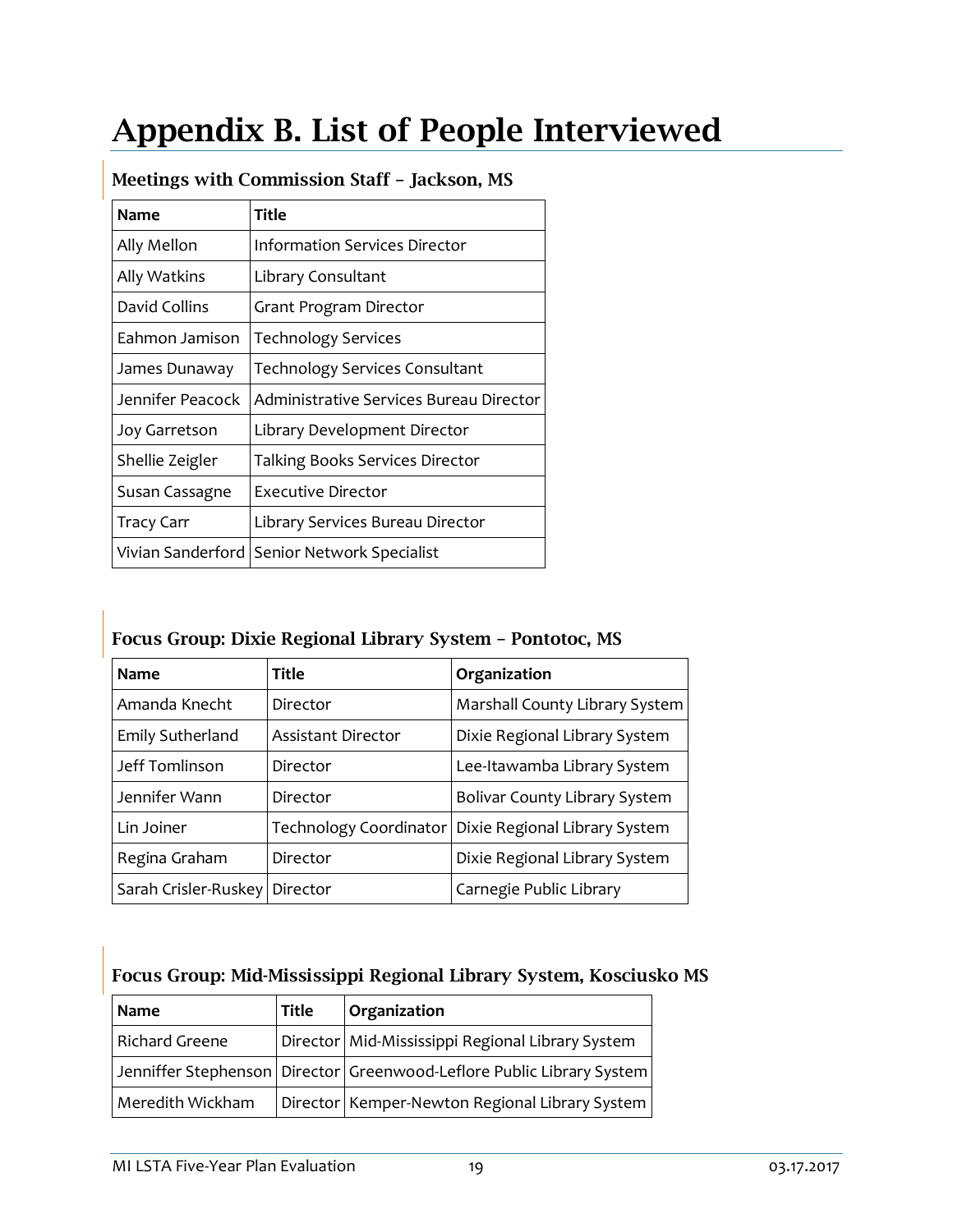| $10000$ growp moral, or matures and $\alpha$ is the correct count, |                           |                                                |  |  |
|--------------------------------------------------------------------|---------------------------|------------------------------------------------|--|--|
| <b>Name</b>                                                        | Title                     | Organization                                   |  |  |
| Carolyn Russell                                                    | <b>Assistant Director</b> | Laurel-Jones County Library                    |  |  |
| James Pinkard                                                      | Director                  | Covington County Library System                |  |  |
| Jean Damiano                                                       | Branch Manager            | Jackson-George Regional Library System         |  |  |
| Joshua Haidet                                                      | Director                  | East Mississippi Regional Library System       |  |  |
| Leanna Hamburg                                                     | Branch Manager            | Jackson-George Regional Library System         |  |  |
| Mary Louise Breland                                                | Director                  | Laurel-Jones County Library                    |  |  |
| Phillip Carter                                                     | Director                  | Lamar County Library System                    |  |  |
| Sean Farrell                                                       | Director                  | Library of Hattiesburg, Petal & Forrest County |  |  |
| Adam Singletary                                                    | Associate Director        | Library of Hattiesburg, Petal & Forrest County |  |  |

## Focus Group: Library of Hattiesburg, Petal & Forrest County – Hattiesburg, MS

| Focus Group: Warren County-Vicksburg Public Library - Vicksburg MS |       |                                                                    |  |  |  |
|--------------------------------------------------------------------|-------|--------------------------------------------------------------------|--|--|--|
| Name                                                               | Title | Organization                                                       |  |  |  |
| Ed Hughes                                                          |       | Director First Regional Library                                    |  |  |  |
|                                                                    |       | Katrina Stokes   Director   Warren County-Vicksburg Public Library |  |  |  |
| Kay Clanton                                                        |       | Director   Washington County Library System                        |  |  |  |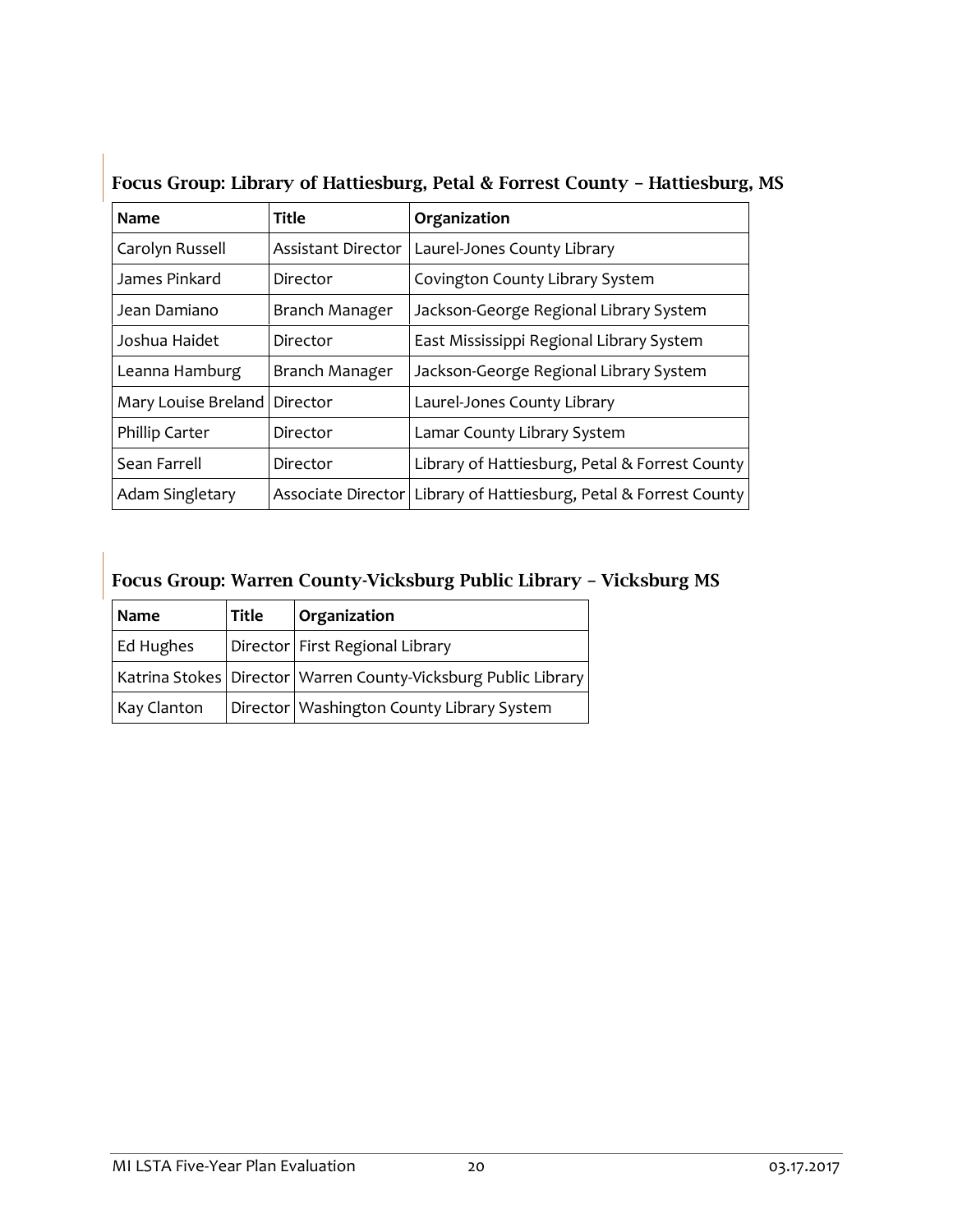# Appendix C. Bibliography of Documents Reviewed

- 1. Mississippi Library Commission Library Services and Technology Act Five Year Plan, Federal Years 2013-2017
- 2. IMLS State Program Report, 2013
- 3. IMLS Grants to States Program Report, 2014
- 4. IMLS Grants to States Program Report, 2015
- 5. List of library programs mapped to IMLS focal areas and state legislative mandates
- 6. MLC organizational chart, FY 2017
- 7. Library Services Bureau Annual Report, FY 2013
- 8. Library Services Bureau Annual Report, FY 2014
- 9. Library Services Bureau Annual Report, FY 2015
- 10. Library Services Bureau Annual Report, FY 2016
- 11. Development Services Bureau Annual Report, FY 2012
- 12. Development Services Bureau Annual Report, FY 2013
- 13. MLC Subscription Database Statistics, FY 2012
- 14. MLC Subscription Database Statistics, FY 2013
- 15. MLC Subscription Database Statistics, FY 2014
- 16. MLC Subscription Database Statistics, FY 2015
- 17. MLC Subscription Database Statistics, FY 2016
- 18. Summer Library Program Statistics, FY 2012-16
- 19. LSTA Subgrant Application and Instructions, Competitive, FY 2017
- 20. LSTA Subgrant Application and Instructions, Non-Competitive, FY 2017
- 21. LSTA Manual (general information, program requirements, laws)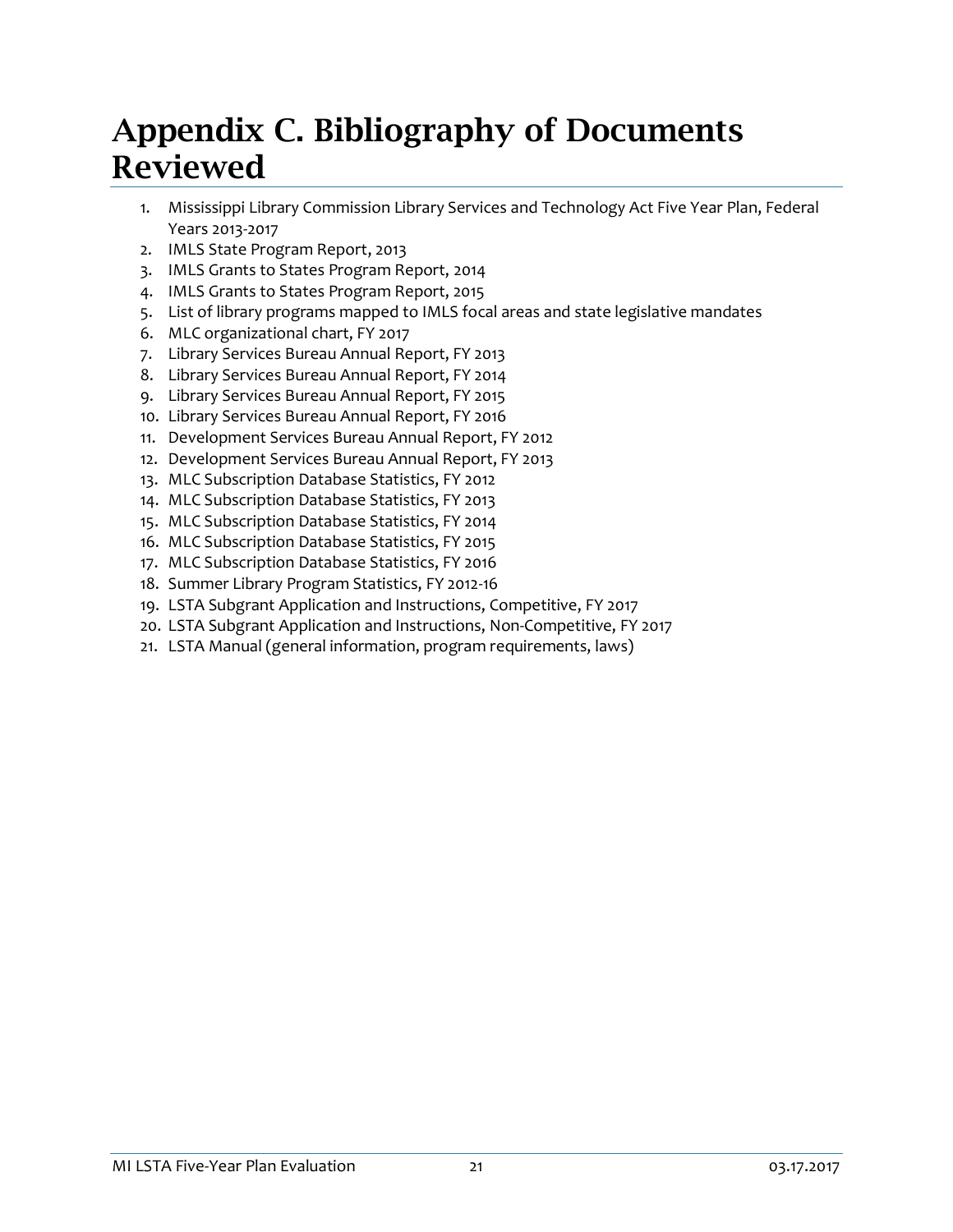# Appendix D. Focus Group Discussion Guide

This handout was distributed to focus group participants to guide the discussions.

## Discussion Guide

The purpose of this focus group is to gather input from the library community on the implementation of Mississippi Library Commission's Five-Year LSTA Plan. Please refer to the plan and LSTA priorities listed on the next page.

1. **Which LSTA program brings the greatest value to your library or community? How so?**



2. **How have MLC's LSTA programs successfully impacted your libraries and your communities?**

| <b>Building Library Capacity</b> | <b>Serving All</b> | <b>Empowered Libraries</b> |
|----------------------------------|--------------------|----------------------------|
|                                  |                    |                            |
|                                  |                    |                            |
|                                  |                    |                            |

#### 3. **How can MLC improve its LSTA programs to better serve your libraries and your communities?**

| <b>Building Library Capacity</b> | <b>Serving All</b> | <b>Empowered Libraries</b> |
|----------------------------------|--------------------|----------------------------|
|                                  |                    |                            |
|                                  |                    |                            |
|                                  |                    |                            |

#### 4. **What priorities should be the focus of MLC's next LSTA plan?**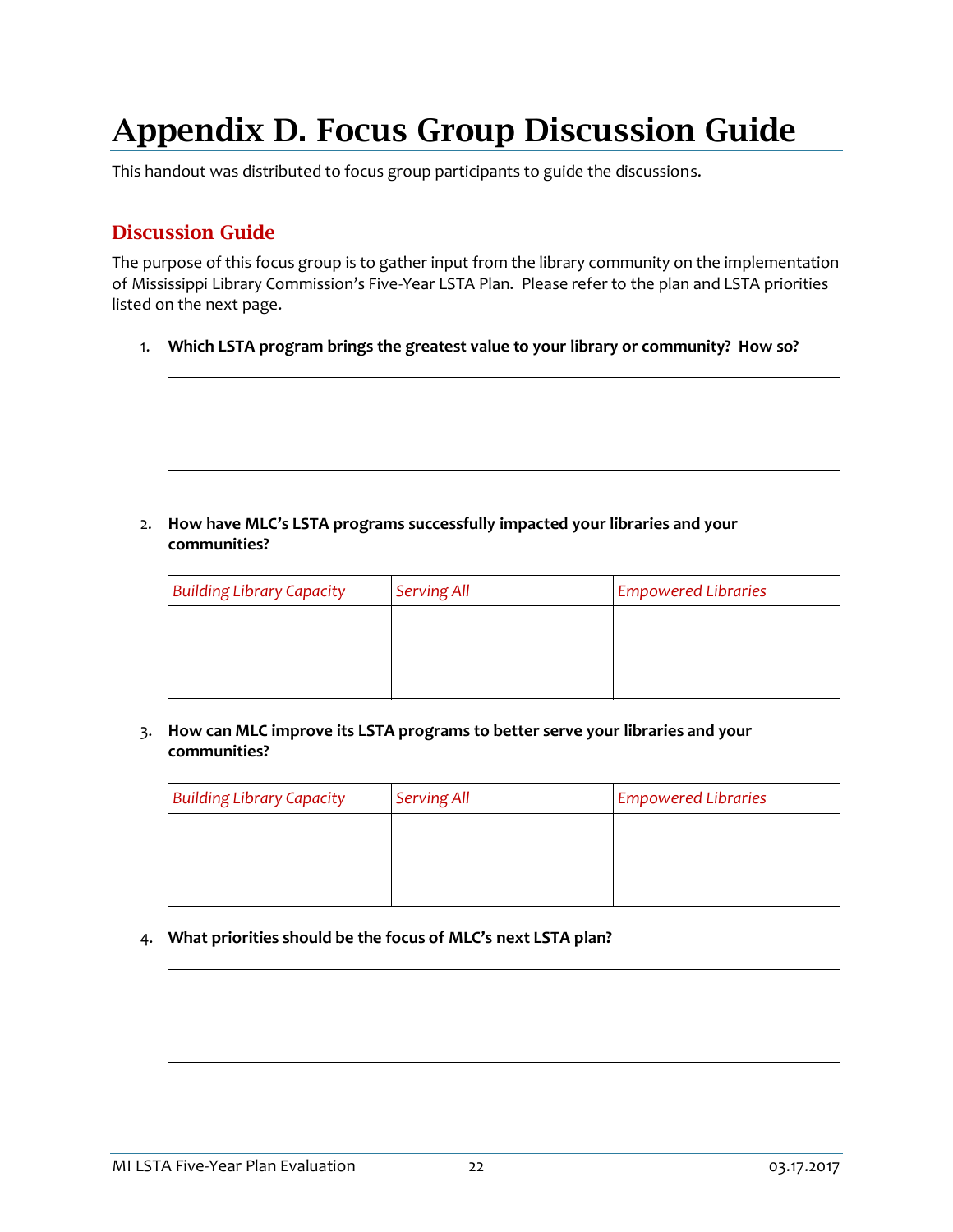## MLC's LSTA Plan in a Nutshell

These are the goals along with a general sense of the activities in MLS' current Five-Year Plan.

| <b>Building Library Capacity</b>                       | <b>Serving All</b>                                                                                                                                                 | <b>Empowered Libraries</b> |
|--------------------------------------------------------|--------------------------------------------------------------------------------------------------------------------------------------------------------------------|----------------------------|
| • Consulting<br>• Continuing Education<br>• Technology | • Summer Library Program<br>• Center for the Book<br>• Book Kits<br>• Resource Sharing<br>• Databases<br>• Accessibility<br>· Interlibrary Loan<br>• Talking Books | $\bullet$ Grants           |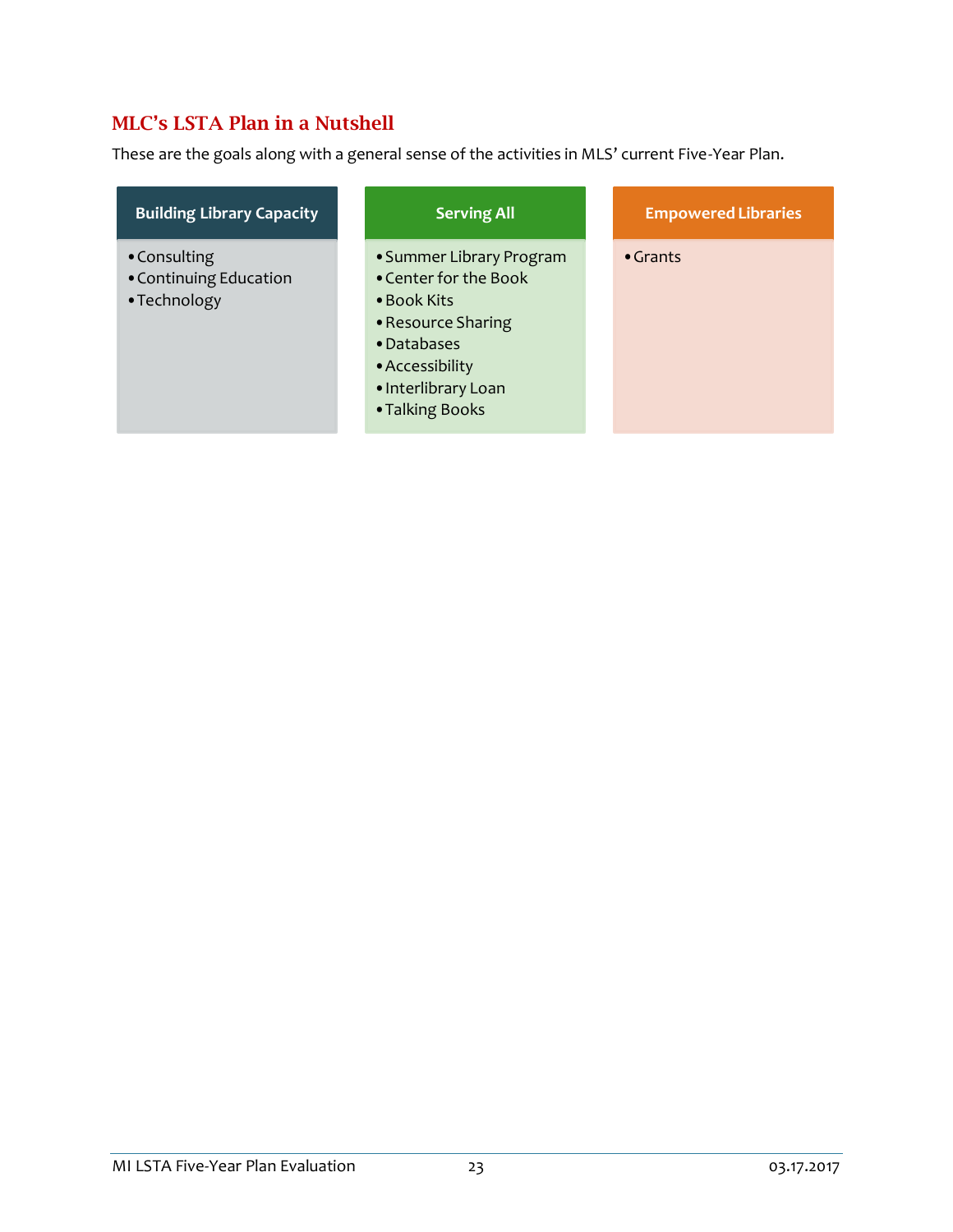# Appendix E. Focus Group Results

## Introduction

Mississippi Library Commission is currently evaluating its Five-Year LSTA Plan. This evaluation is required of all state library agencies every five years. The Commission engaged with the author of this report to conduct the evaluation which includes gathering input from the library community and reviewing reports and other documentation in the light of the Commission's Five-Year Plan and the evaluation strategies that it set forth in that plan. Interested readers can learn more about the Grants to States program along with copies of the state's plan and prior evaluation report at the Institute of Museum and Library services at: <https://www.imls.gov/grants/grants-states>

In total, 22 staff members from 17 libraries attended one of four focus groups convened by the Commission during the week of December 12, 2016, at Pontotoc, Kosciusko, Hattiesburg and Vicksburg. This interim report is a summary of those focus group meetings. It will inform both the evaluation of the current plan and the development of the next plan.

## Focus Group Summary

The following items represent the major topics of conversation at the four focus groups convened by the Mississippi Library Commission to gather feedback on its Five-Year LSTA Plan. The summary below is written in hopes to facilitate meaningful responses, dialog and action. Major discussion items with important feedback and considerations are numbered for easy reference; while, other items appear bulleted at the end of each section.

It is important to note that attendance at the focus groups was low—only 22 staff members from 17 library systems. Therefore, it would be unwise to act on the suggestions contained herein without additional inquiry and validation.

**Note:** Some statements may appear to be contradictory. Those statements are not errors, but rather an indication of the variety of opinions represented.

## At-a-Glance

The following chart generalizes the relative awareness, importance and satisfaction of the various LSTA-funded programs at the Commission. These sentiments are inferred from the comments made by the participants in the focus groups and presented here to underscore highlights and lowlights.

|                                                                                                                                | Awareness | Importance | Satisfaction |
|--------------------------------------------------------------------------------------------------------------------------------|-----------|------------|--------------|
| <b>Center for the Book</b>                                                                                                     |           | <b>OW</b>  |              |
| <b>Consulting and Continuing Education</b><br>,他们的人都不能在这里,他们的人都不能在这里,他们的人都不能在这里,他们的人都不能在这里,他们的人都不能在这里,他们的人都不能在这里,他们的人都不能在这里,他们 |           |            | Moderate     |
| <b>Databases</b>                                                                                                               | Moderate  | <b>OW</b>  |              |
| Interlibrary Loan                                                                                                              |           | Moderate   | Moderate     |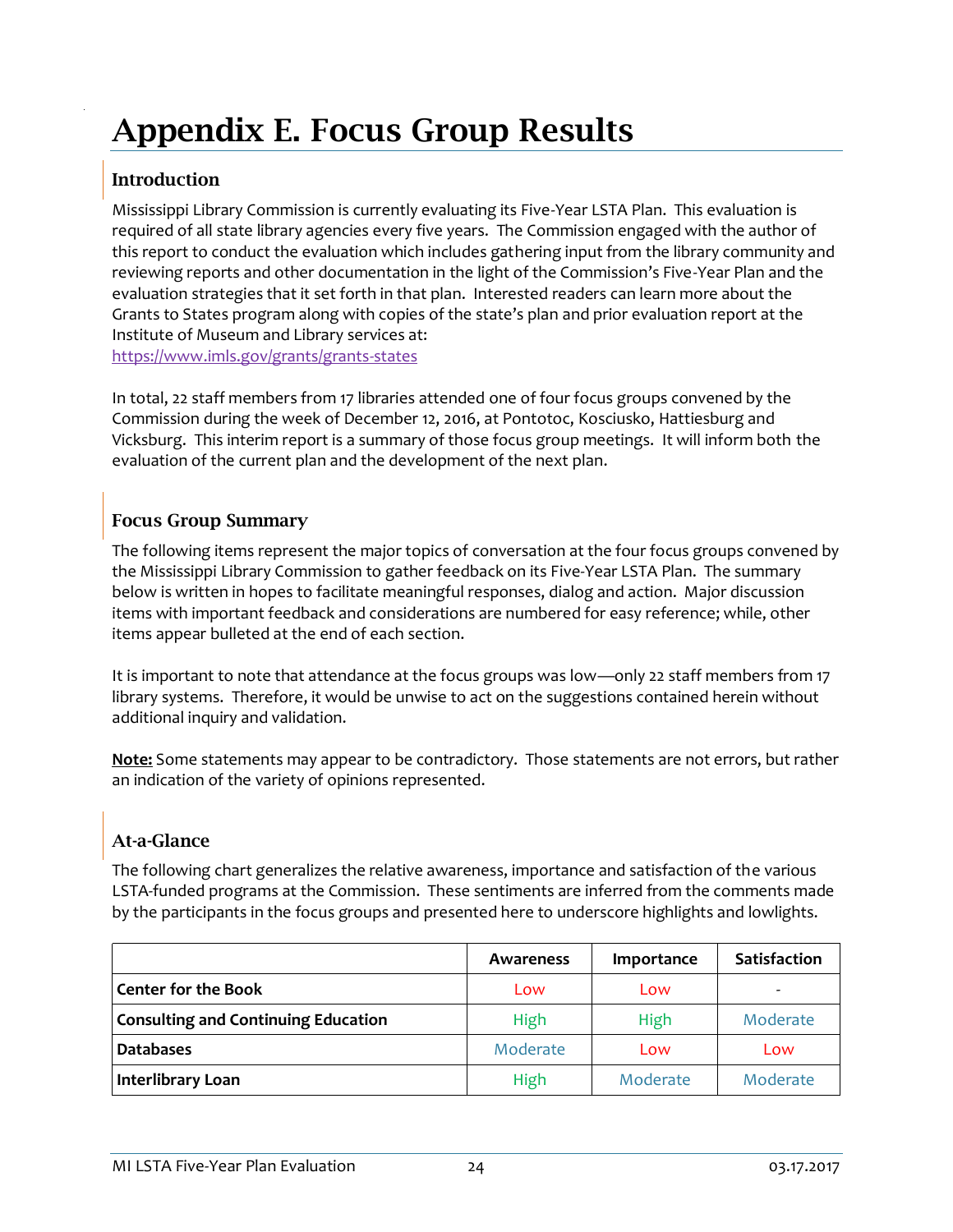| <b>Network Development</b>    |                 | High     | Moderate        |
|-------------------------------|-----------------|----------|-----------------|
| <b>Subgrants to Libraries</b> |                 | High     | High            |
| <b>Summer Library Program</b> | Moderate        | Moderate | Moderate        |
| Talking Books                 | Moderate        | Moderate | Moderate        |
| Overall                       | <b>Moderate</b> | Moderate | <b>Moderate</b> |

### **General**

- 1. There were many interrelated items that fall under the headings of "communications" and "transparency." Generally, the library community expressed genuine support of the Mississippi Library Commission. However, it was felt that the Commission can do more to build the trust that is necessary to harness the power of its community. Specific suggestions include:
	- a. Share easily digestible information that highlights Commission spending alongside relevant usage data by program area. In these challenging economic times, it is not surprising that participants were both more interested and sensitive to these costs. During the focus groups, participants expressed difficulty evaluating the services given lack of information on expenditures. (This lack of understanding is undoubtedly reflected in some of the comments and suggestions below.)
	- b. Explore ways to engage library directors in important decisions. This has the double benefit of bringing relevant information from the field into the decision-making process and increasing buy-in. This may be accomplished in several ways including existing directors meetings, surveys, advisory committees, etc.
- 2. Recent staffing changes have resulted in some missed connections and confusion about whom to call for a variety of issues. A measure of this is normal during staffing transitions. However, it is important to reinforce official communications channels and consultant relationships while the library community adapts.
	- a. Place increased emphasis on outreach from all Commission staff members to ensure that the Commission is both responsive and proactive to the needs of the Mississippi's libraries. Consider a telephone directory organized by topic or department to help libraries to find the right contact for a given issue.
- 3. Participants shared four program areas that are critical to them: subgrants to libraries, continuing education, consulting and network development.
	- a. Continue to invest in efforts to ensure that these programs remain strong and are responsive and adaptive to library needs.
- 4. Participants in the focus groups provided the following advice to the Commission as it considers potential future programs and activities for the next LSTA plan: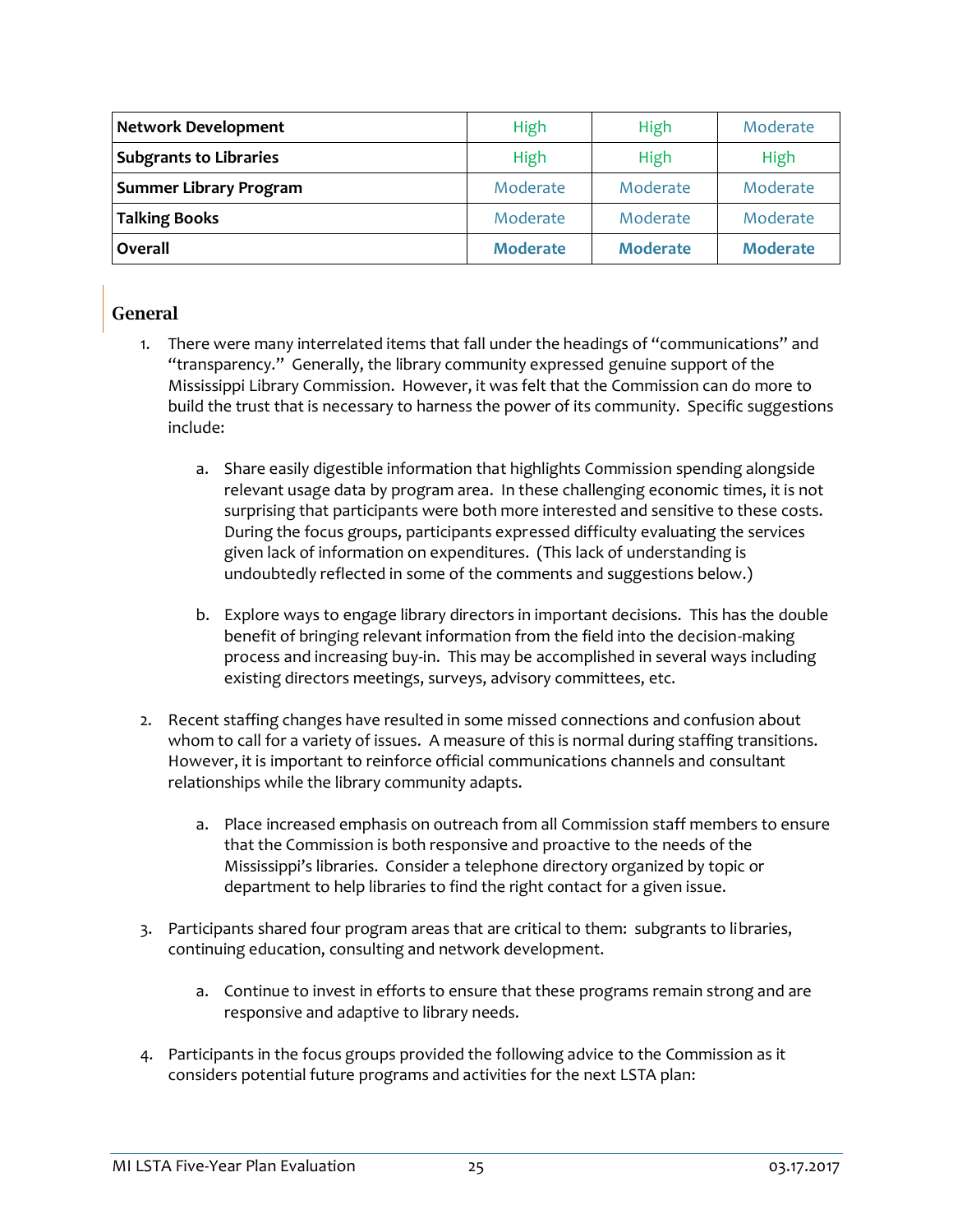- a. Focus on fewer programs. Participants perceive that the Commission is stretched too thinly to deliver on its ambitious goals.
- b. Use data to drive decision-making—library usage data as well as data from external sources. Share this data with libraries and help them to make sense of it for statewide, regional and local planning efforts.
- c. Continue to provide continuing education, consulting and competitive grants to help libraries to prepare for the future and to explore fresh new ideas.
- d. Help interested libraries to increase collaboration to improve service to Mississippi residents and to reduce costs. Potential areas for collaboration might span simple efforts to share costs for library programs to complex explorations to consolidate systems.
- e. Help demonstrate the value of Mississippi libraries. This could take the form of centralized advertising or public service announcements as well as consulting and continuing education to help libraries locally to communicate their benefits.

## Center for the Book

The Center for the Book comprises several Commission services designed to promote reading and literacy. They include the Mississippi Book Festival, Mississippi Reads and special extended loan collections that libraries can borrow to support book clubs and other activities. Participants in the focus groups were generally unaware of and skeptical of the usefulness of the Center for the Book activities. Given participant feedback and the current economy, it may be worth reconsidering elements of this service.

### **General Considerations**

- 5. Increase promotion of the Center for the Book activities and relative costs.
- 6. Explore ways to better engage Mississippi libraries in the selection of books for community reads and book lists. There was some negative feedback on the Commission's choices and a general lack of awareness on the process for making book selections.

### **Specific Items**

- Some participants suggested that it is easier today for libraries to obtain copies of books needed for book clubs and that the Commission might instead focus its efforts on creating discussion guides.
- A couple participants suggested that there may have been a heavy focus on controversial titles for the young adult reading list.
- Participants were generally skeptical, with some exceptions, on the usefulness of the kits, especially those with non-book items (e.g. board games).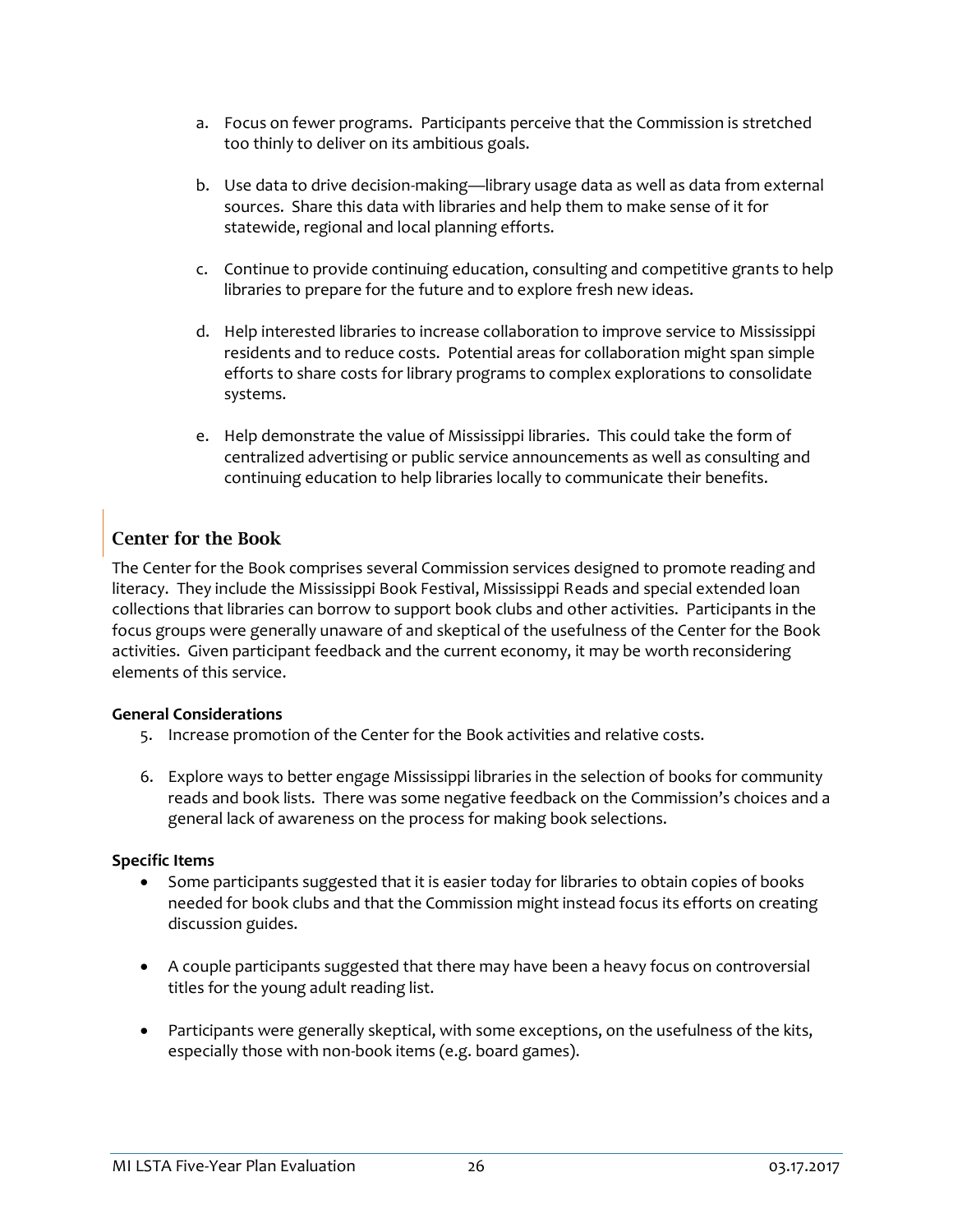## Consulting and Continuing Education

Consulting and continuing education includes a wide variety of specialized services to libraries including advisory services to library directors, regular meetings among library directors and continuing education for all library staff members. Participants in focus groups named these programs among the most critical services provided to libraries. Given that high interest, it should not be surprising that the participants also had a great many suggestions to tailor the services to their needs.

### **General Considerations**

- 7. Explore opportunities to connect library directors with one another to build community and to share knowledge. Participants saw a role for the consultants to bring this about for all library staff and especially among library directors. Specific suggestions included:
	- a. Regional consultant assignments and directors meetings (in additional to statewide meetings)
	- b. More time for networking/sharing at directors meetings
- 8. Complete development and increase promotion of the library directors guide. Many participants relayed that the guide was a very useful tool.
- 9. Continue efforts to make webinars a major component of continuing education offerings. Participants greatly appreciated the webinars and specifically mentioned (1) savings—time and money—on travel and (2) flexibility to watch recorded webinars when most convenient. Participants did suggest that the Commission offer shorter webinars when the topic allows and/or split long recordings into shorts so that participants can focus on the item of most immediate need. Finally, participants recognized that webinars are by design less interactive and suggested that the Commission explore ways to increase engagement in this format.
- 10. Continue to offer continuing education opportunities in a variety of formats. Overall, participants appreciate the variety of formats including central and regional live workshops, live and recorded webinars, and on-demand staff development workshops.
- 11. Explore potential enhancements to the Librarianship 101 workshop. This topic was discussed at all workshops and is among one of the most critical activities of the Commission. Suggestions included:
	- a. Refine curriculum to ensure that the topics covered meet the needs of Mississippi libraries.
	- b. Build in recognition for program progress/completion (e.g. badging).
	- c. Consider alternate formats such as a series of standalone workshops or webinars.
- 12. Explore ways to share information about staff trainings with library directors. The directors want to know (1) what staff have learned and (2) the quality of the training so they can manage expectations of staff performance.

### **Specific Items**

- The following topics were suggested for continuing education workshops:
	- o Future readiness, fresh ideas
	- o Generational differences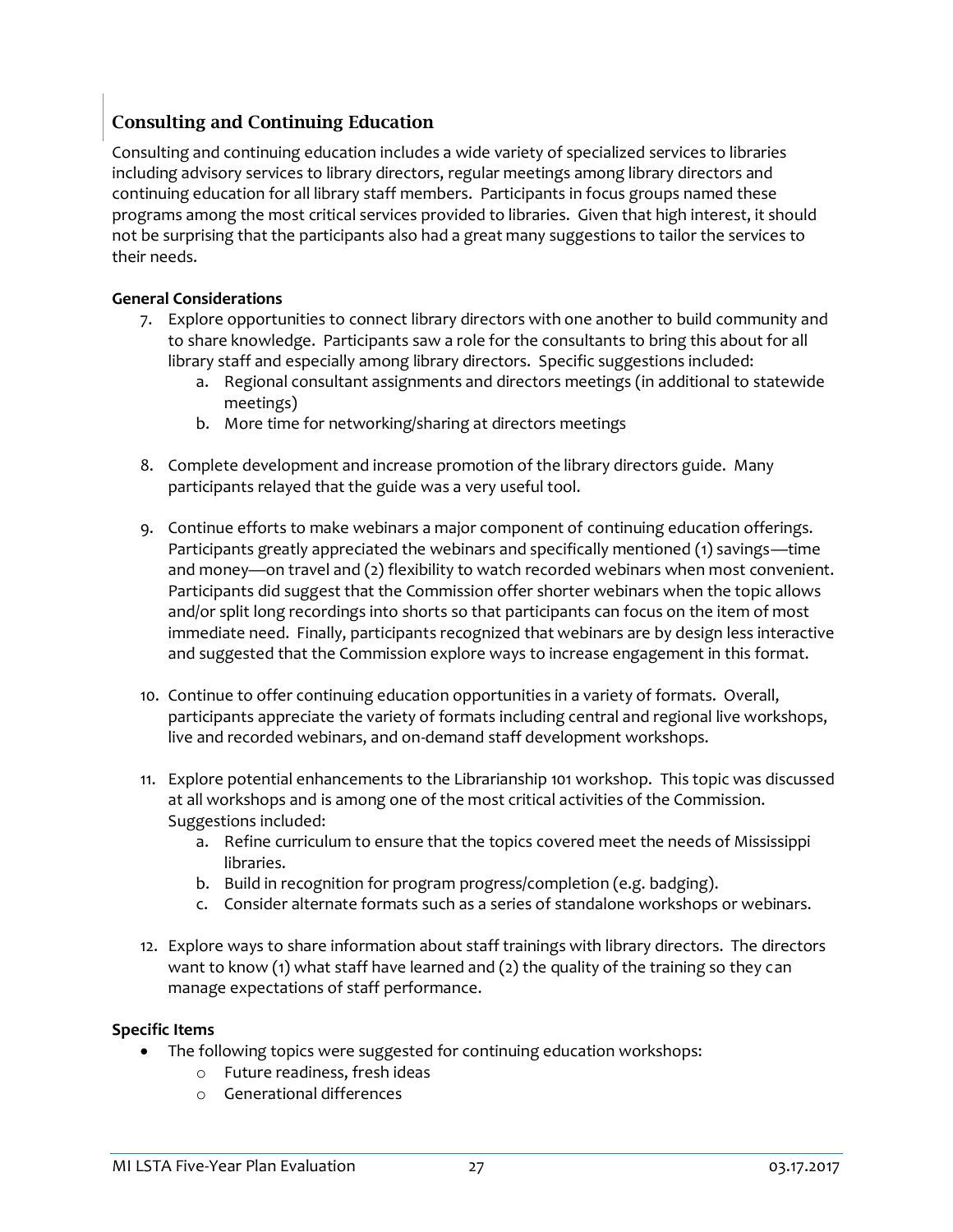- o Grant and foundation funding sources
- o Grant writing
- Some participants suggested a virtual option for attending directors meetings.
- The following topics were suggested for consulting services:
	- o Legal advice
	- o Marketing, outreach and promotion
- Some participants expressed a need for guidance on how to encourage/compel staff members to attend needed training sessions.
- Among ideas for exploring trade-offs in continuing education, participants suggested that on demand staff development days delivered by MLC staff should be open to all staff from any Mississippi library.

### Databases

The databases funded by LSTA include Learn-A-Test as well as a number of databases that are available on-site at the Commission and remotely to interested librarians. In general participants lacked awareness of what was available and were skeptical of the usefulness of these resources. Given participant feedback and the current economy, the Commission should carefully study the costs and benefits of this service.

### **General Considerations**

13. Reexamine the relative costs and benefits of the databases available to MLC library users. Participants, with some vocal exceptions, were skeptical of their value.

### **Specific Items**

- Participants cited the need to increase promotion for all databases LSTA and state-funded.
- Participants praised the eBook pilot.

## Interlibrary Loan

Interlibrary loan comprises the statewide virtual catalog as well as lending and borrowing via OCLC funded by the Commission. With some notable exceptions, many participants placed interlibrary loan among important service areas. Interlibrary loan is an equalizer, so it was not surprising that smaller libraries (collection space) and poorer libraries rated the importance of this service highly.

### **General Considerations**

- 14. Continue to explore innovative interlibrary loan solutions that reduce costs and/or enhance service to Mississippi library users. Participants appreciated the recent ILL pilot project.
- 15. Continue to offer the interlibrary loan incentive subgrants. (See the comments on the noncompetitive subgrants below for more on this item.)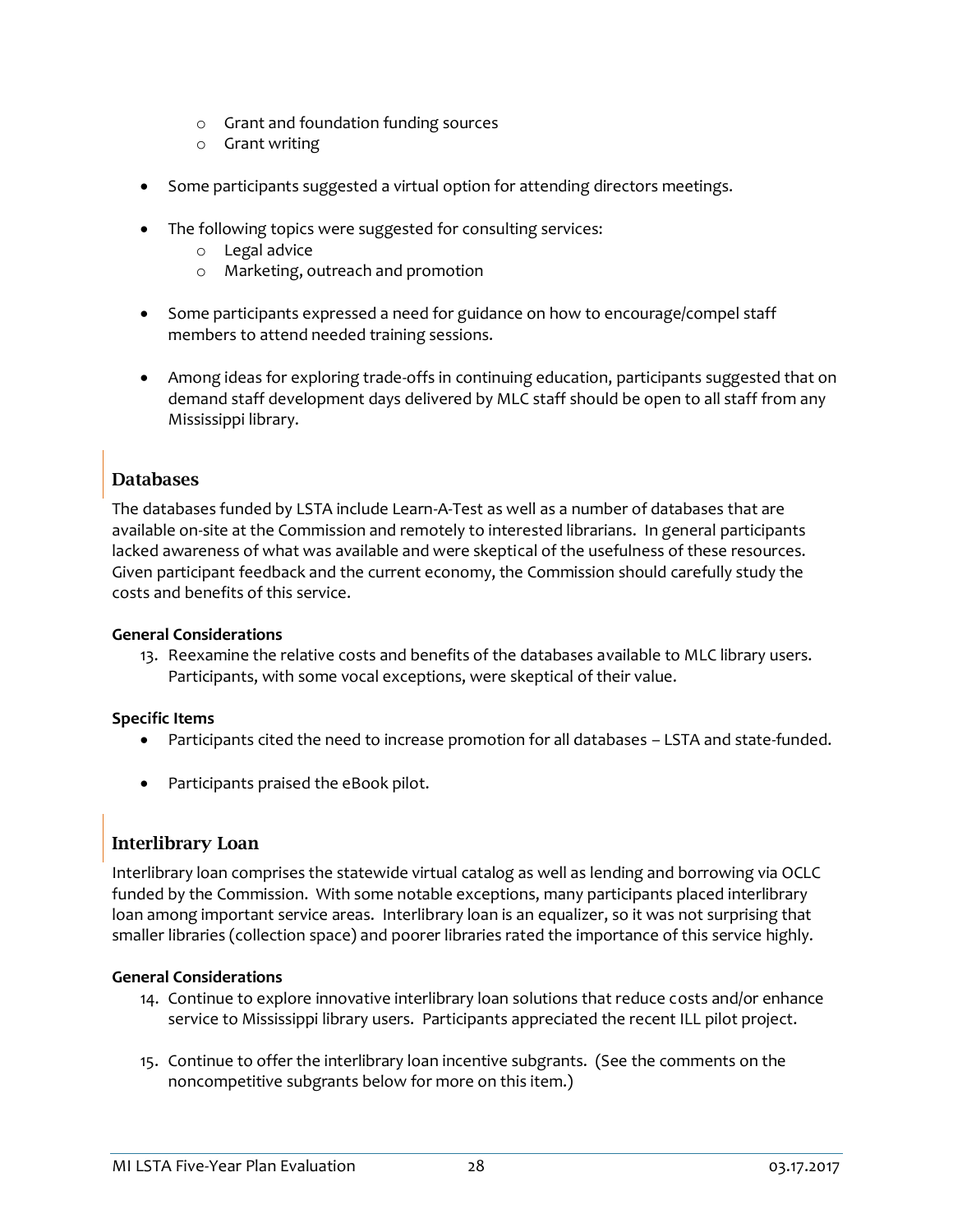### **Specific Items**

• There was some confusion among participants when to use virtual catalog vs. OCLC for borrowing.

## Network Development

MLC provides a suite of technology and network services to libraries. These services include assisting libraries to use the state contract for Internet connectivity, providing remote and on-site advice on related hardware/software, providing email accounts, providing library websites and assisting libraries with E-rate applications. Feedback on network was very complex as it involved a number of related themes including staffing changes at the Commission and the state contract for Internet services.

### **General Considerations**

- 16. Deploy Office 365. Participants who were among pilot libraries expressed a high degree of satisfaction. There was confusion among the remaining participants including:
	- a. Is the deployment of Office 365 continuing?
	- b. Can a library use "part" of Office 365 without replacing its local system (e.g. Google Apps)?
- 17. Explore remote support options. Participants suggested that the Commission may wish to use remote support tools such as GoToAssist or TeamViewer to remotely troubleshoot and solve problems.
- 18. Explore proactive support options. Participants suggested that the commission explore allocating staff to visit libraries regularly and to identify needed network improvements.

## Subgrants to Libraries

The Commission provides both competitive and noncompetitive subgrants libraries with LSTA funds. During this Five-Year Plan, participants experienced two major changes: (1) a reduction/simplification of subgrant categories and (2) increased complexity in the most recent application process. In this area, participants discussed the entire process from application to reporting. Participants noted subgrants as the single most important program area, providing needed funding and the greatest flexibility to apply funds locally as needed.

### **General Considerations**

- 19. Continue to offer a mix of noncompetitive and competitive grants. (See the related comments below under "grant reviewer feedback.)
- 20. Expand grants training to include optional grant writing and seeking workshops. While, participants expressed a natural degree of frustration with the application and the federal reporting requirements; they also assigned high marks in general to the support received from the Commission throughout the grants process including both training workshops and one-on-one support.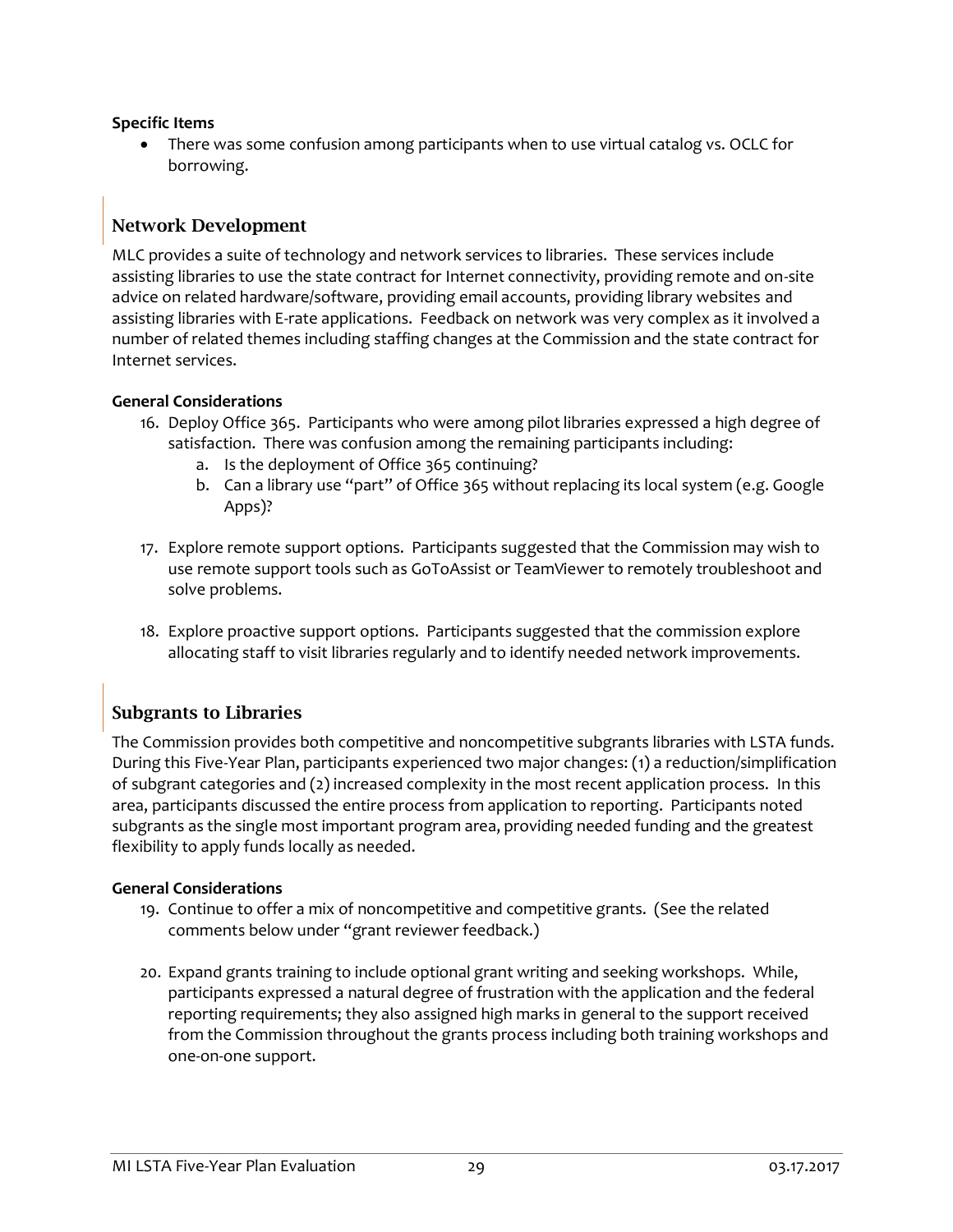- 21. Share grant reviewer feedback. Participants saw grants, in part, as an educational opportunity both for themselves and for their staffs. Many mentioned a progression, in fact, from noncompetitive grants, to competitive grants, to other external funding sources outside LSTA. Feedback from the reviewer would, in their eyes, help them to be more successful in the future.
- 22. Share winning competitive grants in full detail both applications and final reports. This is both a transparency item and an educational item as mentioned in the prior bullet. Participants would like to see examples of winning grants to help them write better grants and to identify fresh ideas that might bring value to their libraries.
- 23. Offer training that explains inputs, outputs and outcomes. Participants continue to be unclear on the differences and recent training efforts may have been unsuccessful.

#### **Specific Items**

- Participants expressed frustration expiring quotes and budget revisions in the grant process. This is particularly relevant in grants that fund technology where equipment and software may become outdated during the application process.
- A handful of participants mentioned a potential inequity issue between the number of allowable grants and the total number of library outlets per system.

### Summer Library Program

MLC provides support for summer library program through statewide participation in the Collaborative Summer Library Program and through related consulting and continuing education. Use of the services in this area was mixed as was the degree of importance place on the program. Similar to ILL, importance and usage followed local context. Libraries with limited staff capacity and/or budgets appear to benefit most from this service.

#### **General Considerations**

- 24. Continue to improve the continuing education offerings in this area. Here participants referenced increased satisfaction with recent offerings. Specific suggestions include:
	- a. Share successful ideas (and lessons learned from failures) from Mississippi libraries.
	- b. Improve craft ideas that scale better to larger libraries and systems.
- 25. Reexamine involvement in the Collaborative Summer Library Program. Participants in the focus groups lacked awareness of the costs/benefits of participation in CSLP.

#### **Specific Items**

- Participants want an easier way to find and share information about performers. They also suggest a way to collaborate on performer contracting to control costs.
- Those participants that appreciate the Collaborative Summer Library Program also appreciated the choice to select catalog items most relevant to their local needs.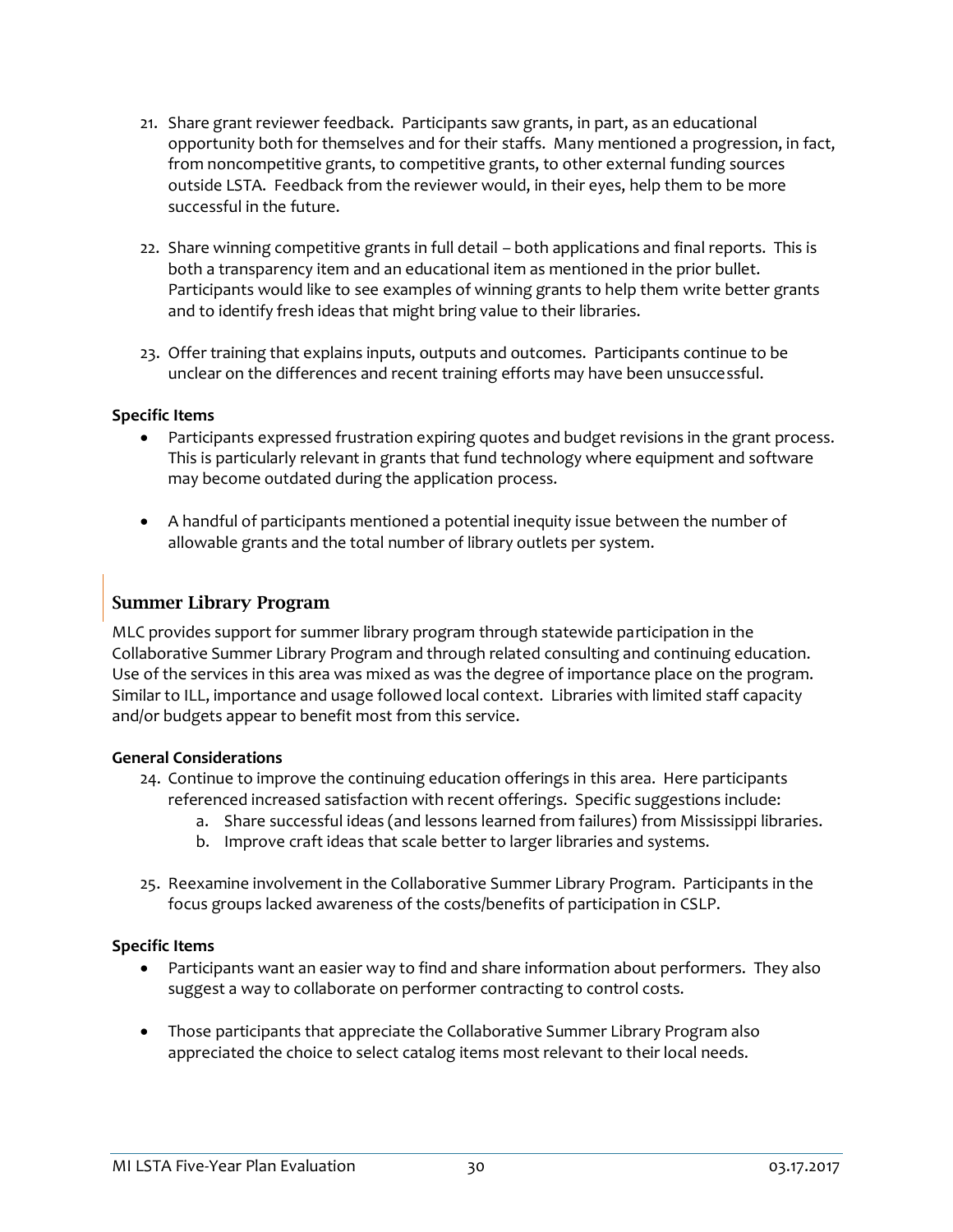## Talking Books

Talking Books comprises the suite of services to serve Mississippi residents who are blind or visually impaired or who have other physical or intellectual barriers to using the library. These services include providing braille books and talking books to eligible residents, related training and consulting to libraries and long-term loan collections of large print books to libraries. Most participants placed a high value on this program though it is clear that increased outreach would be beneficial.

### **General Considerations**

- 26. Expand outreach in this area. Participants were often delighted by the Commission's work in this area with other libraries. Ideas worth sharing include:
	- a. Distribute readers (and training) to demonstrate to local users and caregivers. Participants mentioned how this eases potential users fears of the complexity of the devices.
	- b. The Commission current download's titles from BARD onto devices. Is it possible for local libraries to do this directly for users and caregivers on site?
- 27. Expand consulting and training in this area to help libraries to connect with local residents, caregivers and institutions.

### **Specific Items**

- Participants would like more information about who is served by this program.
- Participants suggested an organizational card for assisted living facilities as one way to potentially collaborate with those institutions.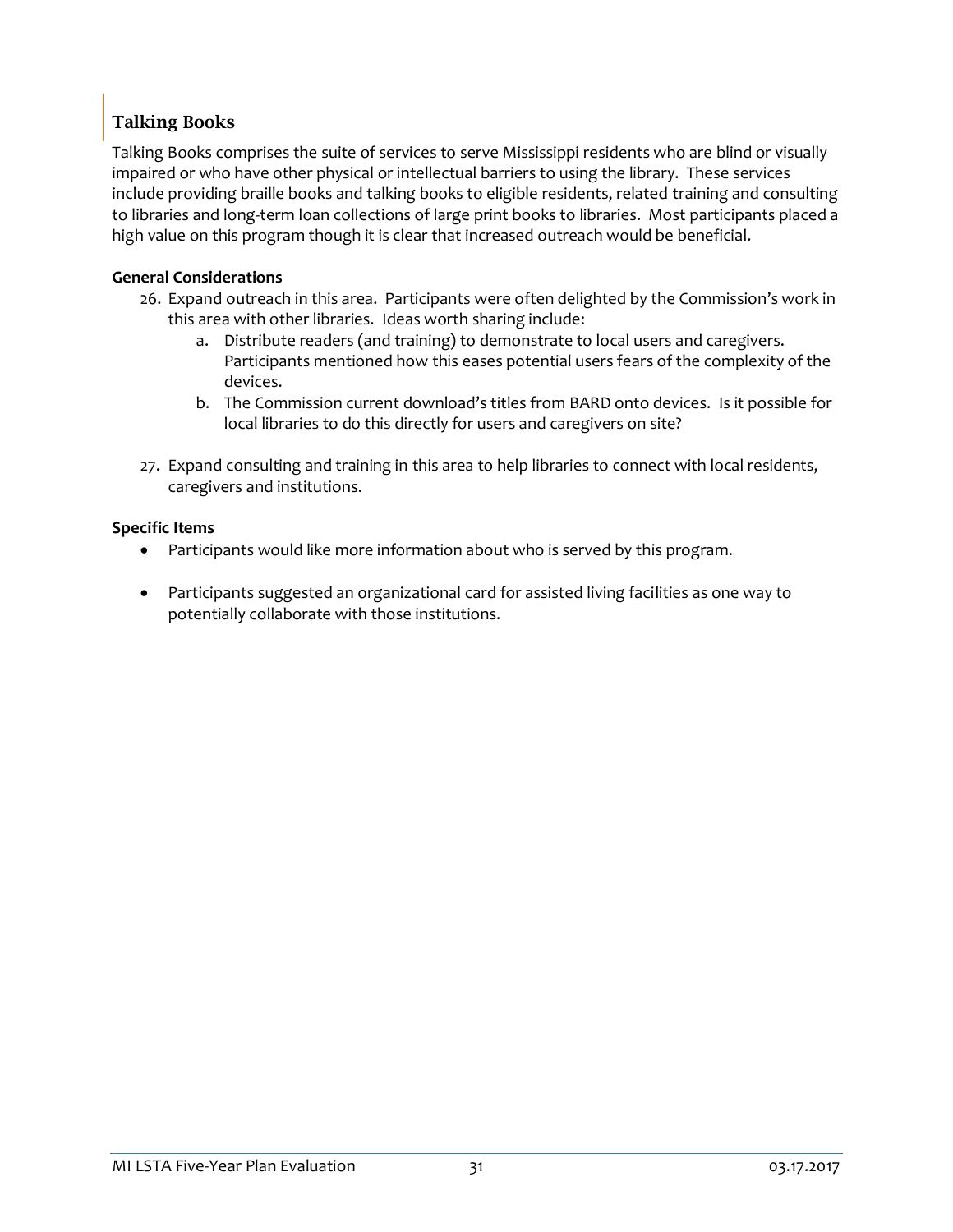# Appendix F: Survey Results

There were 39 responses to the survey from library administrators in Mississippi.

## Consulting Services

1. Did you use this service between 2013 and 2017?

|   | Yes  | Nο |
|---|------|----|
| # | 36   | ი  |
| % | 100% | o% |

2. This service has increased your knowledge, skills and/or abilities.

|   |     |     | Agree   Somewhat agree   Somewhat disagree   Disagree |    |
|---|-----|-----|-------------------------------------------------------|----|
| # | ⊐כ  |     |                                                       |    |
| % | 69% | 28% | ი%                                                    | 3% |

3. How has this service changed since 2013?

|   |     | Better   No change   Worse |     |
|---|-----|----------------------------|-----|
| # | 15  | 15                         |     |
| % | 43% | 43%                        | 14% |

## Continuing Education

4. Did you use this service between 2013 and 2017?

|   | Yes | No  |
|---|-----|-----|
| # |     | 4   |
| % | 89% | 11% |

5. This service has increased your knowledge, skills and/or abilities.

|   |  | Agree   Somewhat agree   Somewhat disagree   Disagree |  |
|---|--|-------------------------------------------------------|--|
| # |  |                                                       |  |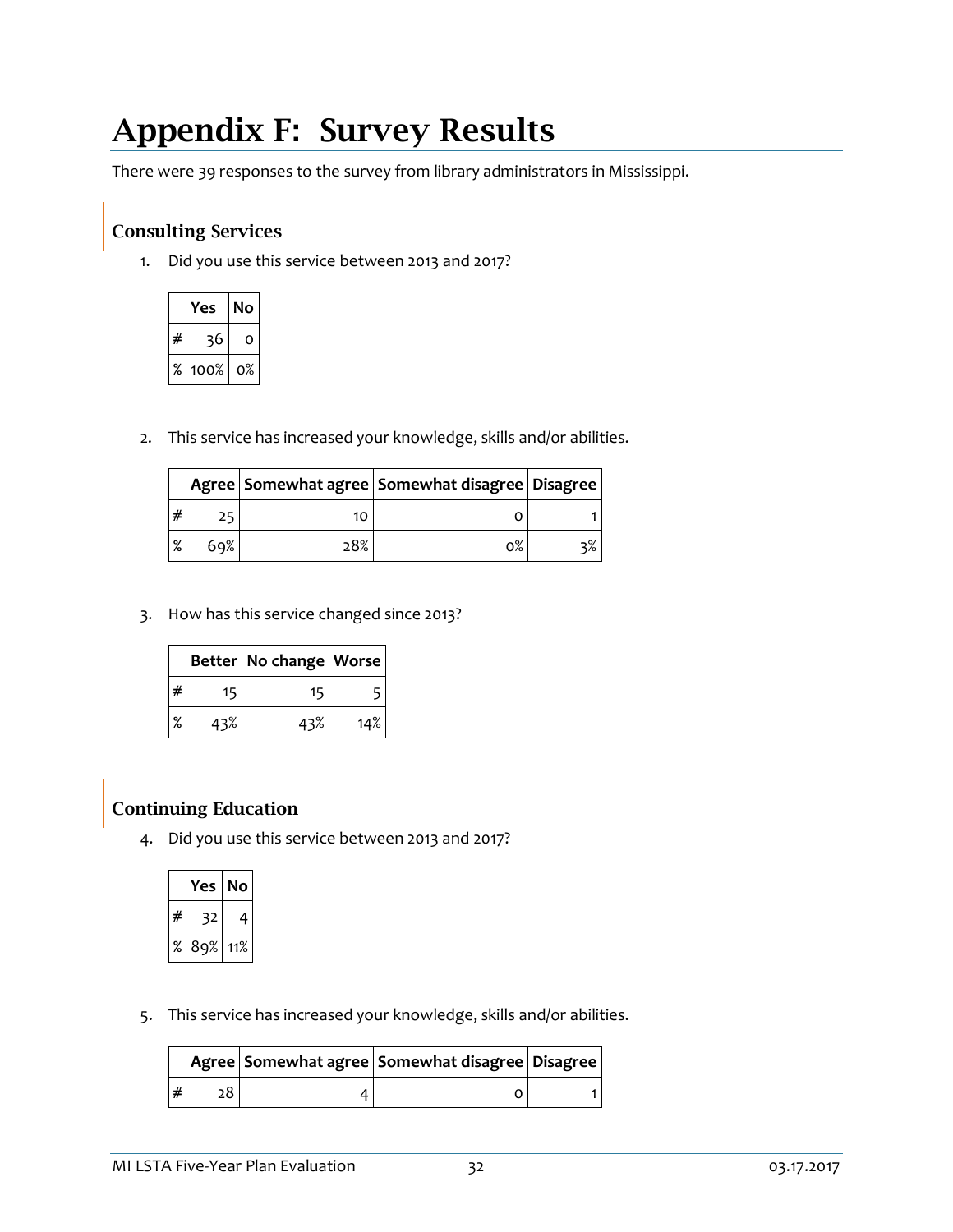| $\mathbf{O}$<br>$\sqrt{2}$ | $-9/$<br>$\overline{\phantom{a}}$ | $\Omega$<br>$\prime$<br>. <u>.</u> . | ~ 0/<br>Ο% | 70 |
|----------------------------|-----------------------------------|--------------------------------------|------------|----|
|----------------------------|-----------------------------------|--------------------------------------|------------|----|

6. How has this service changed since 2013?

|               |     | Better   No change   Worse |    |
|---------------|-----|----------------------------|----|
| # ا           | 15  | 17                         |    |
| $\frac{9}{6}$ | 43% | 50%                        | 6% |

## Network Development

7. Did you use this service between 2013 and 2017?

|   | 'es | No  |
|---|-----|-----|
| # |     | 4   |
| % | 89% | 11% |

8. This service has increased your library's ability to provide access to online resources for your community.

|   |     |     | Agree Somewhat agree Somewhat disagree Disagree |  |
|---|-----|-----|-------------------------------------------------|--|
| # | 23  |     |                                                 |  |
| % | 67% | 20% | 6%                                              |  |

9. How has this service changed since 2013?

|   |     | Better   No change   Worse |    |
|---|-----|----------------------------|----|
| # | 19  | 14                         |    |
| % | 54% | 40%                        | 6% |

## Summer Library Program

10. Did you use this service between 2013 and 2017?

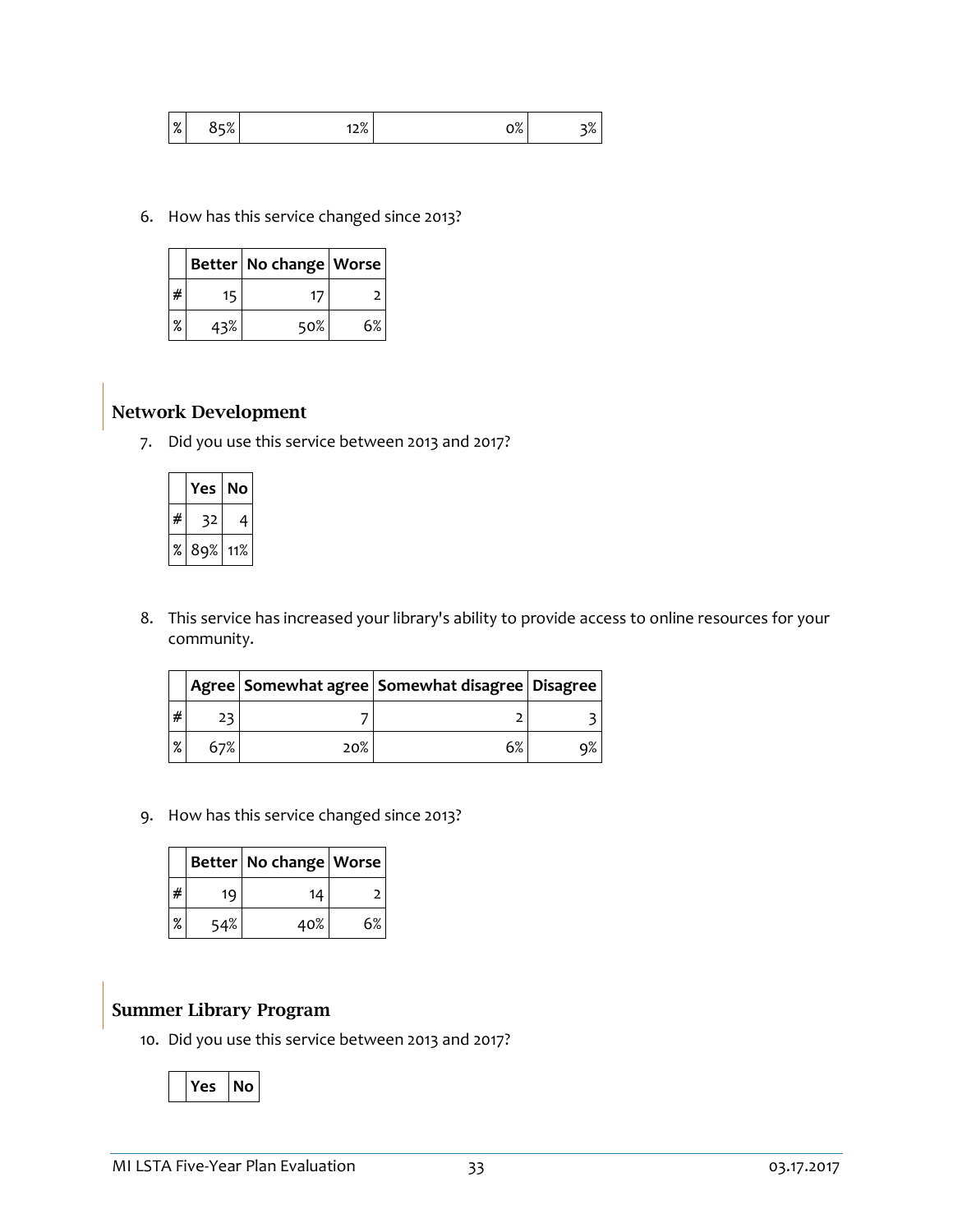| # | 6    | O  |
|---|------|----|
| % | 100% | о% |

11. This service has helped your library to attract more people to your reading programs and has increased your library's ability to support learning through reading.

|   |     | Agree   Somewhat agree   Somewhat disagree   Disagree |  |
|---|-----|-------------------------------------------------------|--|
| # | 24  |                                                       |  |
| % | 67% | 3%                                                    |  |

12. How has this service changed since 2013?

|   |     | Better   No change   Worse |    |
|---|-----|----------------------------|----|
| ∦ | 17  | 17                         |    |
| % | 47% | 47%                        | 6% |

# Center for the Book

13. Did you use this service between 2013 and 2017?

|   | Yes | Nο  |
|---|-----|-----|
| # | 18  | 18  |
| ℅ | 50% | 50% |

14. This service has helped your library to attract more people to your reading programs and has increased your library's ability to support learning through reading.

|   |     |     | Agree   Somewhat agree   Somewhat disagree   Disagree |     |
|---|-----|-----|-------------------------------------------------------|-----|
| # |     |     |                                                       |     |
| % | 15% | 58% | 8%                                                    | 10% |

15. How has this service changed since 2013?

|  | Better   No change   Worse |  |
|--|----------------------------|--|
|  |                            |  |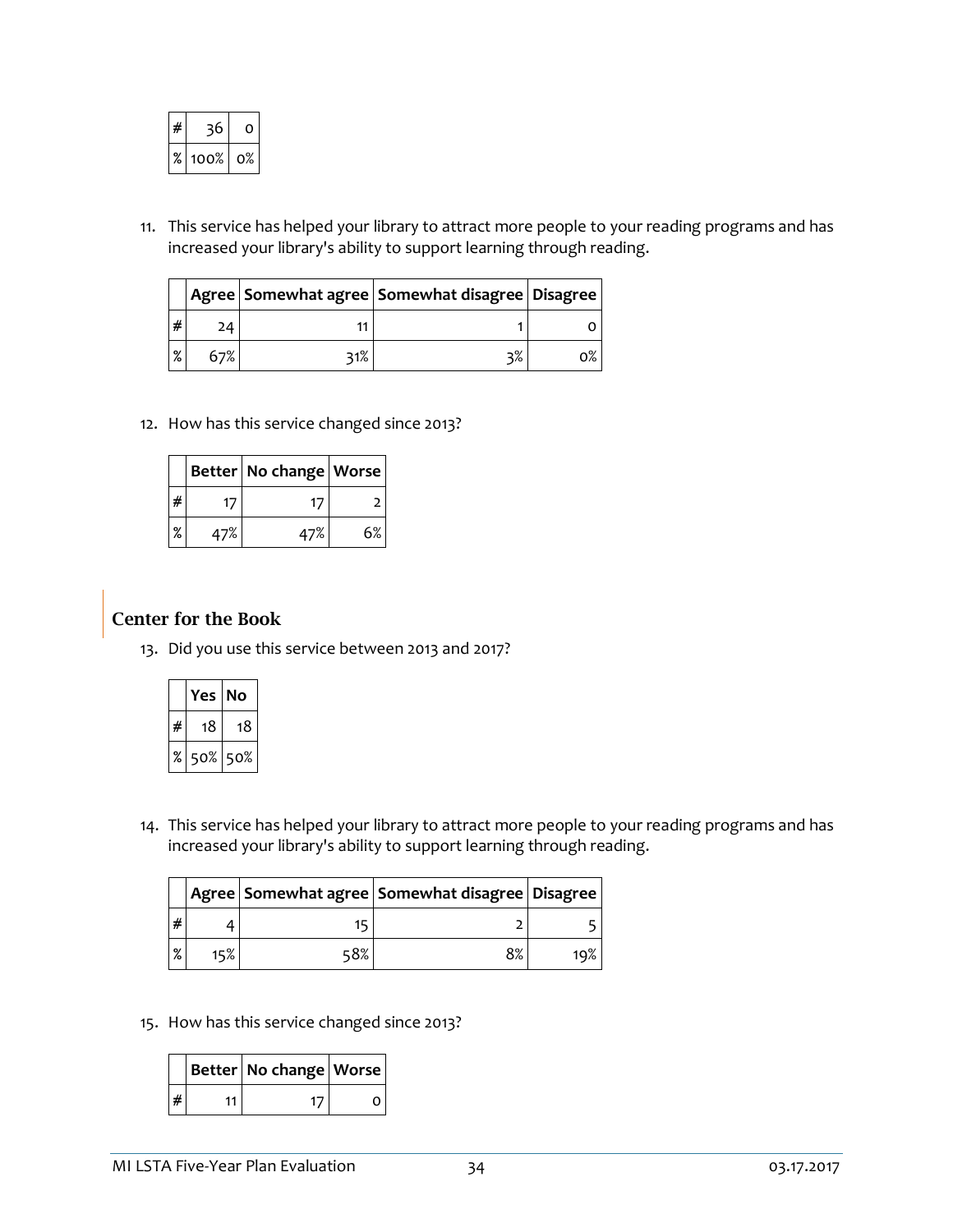| $\mathsf{o}_\mathscr{I}$ | ~° | 51%        | 5% |
|--------------------------|----|------------|----|
| 70                       |    | $\sim 1/6$ | ັ  |

### Databases

16. Did you use this service between 2013 and 2017?

|   | Yes | No |
|---|-----|----|
| # |     |    |
| ℅ | 97% | 3% |

17. Access to these resources increases satisfaction by your library patrons.

|   |     |     | Agree   Somewhat agree   Somewhat disagree   Disagree |  |
|---|-----|-----|-------------------------------------------------------|--|
| # | 20. |     |                                                       |  |
| % | 57% | 34% | 6%                                                    |  |

18. How has this service changed since 2013?

|   |     | Better   No change   Worse |    |
|---|-----|----------------------------|----|
| # | a   | 24                         | Հ  |
| % | 26% | 69%                        | 6% |

## Interlibrary Loan

19. Did you use this service between 2013 and 2017?

|   | Yes | No |
|---|-----|----|
| # | 34  | ↗  |
| ℅ | 94% | 6% |

20. Access to these resources increases satisfaction by your library patrons.

|   |  | Agree   Somewhat agree   Somewhat disagree   Disagree |  |
|---|--|-------------------------------------------------------|--|
| # |  |                                                       |  |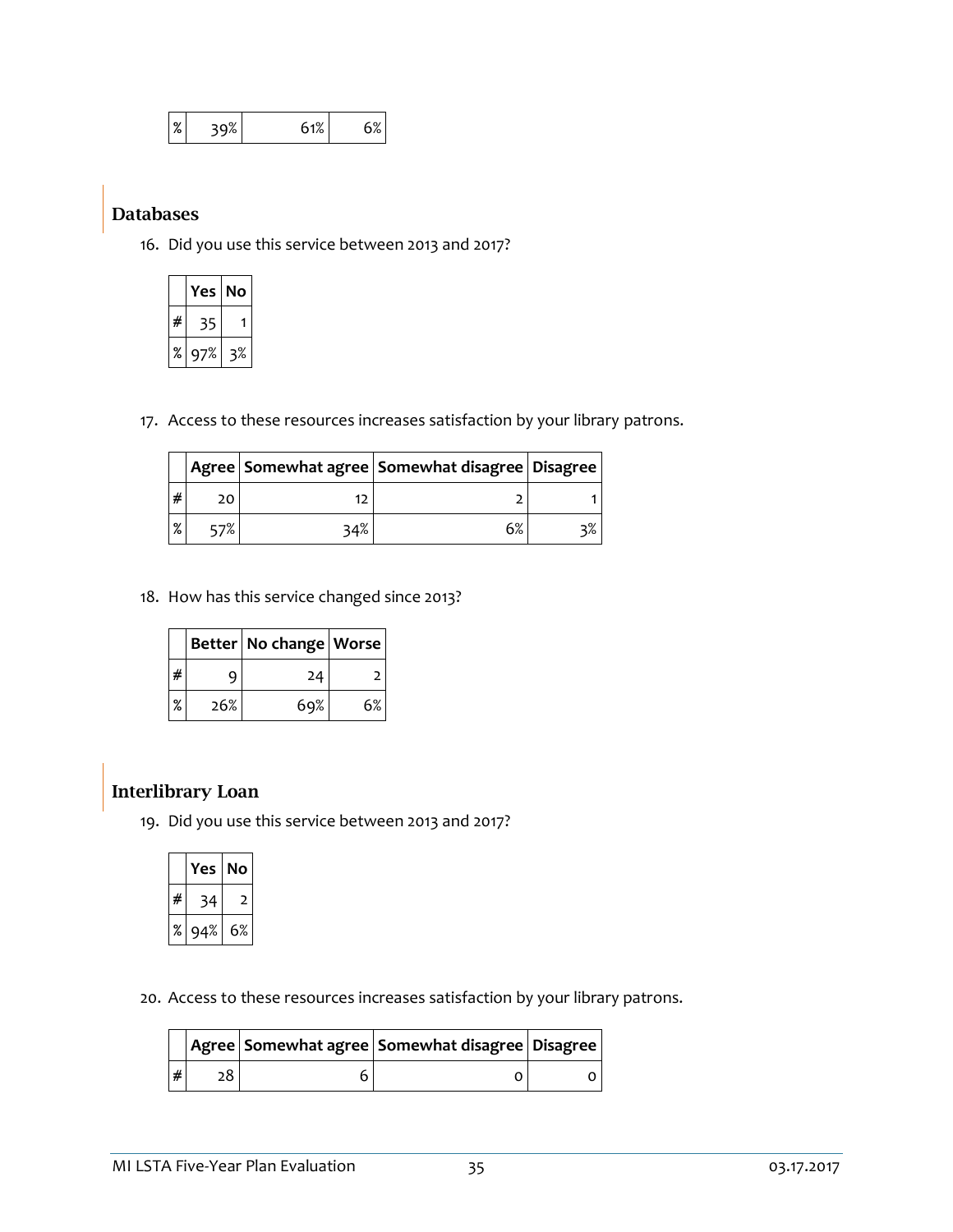| $\mathbf{O}$<br>$\sqrt{2}$ | $\mathbf{v}$<br>---- | ∕ם כ<br><br>$\sim$ | $\sim$ 0/<br>υ⁄, | v/0 |
|----------------------------|----------------------|--------------------|------------------|-----|
|----------------------------|----------------------|--------------------|------------------|-----|

21. How has this service changed since 2013?

|   |     | Better   No change   Worse |    |
|---|-----|----------------------------|----|
| # | 19  | 14                         |    |
| % | 56% | 41%                        | 3% |

## Special Collections

22. Did you use this service between 2013 and 2017?

|   | Yes l | No   |
|---|-------|------|
| # | 28    | 8    |
| % | 78%   | -22% |

23. Access to these resources increases satisfaction by your library patrons.

|   |     | Agree   Somewhat agree   Somewhat disagree   Disagree |      |
|---|-----|-------------------------------------------------------|------|
| # |     |                                                       |      |
| % | 38% | 24%                                                   | ે ર% |

24. How has this service changed since 2013?

|   |     | Better   No change   Worse |    |
|---|-----|----------------------------|----|
| ∦ |     | 14                         | ი  |
| % | 36% | 64%                        | o% |

## Talking Books

25. Did you use this service between 2013 and 2017?

|   | Yes | l No |  |
|---|-----|------|--|
| # |     |      |  |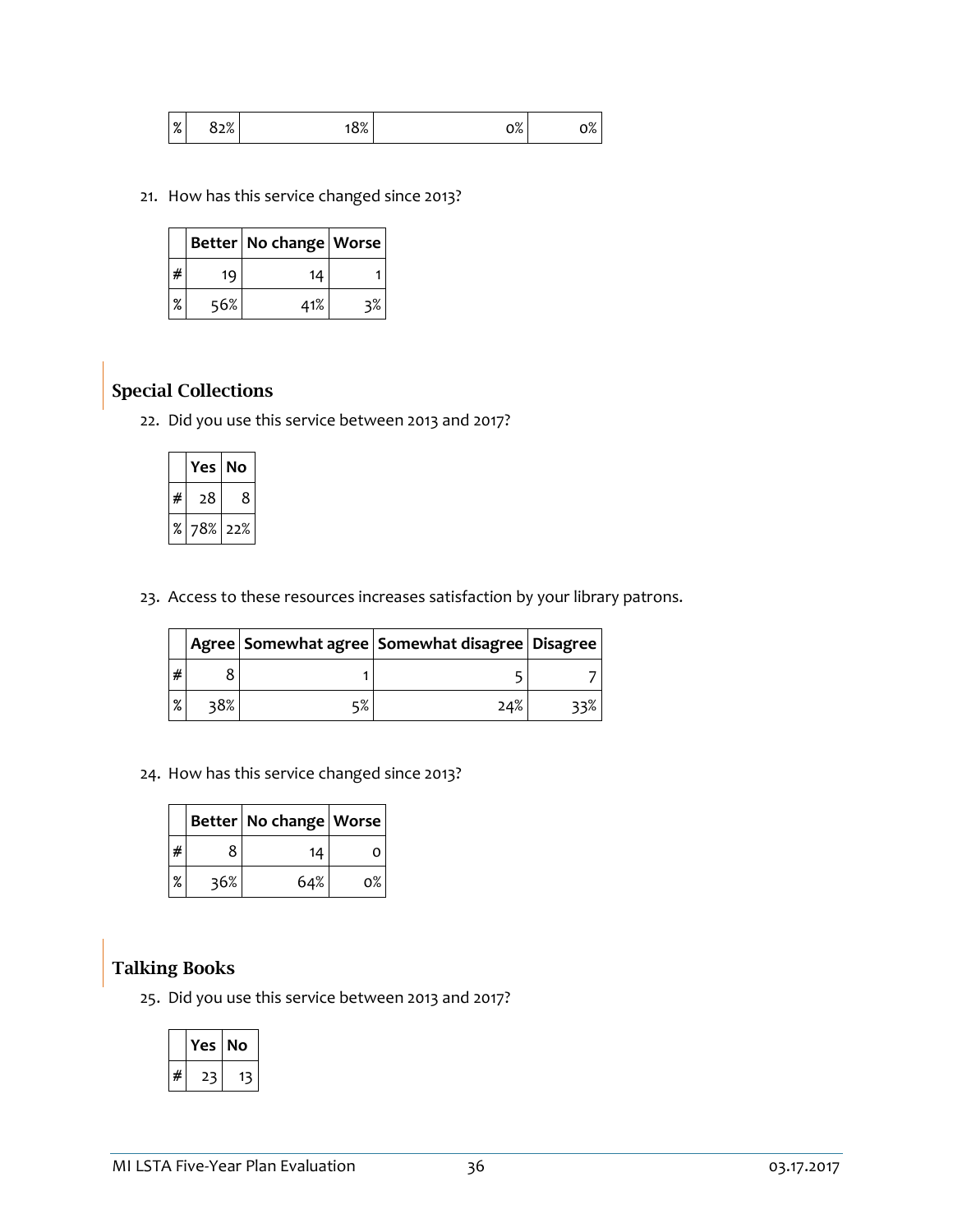

26. This service increases learning opportunities for your library patrons.

|   |  | Agree   Somewhat agree   Somewhat disagree   Disagree |  |
|---|--|-------------------------------------------------------|--|
| # |  |                                                       |  |
| % |  | २%                                                    |  |

27. How has this service changed since 2013?

|   |     | Better   No change   Worse |  |
|---|-----|----------------------------|--|
| # | 17  | 13                         |  |
| % | 55% | 42%                        |  |

### **Subgrants**

28. Did you use this service between 2013 and 2017?

|   | Yes  | No |
|---|------|----|
| # | 36   | o  |
| % | 100% | о% |

29. This service expands your library's capacity to serve library patrons.

|   |         |    | Agree   Somewhat agree   Somewhat disagree   Disagree |    |
|---|---------|----|-------------------------------------------------------|----|
| ∦ | 36      |    |                                                       |    |
| % | $100\%$ | o% | ი%                                                    | о% |

30. How has this service changed since 2013?

|   |     | Better   No change   Worse |    |
|---|-----|----------------------------|----|
| # | 22  | 10                         |    |
| % | 63% | 29%                        | ο° |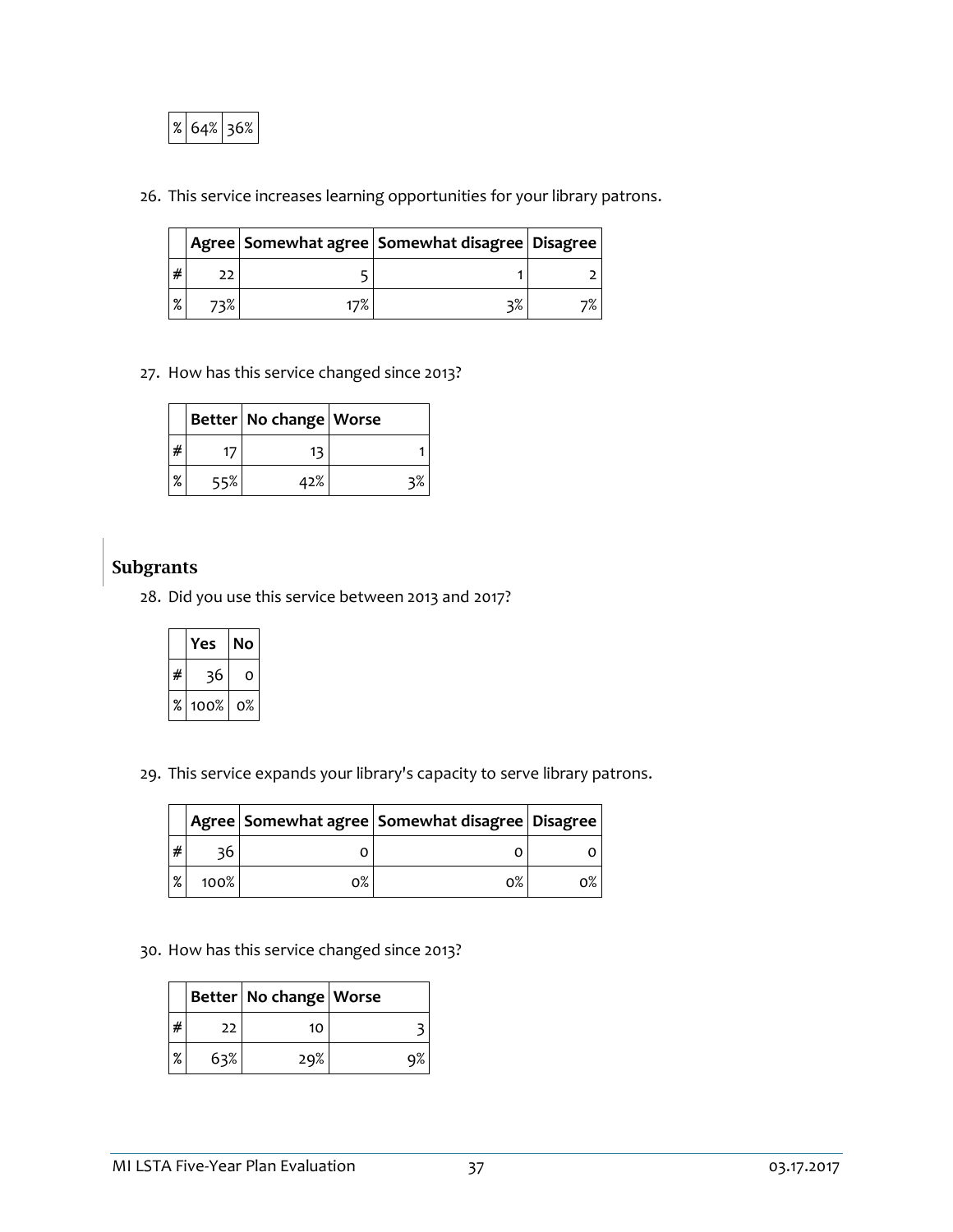# Final Thoughts

31. What one program brings the greatest value to your library? Why?

There were 33 responses to this question.

| <b>Tag</b>                           | Comment                                                                                                                                                                                                                                                                                                                         |
|--------------------------------------|---------------------------------------------------------------------------------------------------------------------------------------------------------------------------------------------------------------------------------------------------------------------------------------------------------------------------------|
| Not LSTA                             | Personnel Incentive Grant Program because it helps us be able to pay<br>staff where local funding is not sufficient.                                                                                                                                                                                                            |
| Subgrants                            | LSTA Competitive and Non-Competitive Grants, Learning Express                                                                                                                                                                                                                                                                   |
| Subgrants                            | LSTA Competitive Grant program                                                                                                                                                                                                                                                                                                  |
| Consulting<br>Summer Library Program | Probably consulting services and the Summer Library Program                                                                                                                                                                                                                                                                     |
| Subgrants                            | Subgrants                                                                                                                                                                                                                                                                                                                       |
| Subgrants                            | The grants allow us to provide things that we could otherwise not<br>afford.                                                                                                                                                                                                                                                    |
| Continuing Education                 | Continuing Ed - because it helps keep director and staff current with<br>library trends, legalities, etc. and is a great inexpensive way to get<br>necessary training for staff                                                                                                                                                 |
| Interlibrary Loan                    | The OCLC interlibrary loan program.                                                                                                                                                                                                                                                                                             |
| Interlibrary Loan<br>Subgrants       | I"m hard pressed to pick one. Resource Sharing and Competitive and<br>Non-Competitive Grants run neck & neck. Resource Sharing allows us<br>to get materials for patrons, helping to stretch our limited material's<br>budget. Grants because they allow us to make equipment upgrades<br>that might not otherwise be possible. |
| Subgrants                            | Non-competitive and competitive grants                                                                                                                                                                                                                                                                                          |
| Subgrants                            | Non-competitive grant program provide computers for public access                                                                                                                                                                                                                                                               |
| Subgrants                            | LSTA sub grants                                                                                                                                                                                                                                                                                                                 |
| Subgrants                            | The non-competitive subgrants allow us to replace outdated public<br>computers each year. Without it, we could not do so. (For example, FY<br>17 grants will replace the last of our XP comptuers.)                                                                                                                             |
| Subgrants                            | grants                                                                                                                                                                                                                                                                                                                          |
| Summer Library Program               | The Summer Reading Program because it provide great ideas for<br>programming.                                                                                                                                                                                                                                                   |
| Not LSTA                             | PIGP - This program provides us resources that we would otherwise<br>not be able to receive.                                                                                                                                                                                                                                    |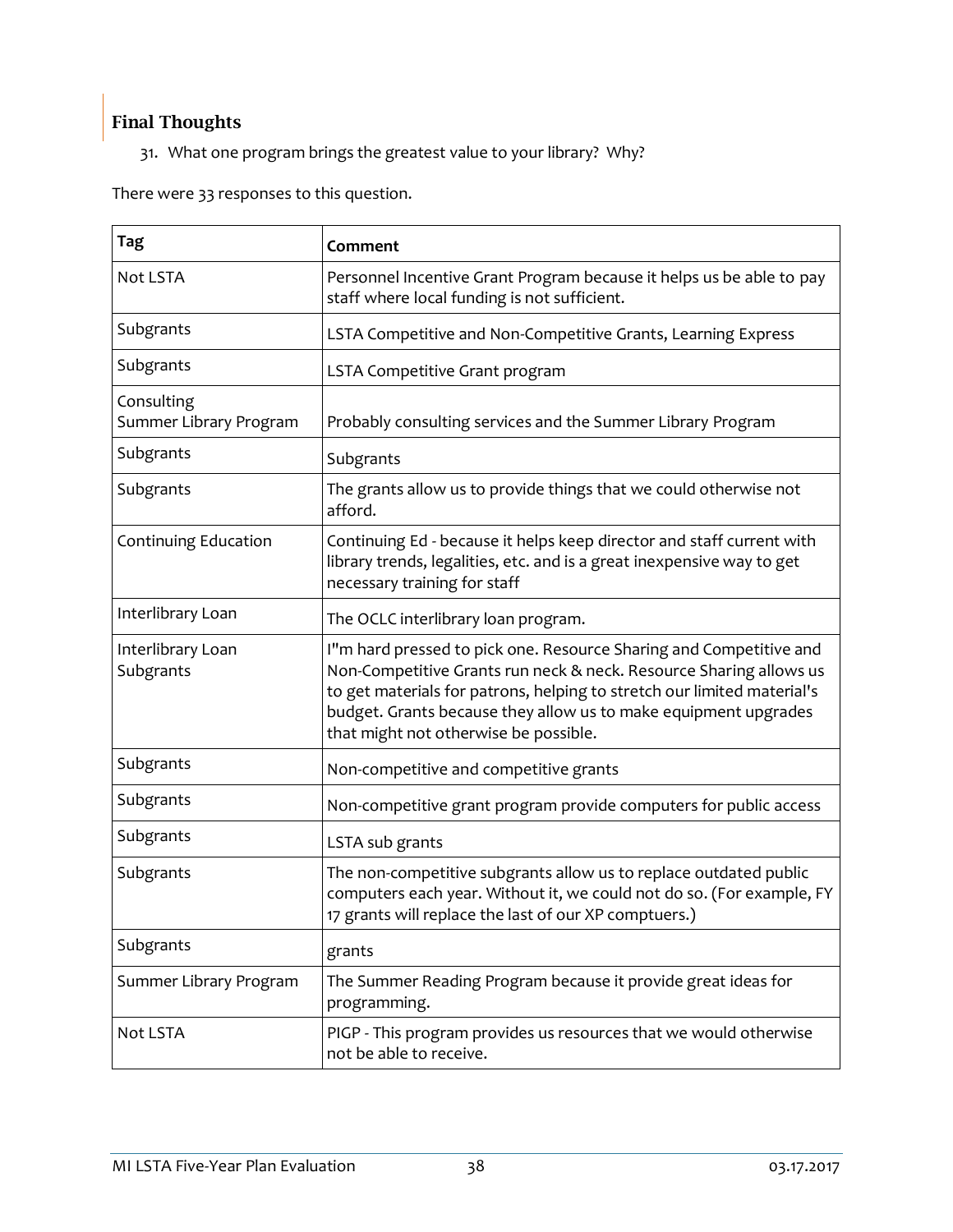| Summer Library Program<br><b>Talking Books</b> | Summer Library Program and Talking books because these services<br>directly affect our patrons when we wouldn't have been able to<br>provide them with these services.                                                                          |
|------------------------------------------------|-------------------------------------------------------------------------------------------------------------------------------------------------------------------------------------------------------------------------------------------------|
| Subgrants                                      | LSTA Grants program                                                                                                                                                                                                                             |
| Subgrants                                      | <b>Grants LSTA</b>                                                                                                                                                                                                                              |
| Subgrants                                      | Grant funds allow us to be creative, or fill a need.                                                                                                                                                                                            |
| Subgrants                                      | The LSTA grants. We are able to start new collections/programs with<br>this funding that we otherwise could not fund from our budget.                                                                                                           |
| Subgrants                                      | Grants, it allows us to do unique programming, and brings new ideas<br>to our area.                                                                                                                                                             |
| Summer Library Program                         | Summer Library Program Training and materials help us in our efforts<br>to encourage children to read during the summer                                                                                                                         |
| Subgrants                                      | LSTA Competitive Grants provide funding of innovative sustainable<br>programs.                                                                                                                                                                  |
| Continuing Education                           | Continuing Education opportunities through workshops and webinars.                                                                                                                                                                              |
| Network Development                            | E-rate assistance. Because of the cost savings and expertise.                                                                                                                                                                                   |
| Subgrants                                      | noncompetitive grant opportunities gives all libraries equal<br>opportunity to provide programs and/or materials for communities,<br>customized to the needs of each community                                                                  |
| Continuing Education                           | Continuing Education -- Most of our staff do not have college<br>education. CE improves the ability of our staff to provide outstanding<br>library services to our community.                                                                   |
| Subgrants                                      | <b>LSTA Competitive Grants</b>                                                                                                                                                                                                                  |
| Subgrants                                      | LSTA Grants. I have great respect and appreciation for everything that<br>MLC offers, but as a director in a small system, nothing can top having<br>extra funds in the budget. The continuing education program is a<br>close second, however. |
| Subgrants                                      |                                                                                                                                                                                                                                                 |
| Network Development                            | It is a toss up between the grant help, and the network assistance.                                                                                                                                                                             |
| Subgrants<br>Consulting                        | LSTA grants and the consultant services are the most immediate and<br>beneficial value for my library system. I utilize my consultant on an<br>almost weekly basis.                                                                             |
| Continuing Education                           | Some of the workshops have been helpful in improving the way we do<br>things at our library.                                                                                                                                                    |

32. What one change to MLC's programs and services would bring the greatest value to your library? Why?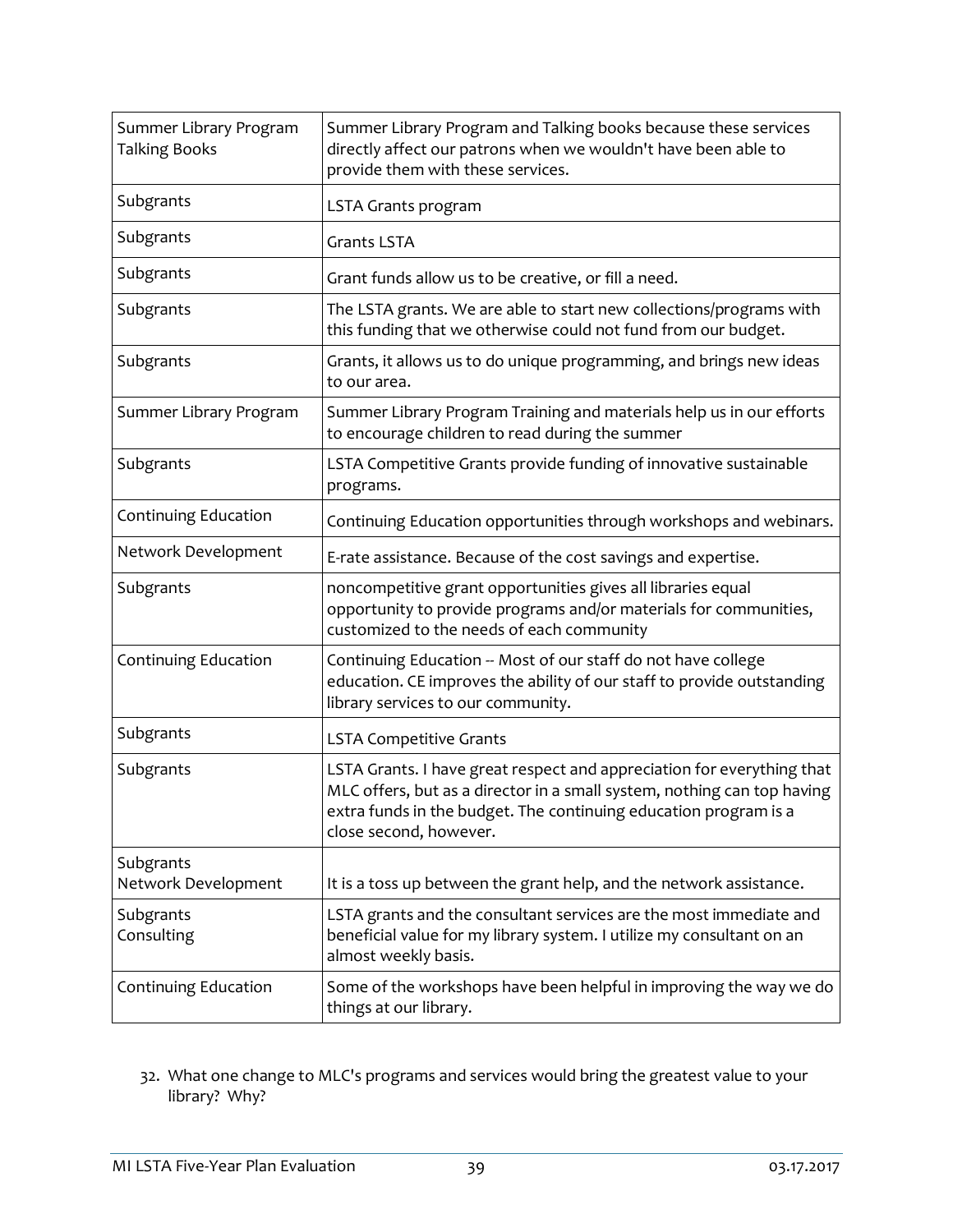There were 25 responses to this question.

| Tag                                          | Comment                                                                                                                                                                                                                                                                                                                         |
|----------------------------------------------|---------------------------------------------------------------------------------------------------------------------------------------------------------------------------------------------------------------------------------------------------------------------------------------------------------------------------------|
| Not LSTA                                     | Restoration of the Personnel Incentive Grant Program because<br>nothing else matters if our libraries are not able to be open because<br>we can't pay the staff.                                                                                                                                                                |
| Funding                                      | More funding, different deadlines, and more reminders                                                                                                                                                                                                                                                                           |
| Subgrants (same)                             | The continuation of competitive grants                                                                                                                                                                                                                                                                                          |
| Not LSTA                                     | Stable funding for the Personnel Incentive Grant Program.                                                                                                                                                                                                                                                                       |
| Network Development<br>(more)                | More IT help. Not sure it's feasible though. We don't have resources<br>we need to manage that as well as we would like.                                                                                                                                                                                                        |
| Subgrants (more)                             | Increase in number or amount of non competitive grants; These are<br>great for replacing items such a computers, copiers, up-grading the<br>collection, giving us valuable tools to keep afloat; especially for smaller<br>rural libraries that don't have the population or budget to adequately<br>take care of these things. |
| Continuing Education<br>(grants)             | Offer a grant workshop that covers not only the LSTA grants, but<br>other available grants also.                                                                                                                                                                                                                                |
| Network Development<br>(increased bandwidth) | I don't know how a change in MLC programs could bring it about, but<br>the item of greatest value to our libraries would be more bandwidth at<br>the same or less cost.                                                                                                                                                         |
| Subgrants (simplify<br>paperwork)            | Please continue efforts to simplify paperwork. The scanning of<br>documents takes up more time than actually compiling the paperwork<br>and seems to be a step backwards in streamlining the submission<br>process. Anything that makes the project more time efficient helps us<br>with our work requirements!                 |
| Subgrants (more)                             | More funds for books, computers, and operations                                                                                                                                                                                                                                                                                 |
| Subgrants (simplify<br>paperwork)            | less time spent on paperwork for the subgrants as it takes away time I<br>could be spent doing other tasks to help the library system                                                                                                                                                                                           |
| Funding                                      | more funding                                                                                                                                                                                                                                                                                                                    |
|                                              | At the moment I cannot think of any change that I would make to any<br>of the programs and I feel as though all the programs bring value to<br>our library and the consultants are always at hand to help when they<br>can.                                                                                                     |
| Consulting (focus on<br>directors)           | I think that there needs to be updates and additions to resources for<br>public library systems especially for Directors--e.g. there is a resource<br>guide for directors but it needs to be updated and searchable online.                                                                                                     |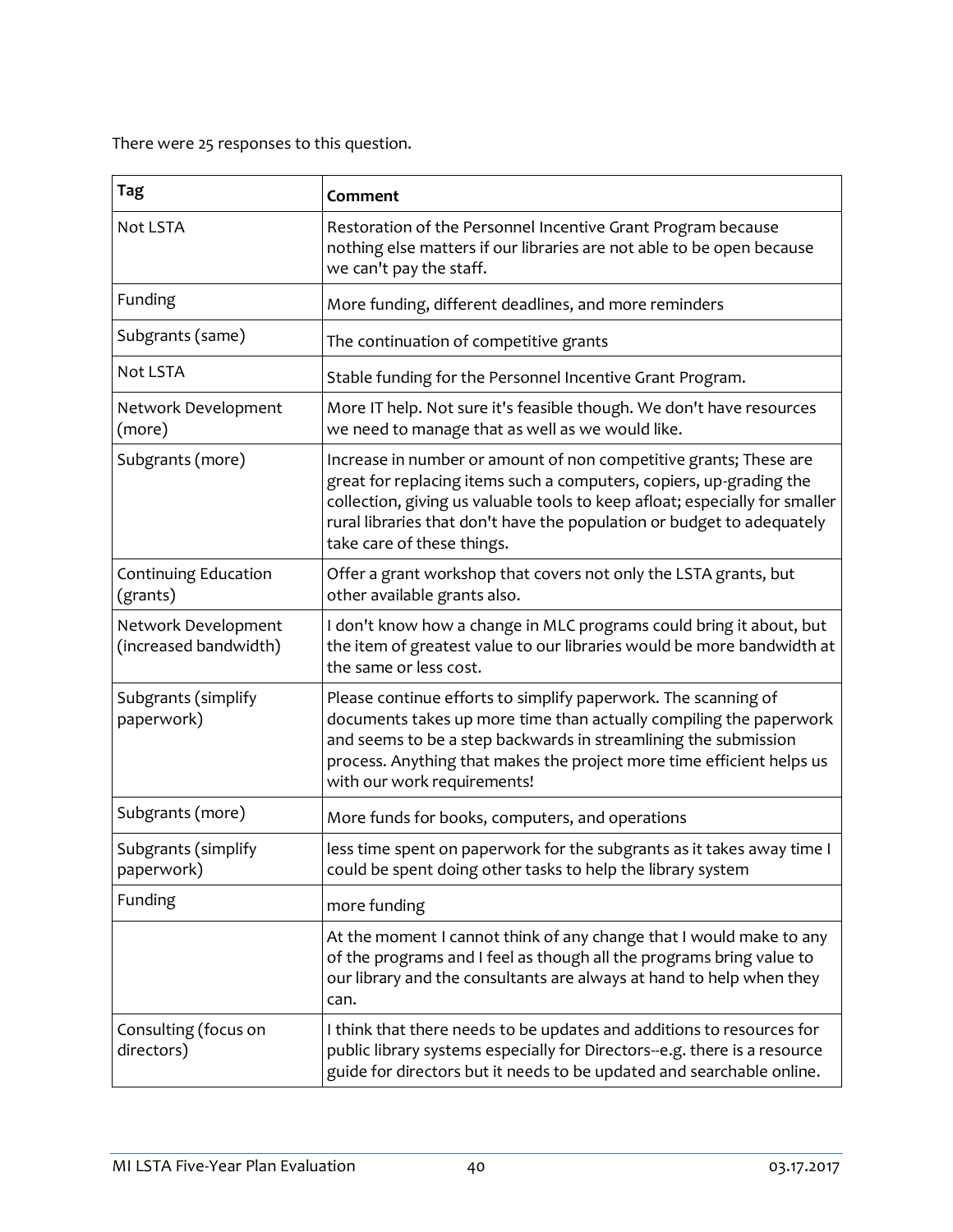| Subgrants (more)                                      | More grant funds                                                                                                                                                                                                                                                                                                                                                                                                                                                                                                                                                                                                                                                                                                                                         |
|-------------------------------------------------------|----------------------------------------------------------------------------------------------------------------------------------------------------------------------------------------------------------------------------------------------------------------------------------------------------------------------------------------------------------------------------------------------------------------------------------------------------------------------------------------------------------------------------------------------------------------------------------------------------------------------------------------------------------------------------------------------------------------------------------------------------------|
| Funding                                               | I don't feel that there is any one change that MLC needs to make to its<br>programs and services; the problem is the cuts to MLC's funding and<br>to all libraries will severely hamper our ability to provide the services<br>our patrons have come to expect.                                                                                                                                                                                                                                                                                                                                                                                                                                                                                          |
| Network Development<br>(outreach)                     | I think there needs to be better communication about some of the<br>services. For instance Helpdesk and helping fix major issues. That<br>could help us save money.                                                                                                                                                                                                                                                                                                                                                                                                                                                                                                                                                                                      |
|                                                       | I do not have a good answer for this in light of all the budget cuts.<br>Everything MLC does has value to my library system. Consulting,<br>Network Services, Talking Books, Summer Library Program, Magnolia,<br>E-rate consultant and the Beehive are all services that we use.                                                                                                                                                                                                                                                                                                                                                                                                                                                                        |
| Continuing Education<br>(technology)                  | Best practices technology training for director and/or library IT staff.<br>So many of our public library systems do not have an IT specialist on<br>staff, and the director and other library staff do not have specific<br>training for technology needs such as server management, network<br>diagnostics, and other troubleshooting skills.                                                                                                                                                                                                                                                                                                                                                                                                          |
| <b>Not LSTA</b>                                       | Provide more funds via Personnel Incentive Grants to the poorest<br>libraries in the state. Put a floor under libraries that are operating at \$9<br>per capita and less. With the current formula (developed when library<br>budgets were more flush), MLC's help is not distributed in a way to<br>establish equity and parity among Mississippi's residents but<br>disproportionately benefits library residents in more affluent<br>communities and endangers the poorest libraries. Two counties will be<br>without library services as of this spring. I do not want one of the<br>counties my library serves to be next. But we are fighting a much<br>tougher fight than the better funded communities, and MLC simply<br>does not seem to care. |
| Subgrants                                             | provide more noncompetitive grants for everyone - giving libraries<br>with no grant writing skills the opportunity to provide additional<br>programs and materials for individual community needs                                                                                                                                                                                                                                                                                                                                                                                                                                                                                                                                                        |
| Consulting and Continuing<br>Education (future focus) | Focus more on Library Development activities -- through CE and<br>Consulting our libraries are more able to take risks and experiment<br>with services, keep up with national economic, cultural, and<br>educational trends, and develop our full potential.                                                                                                                                                                                                                                                                                                                                                                                                                                                                                             |
| Network Development<br>(more support)                 | Much more tech support                                                                                                                                                                                                                                                                                                                                                                                                                                                                                                                                                                                                                                                                                                                                   |
| Subgrants<br>(noncompetitive)                         | Whether even possible or not, the ability to use LSTA funds to assist in<br>funding pre-existing programs would be a great boon to library<br>service. It's difficult coming up with new ideas and programs every<br>year that won't tax my already stretched thin staff.                                                                                                                                                                                                                                                                                                                                                                                                                                                                                |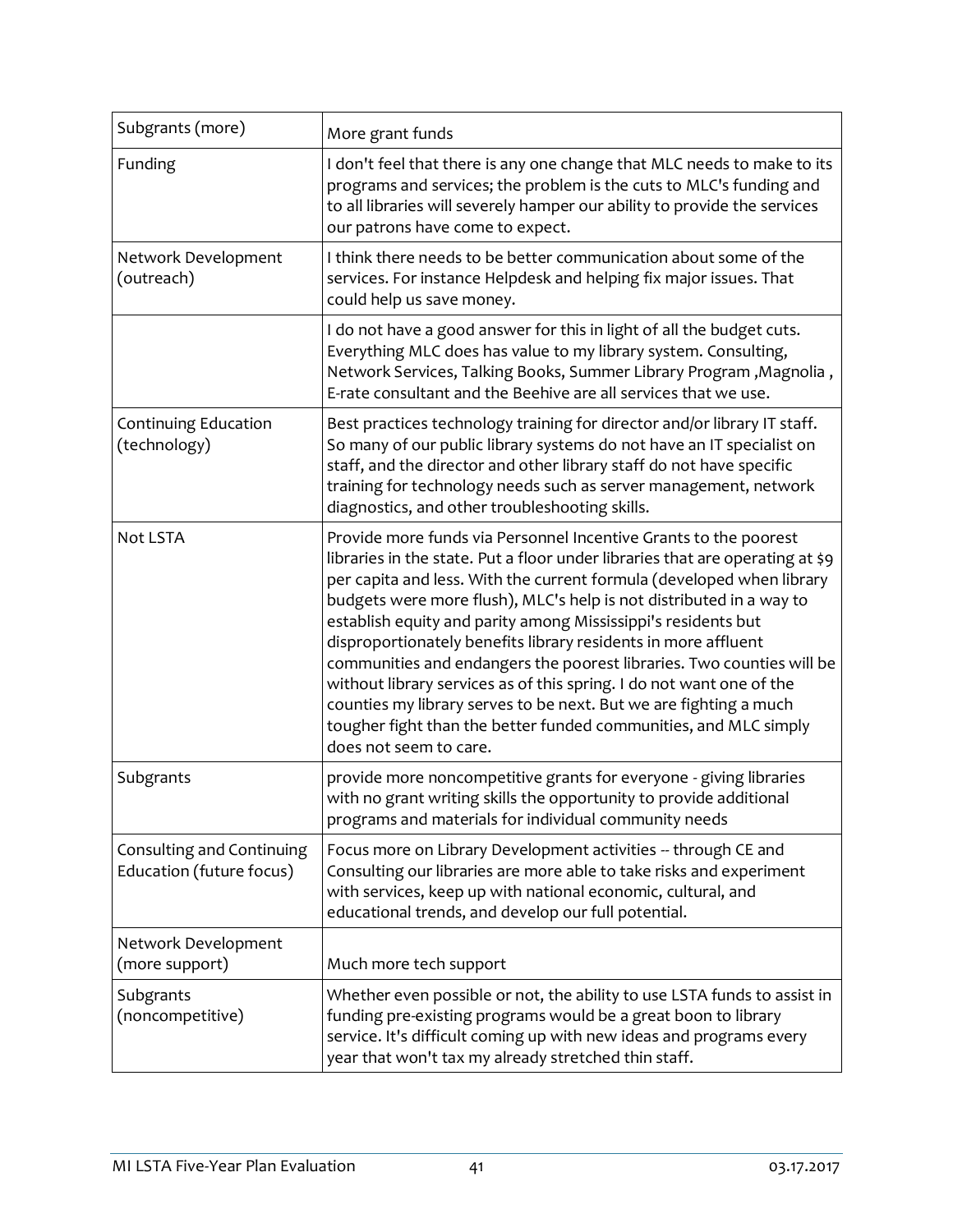| Continuing Education | If feel there should be more workshops aimed toward improving skills     |
|----------------------|--------------------------------------------------------------------------|
| (more)               | of library directors and staff. There is so much more involved in making |
|                      | a library successful in the community than what is taught in college.    |

#### 33. Additional comments:

There were 10 responses to this question.

We don't need any programs or services if our libraries are closed because of cuts to PIGP.

I, along with my board, are very dissatisfied with the discontinuation of the LSTA grant program.

We appreciate the services and advocacy provided by MLC for Mississippi public libraries. But these are very difficult times for our libraries with shrinking state funding and public libraries facing drastic measures to survive.

I said "worse" for network services, and this is because there have been personnel changes, which has meant they are in transition. Also, it seems ATT always makes it hard to get things done, which is not the fault of MLC, but it adds to the feeling of frustration and desire to seek out other providers and a tension between wanting to stay on state network and wanting to try something, anything besides ATT.

All LSTA services are good, some of them just do not fit into my library's needs list

The MLC does a great job for the library systems in the state. They provide help and materials for everyone. Everything that is offered is needed.

Since we are the library system the farthest distance from MLC, it is impossible for us to afford to send anyone other than the Director and sometimes the Assistant Director to Continuing Education events. We have not been able to send any branch managers to SLP workshops because they are no longer being offered in a reasonable driving distance from us. Many years ago, many SLP and Continuing Education workshops were held occasionally in Tupelo/Lee county or Booneville, which is more convenient for our region.

grant selection is too dependent on current jargon and opinions of the readers - grant money should be allocated equally among all libraries so the funds benefit all libraries, not just a select few who win!

All consultants should be able to help directors with statistical analysis. They should also each have a specialization within IT like web developer, network engineering (even the most basic level would help), system analyst, or accounting. We need this kind of help more that the traditional library help.

Consultants do an admirable job within the limitations of their job description.

34. Optional: Provide your library name so that we can include that in our analysis.

• Benton County  $-[1]$